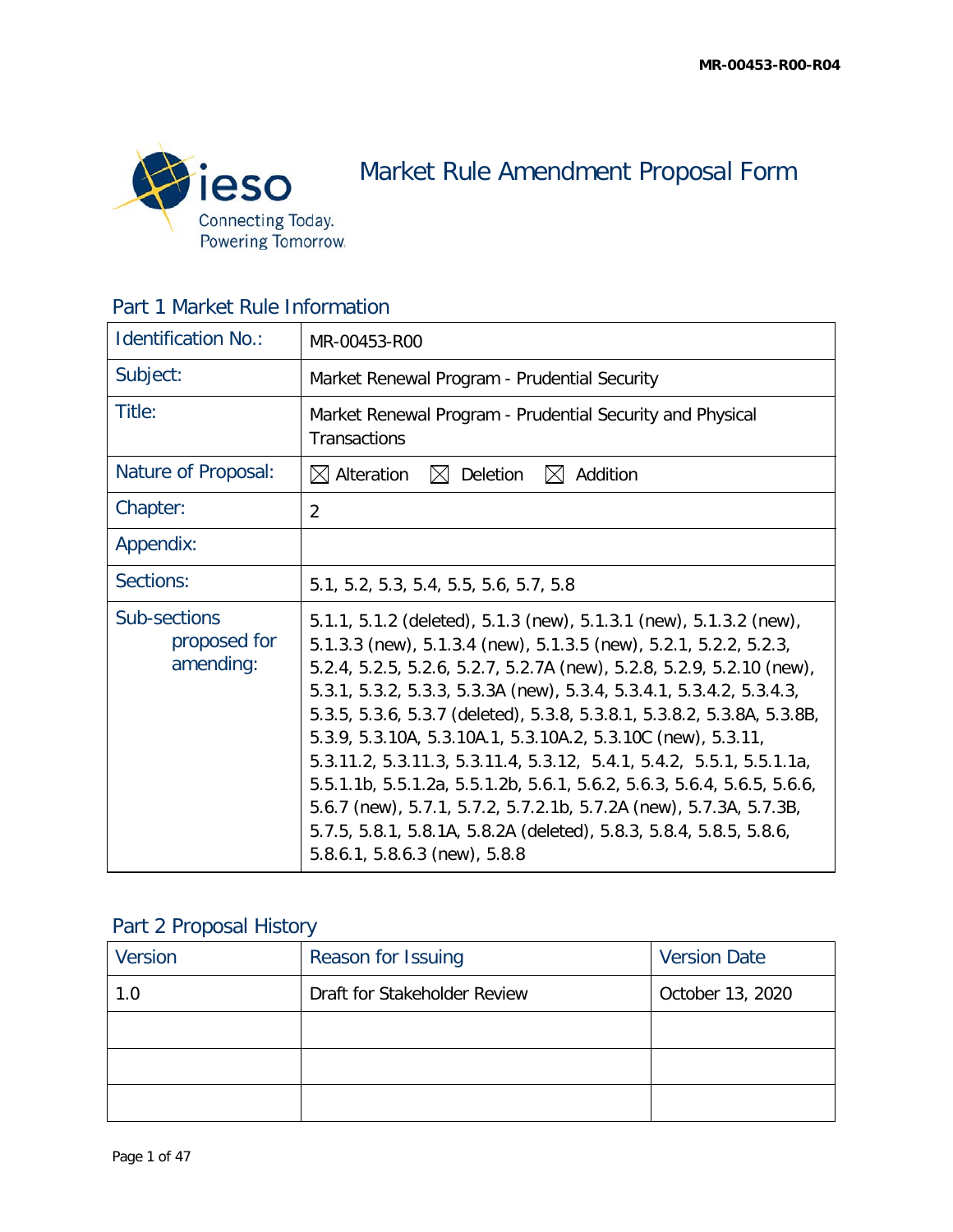| <b>Approved Amendment Publication Date:</b> |  |
|---------------------------------------------|--|
| <b>Approved Amendment Effective Date:</b>   |  |

# Part 3 Explanation for Proposed Amendment

Provide a brief description of the following:

- The reason for the proposed amendment and the impact on the *IESO-administered* markets if the amendment is not made.
- Alternative solutions considered.
- The proposed amendment, how the amendment addresses the above reason and impact of the proposed amendment on the IESO-administered markets.

## Part 4 Proposed Amendment

Insert Text Here

# Chapter 2

- 5. Prudential Requirements
- 5.1 Purpose and Application
- 5.1.1 This Sections 5, 5B, 5C and 5D sets forth the nature and amount of prudential support that must be provided by *market participants* as a condition of participation in the *real*time markets or the day-ahead market, as the case may be, or of causing or permitting electricity to be conveyed into, through or out of the IESO-controlled grid, and the manner in which *market participants* must provide and maintain such *prudential support* on an on-going basis in order to protect the IESO and minimize the impact of payment defaults on *market participants* from payment defaults. *Market participants* participating in the IESO-administered markets solely as a capacity market participant or capacity auction participant with a capacity obligation shall be subject only to the capacity prudential support requirements in section 5B.
- 5.1.2 [Intentionally left blank section deleted] The *IESO* shall review the *prudential support* requirements set out in this chapter at least once every three years. The first review shall be completed no later than September 30, 2010.

### **Application**

5.1.3 The rules governing *prudential support* in this Chapter 2 apply to *market participants* in the manner set out below: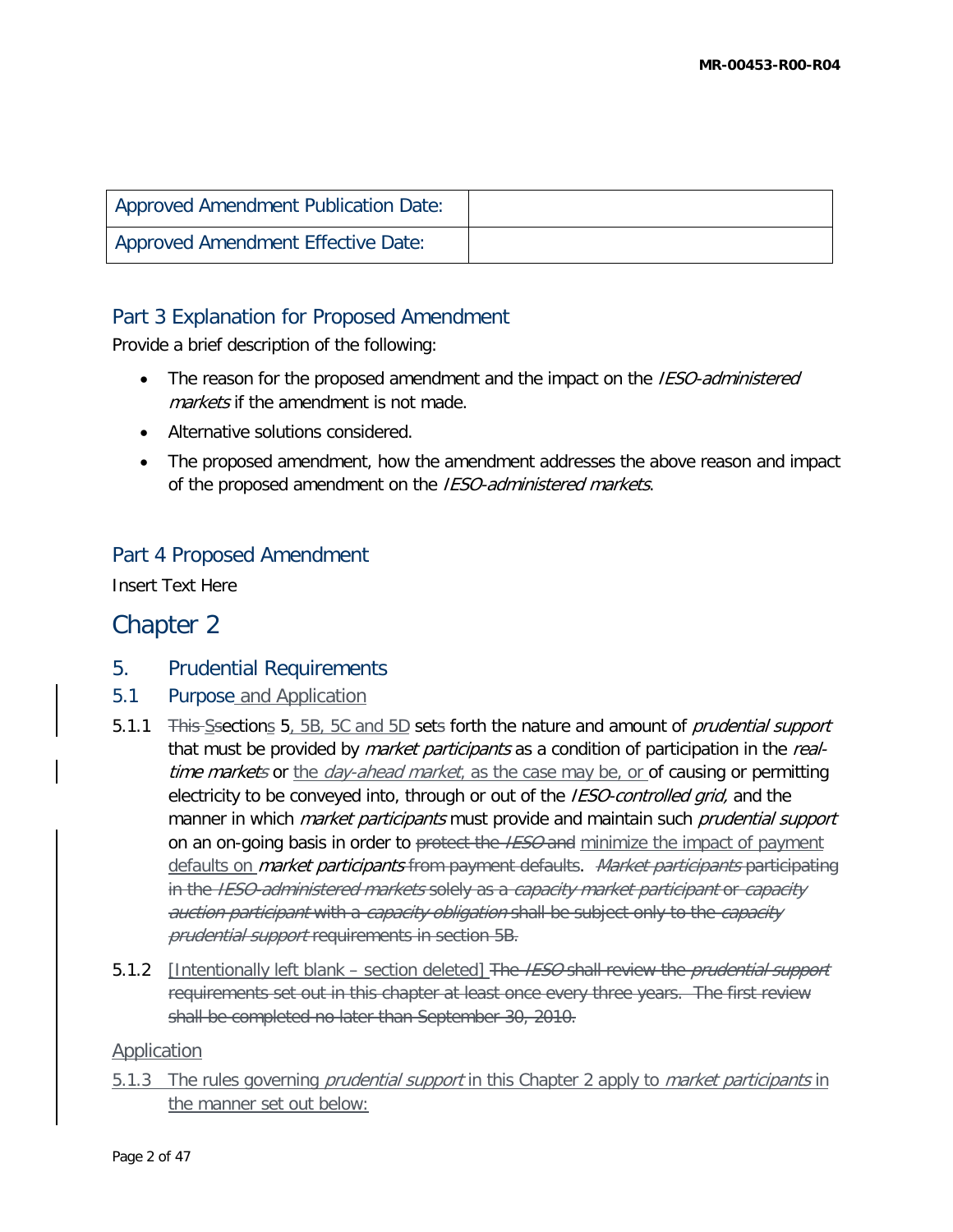#### Physical Transactions and/or Virtual Transactions

- 5.1.3.1 Sections 5.1 and 5.2 shall apply to market participants authorized to conduct one or any combination of:
	- a. *physical transactions in the day-ahead market;*
	- b. physical transactions in the real-time market; or
	- c. virtual transactions in the day-ahead market, except for subsection 5.2.6.

#### Physical Transactions

- 5.1.3.2 Subject to subsection 5.1.3.4, sections 5.3 to 5.8 shall apply to *market* participants authorized to conduct one or any combination of:
	- a. physical transactions in the day-ahead market; or
	- b. physical transactions in the real-time market.

#### Virtual Transactions

5.1.3.3 Subject to subsection 5.1.3.4, section 5C shall apply to *market participants* authorized to conduct virtual transactions in the day-ahead market.

### Physical Transactions and Virtual Transactions

5.1.3.4 Section 5D shall apply to *market participants* authorized to conduct both physical transactions and virtual transactions. Sections 5 and 5C shall also apply, as appropriate, to *market participants* authorized to conduct both physical transactions and virtual transactions, except for sections 5.4, 5.6, 5C.2 and 5C.4.

### Capacity Auctions

5.1.3.5 Market participants participating in the *IESO-administered markets* solely as a capacity market participant or capacity auction participant with a capacity obligation shall be subject only to the *capacity prudential support* requirements in section 5B.

## 5.2 Market Participant Obligations

- 5.2.1 Each *market participant* shall initially and continually satisfy the obligations set forth in this section 5.2 with regard to the provision of *prudential support* as a condition of participating in (i) *physical transactions* in the *real-time markets* or (ii) *physical* transactions or virtual transactions in the day-ahead market or (iii) of causing or permitting electricity to be conveyed into, through or out of the IESO-controlled grid.
- 5.2.2 Each *market participant* shall provide to the *IESO* and at all times maintain *prudential* support the value of which is not less than the market participant's applicable prudential support obligations. For this purpose, the aggregate value of the prudential support shall be equal to the value of the undrawn or unclaimed amounts of *prudential support* provided by the *market participant*.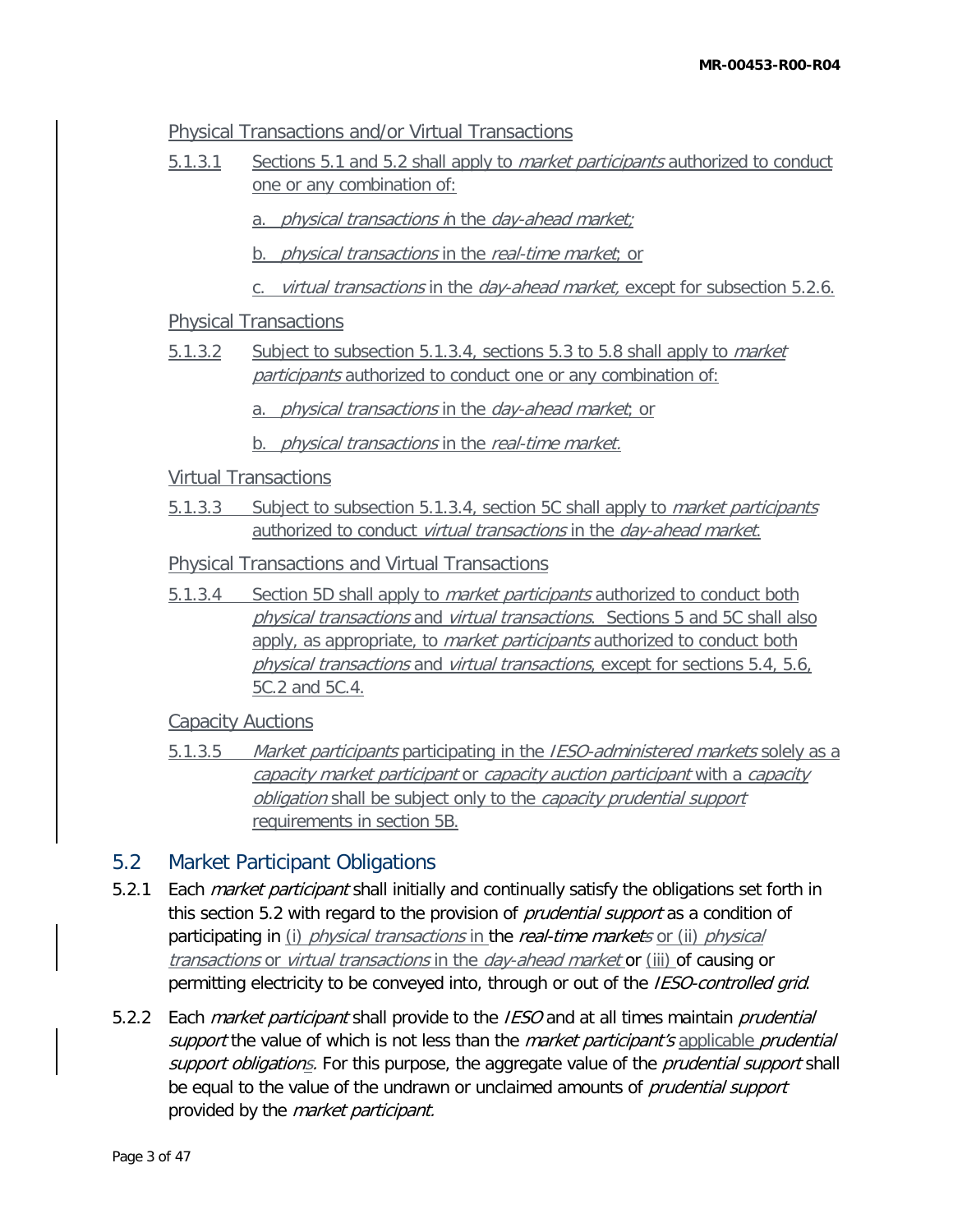- 5.2.3 No *market participant* that is required pursuant to section 5.3.9 or section 5C.5.1 as the case may be, to provide *prudential support* shall participate in the *real-time markets* or the *day-ahead-market* or cause or permit electricity to be conveyed into, through or out of the IESO-controlled grid unless that market participant satisfies the prudential support requirements of this section, section 5C and Appendix 2.3.
- 5.2.4 Each *market participant* shall provide to the *IESO*, on an ongoing basis, such information as the IESO may reasonably require for the purpose of determining that *market* participant's maximum net exposure for physical transactions and virtual transactions.
- 5.2.5 If prudential support previously provided to the IESO by a market participant pursuant to section 5.7 (the "*existing support*") or 5C.5 is due to expire or terminate and, upon expiry or termination of the *existing support*, the total *prudential support* held by the IESO in respect of that *market participant* will be less than the *market participant's* applicable *prudential support obligations* then, at least ten *business days* prior to the time at which the *existing support* is due to expire or terminate, the *market participant* must provide to the *IESO* a- replacement *prudential support* which will become effective no later than the expiry or termination of the existing support, such that the total prudential support provided is equal to the market participant's prudential support obligation.
- 5.2.6 Where a *market participant's prudential support obligation* for *physical transactions* has been reduced pursuant to section 5.8 and the relevant credit rating is revised or the relevant payment history has changed, whether under section 5.8 or otherwise, such as to result in an increase in the *market participant's prudential support obligation* then, within five business days of any such change, the market participant must provide to the IESO additional prudential support such that the total prudential support provided for physical transactions is equal to the market participant's prudential support obligation for *physical transactions* when calculated on the basis of the revised credit rating or payment history.
- 5.2.7 Where any part of the *prudential support* provided by a *market participant* otherwise ceases to be current or valid for any reason, the *market participant* must immediately so notify the IESO and provide to the IESO, within two business days, a replacement prudential support such that the total prudential support provided is at least equal to the market participant's applicable prudential support obligations.
- 5.2.7A Notwithstanding any other provision of the *market rules*, the *IESO* may exercise its rights in accordance with section 6.3.3.2 of Chapter 3 and Appendix 2.3 of this Chapter over any amount of *prudential support* that has been provided by a *market participant* or a person providing *prudential support* on behalf of that *market participant* irrespective of whether the *prudential support* was provided for the purpose of satisfying a prudential support obligation for physical transactions or a prudential support obligation for *virtual transactions*.
- 5.2.8 If, as a result of the *IESO* exercising its rights over the under a *prudential support*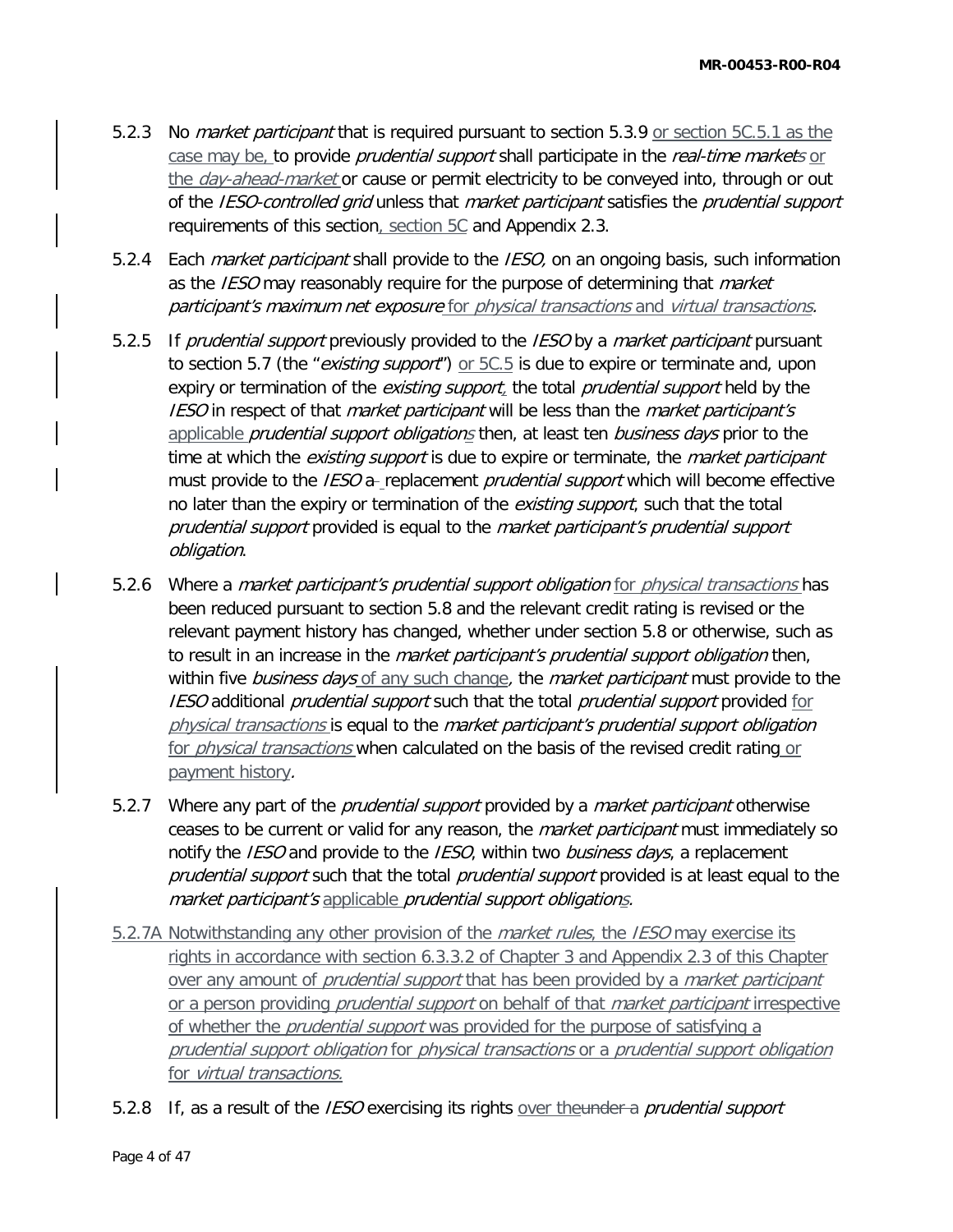provided by a *market participant* in accordance with section 6.3.3.2 of Chapter 3 and Appendix 2.3, the remaining *prudential support* held by the *IESO* in respect of that market participant is less than the market participant's applicable prudential support obligations, the market participant must, within five business days of receiving notice of the exercise by the IESO of such rights, provide the IESO with additional prudential support such that the total prudential support provided is equal to the market participant's applicable prudential support obligations.

- 5.2.9 A market participant to which a margin call has been issued pursuant to section  $5.4.2<sub>1</sub>$ 5C.2.2, or 5D.3.2 shall respond to such *margin call* in accordance with section 5.6, 5C.4 or 5D.4, as the case may be.
- 5.2.10 For the purpose of section 5, a *retailer* shall be deemed to be an *energy trader.*
- 5.3 Calculation of Participant Trading Limit, Default Protection Amount and Maximum Net Exposure for Physical Transactions

### Maximum Net Exposure

5.3.1 The *IESO* shall determine, for each *market participant* intending to conduct *physical* transactions, subject to section 5.6.5, a *maximum net exposure* for *physical transactions* as the sum of the *market participant's trading limit* for *physical transactions*, the *market* participant's default protection amount for physical transactions and amounts, if any, for which the *market participant* is liable under section 2.5.4 of Chapter 7.

### Self Assessed Trading Limit

- 5.3.2 Subject to section 5.3.3, each *market participant* intending to conduct *physical* transactions shall determine and submit to the IESO, using forms and procedures as may be established by the *IESO* in the applicable *market manual*, the amount of its *self*assessed trading limit at least 7 business days prior to the start of any energy market billing period, even if that self-assessed trading limit is zero.
	- 5.3.2.1 [Intentionally left blank]
		- a. [Intentionally left blank]
		- b. [Intentionally left blank]
	- 5.3.2.2 [Intentionally left blank]
		- a. [Intentionally left blank]
		- b. [Intentionally left blank]
- 5.3.2A [Intentionally left blank]
	- 5.3.2A.1 [Intentionally left blank]
		- a. [Intentionally left blank]
		- b. [Intentionally left blank]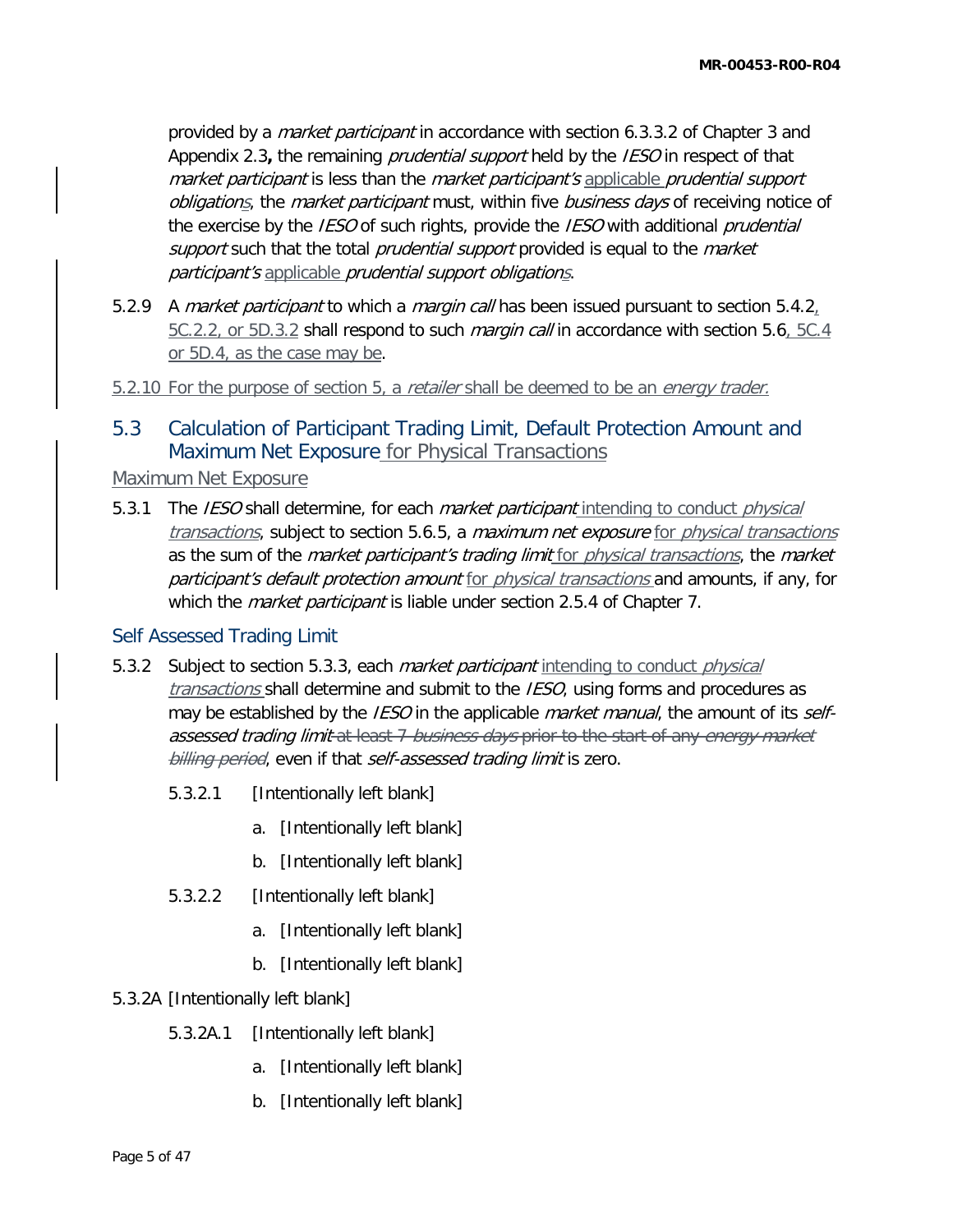- 5.3.2A.2 [Intentionally left blank]
	- a. [Intentionally left blank]
	- b. [Intentionally left blank]
- 5.3.2A.3 [Intentionally left blank]
- 5.3.3 The *self-assessed trading limit* submitted by a *market participant* under section 5.3.2 shall be applicable for the remainder of the current and all future *energy market billing* periods until a revised self-assessed trading limit is submitted by that market participant to the IESO in accordance with the provisions of section 5.3.2. If a *market participant* submits a self-assessed trading limit pursuant to section 5.3.2, that self-assessed trading limit shall, subject to section 5.3.3A as of the next energy market billing period, supersede any previous self-assessed trading limit, and the previous self-assessed trading limit shall not be applicable to any such future energy market billing periods.
- 5.3.3A A market participant's revised self-assessed trading limit submitted in accordance with section 5.3.3 shall take effect once the *IESO* confirms receipt of any additional prudential support, as required by the IESO.

### Minimum Trading Limit

- 5.3.4 Subject to section 5.6.5, the IESO shall establish a *minimum trading limit* for *physical* transactions for each *market participant* intending to conduct *physical transactions* as follows:
	- 5.3.4.1 the minimum trading limit for physical transactions for a metered market participant that is not an energy trader, shall be equal to the IESO's estimate of the *metered market participant's* net *settlement amounts*, excluding estimated *settlement amounts* associated with *virtual transactions* and a transmission rights, assuming 7seven days of participation by way of physical transactions in the real-time market and assuming all energy injected or withdrawn is transacted through *physical transactions*the real-time market. The IESO may use a greater number, up to and including 49 days, of participation in *physical transactions* the real-time market for the determination of a *metered market participant's minimum trading limit* for physical transactions if that metered market participant that is not an energy trader was subject to more than one *margin call* per energy market billing period in respect of physical transactions, provided that any such margin call is not the result of a price spike;
		- a. [Intentionally left blank]
		- b. [Intentionally left blank]
		- c. [Intentionally left blank]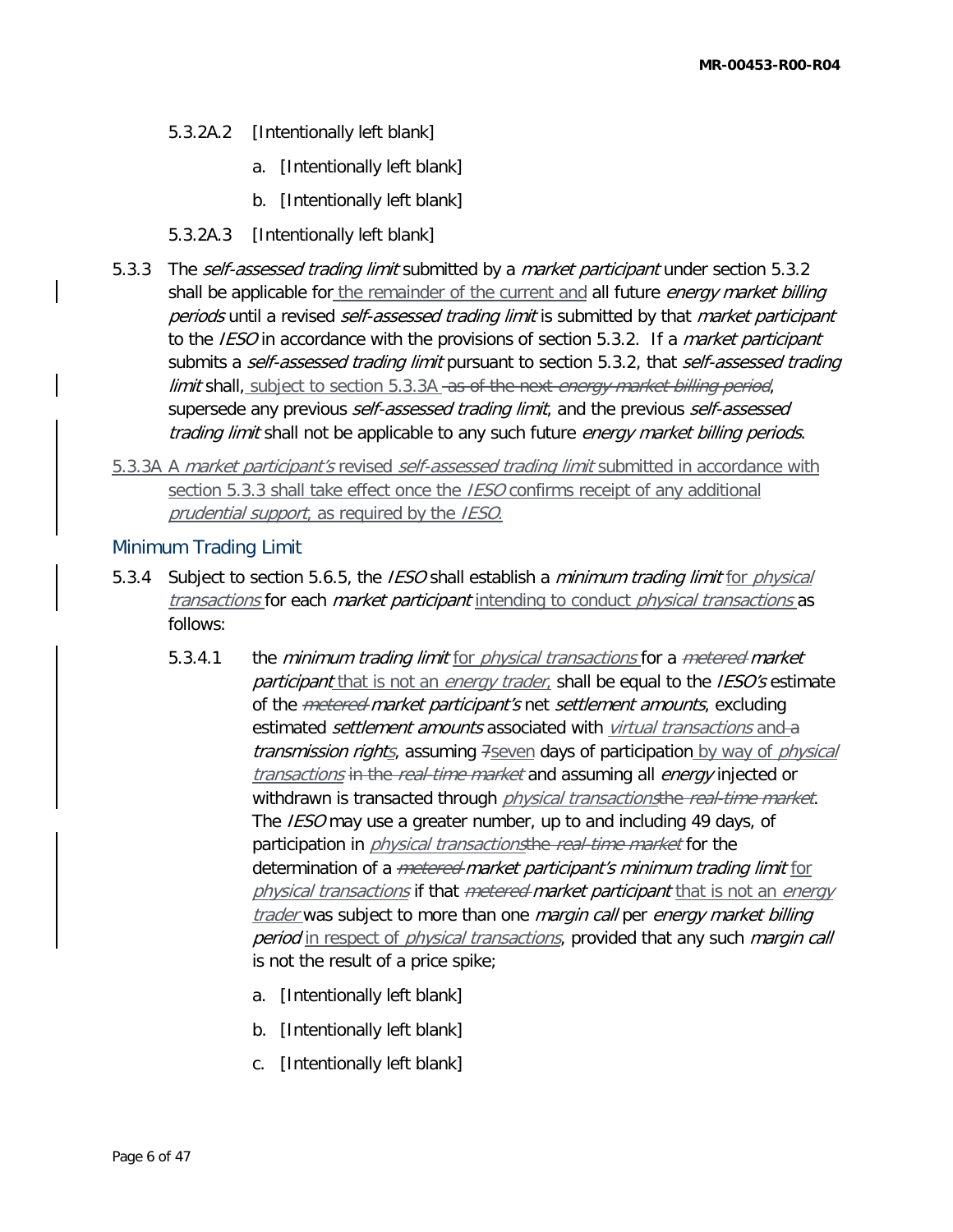- 5.3.4.2 the minimum trading limit for physical transactions for a market participant an energy trader that is not a metered market participant that has conducted physical transactions for energy for at least three previous billing periods shall be equal to 25% of the *IESO's* estimate of the *market participant's* net settlement amounts for the upcoming energy market billing period associated with *physical transactions*. In estimating this net *settlement amount*, the IESO shall, subject to section 5.3.4.3, use an average of the actual net settlement amounts for the 3three most recent energy market billing periods in which that market participant has conducted *physical transactions* for energytransacted in the real-time market. The IESO may use a greater percentage, up to and including 100%, of the estimated market participant's net settlement amounts for the determination of a market participant's minimum trading limit for physical transactions if that market participant was subject to more than one *margin call* in respect of *physical transactions* per energy market billing period, provided that any such margin call is not caused by a price spike; and
	- a. [Intentionally left blank]
	- b. [Intentionally left blank]
- 5.3.4.3 the *minimum trading limit* for *physical transactions* for a *market participant* that is an energy trader not a metered market participant who has not conducted *physical transactions* for *energy* for at least three previous *billing* periods, transacted for at least 3 months in the real-time market, shall be equal to the greater of:
	- i. 25% of the absolute value of the *market participant's* estimate of its net settlement amount for the upcoming energy market billing period. Such a *market participant* shall provide to the IESO, an estimate of its net settlement amount for the upcoming energy market billing period-at least 7 business days prior to the start of applicable energy market billing period. The IESO may adjust the market participant's minimum trading limit at any time if that market participant's actual net settlement amounts for the current billing period are projected to differ significantly from the estimate provided; or
	- ii. \$25,000.

#### 5.3.4A [Intentionally left blank]

- 5.3.4A.1 [Intentionally left blank]
	- a. [Intentionally left blank]
	- b. [Intentionally left blank]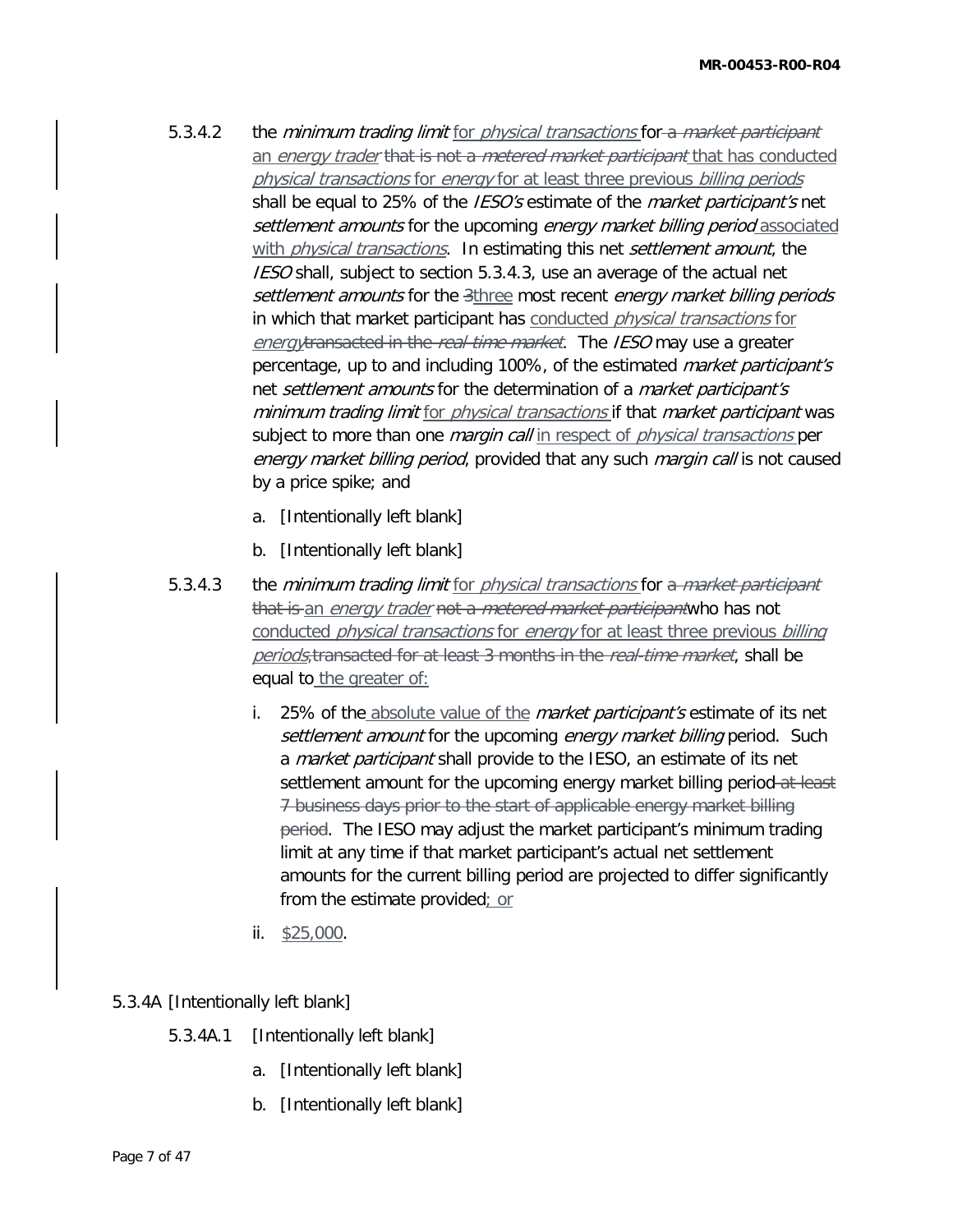## 5.3.4A.2 [Intentionally left blank]

- 5.3.4B [Intentionally left blank]
	- 5.3.4B.1 [Intentionally left blank]
		- a. [Intentionally left blank]
		- b. [Intentionally left blank]
		- c. [Intentionally left blank]
			- i. [Intentionally left blank]
			- ii. [Intentionally left blank]
		- d. [Intentionally left blank]
		- e. [Intentionally left blank]
			- i. [Intentionally left blank]
			- ii. [Intentionally left blank]
	- 5.3.4B.2 [Intentionally left blank]
		- a. [Intentionally left blank]
		- b. [Intentionally left blank]
		- c. [Intentionally left blank]
			- i. [Intentionally left blank]
			- ii. [Intentionally left blank]
		- d. [Intentionally left blank]
		- e. [Intentionally left blank]
			- i. [Intentionally left blank]
			- ii. [Intentionally left blank]
- 5.3.4C [Intentionally left blank]

### Establishing Market Participant Trading Limit

- 5.3.5 Upon receipt of a *market participant's self-assessed trading limit* under section 5.3.2, the **IESO** shall use the greater of the following two amounts for that *market participant's* trading limit for *physical transactions* for the remainder of the current or upcoming energy market billing period:
	- 5.3.5.1 the *market participant's minimum trading limit* for that *energy market billing* period as determined pursuant to section 5.3.4; or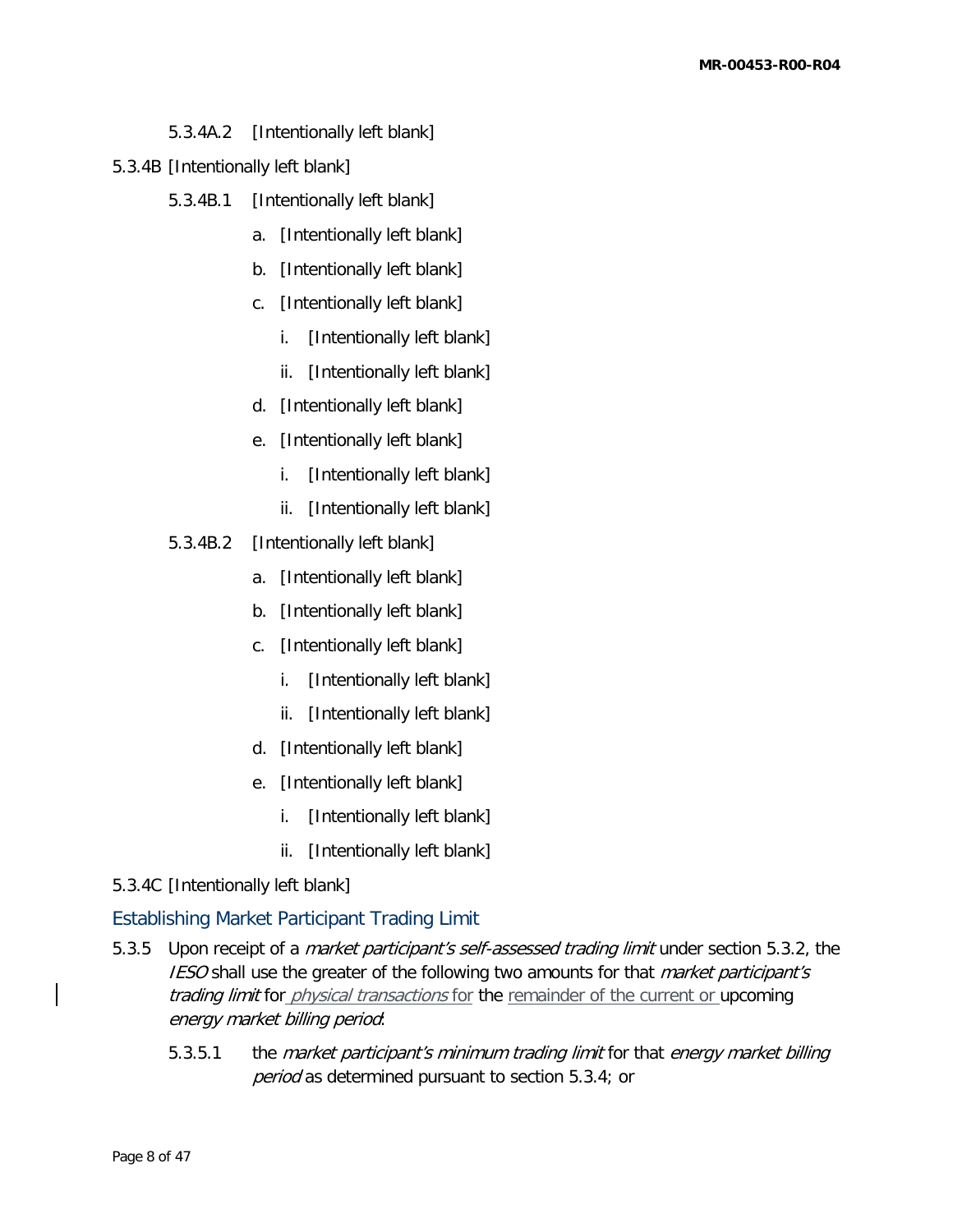- 5.3.5.2 the *market participant's self-assessed trading limit* submitted under section 5.3.2.
- 5.3.6 If a *market participant* does not provide a *self-assessed trading limit* within the timelines as specified in section 5.3.2, the IESO shall use the greater of the following two amounts for that *market participant's trading limit* for *physical transactions* for the remainder of the current or upcoming energy market billing period:
	- 5.3.6.1 the *market participant's minimum trading limit* for that *energy market billing* period as determined pursuant to section 5.3.4; or
	- 5.3.6.2 the *market participant's trading limit* for *physical transactions* in effect for the current energy market billing period.
	- 5.3.6.3 [Intentionally left blank]
	- 5.3.6.4 [Intentionally left blank]
	- 5.3.6.5 [Intentionally left blank]
- 5.3.6A [Intentionally left blank]
- 5.3.7 [Intentionally left blank section deleted] Once a *market participant's trading limit* has been established pursuant to section 5.3.5 or 5.3.6, that *market participant* is not permitted to change or request a change to that *trading limit* during the upcoming energy market billing period.

### Establishing Market Participant Default Protection Amount

- 5.3.8 The IESO shall, for each energy market billing period, establish a default protection amount for *physical transactions* for each *market participant* intending to conduct physical transactions as follows:
	- 5.3.8.1 for a metered-market participant that is not an energy trader, its default protection amount shall be equal to the IESO's estimate of the *metered* market participant's net settlement amounts for that energy market billing period, excluding estimated settlement amounts associated with virtual transactions and a transmission rights, assuming 21 days of participation in the real-time market by way of physical transactions, and assuming all energy injected or withdrawn is transacted through *physical transactions*the real-time market; and
	- 5.3.8.2 for a *market participant* that is an energy trader not a *metered market* participant, the *default protection amount* shall be equal to the *minimum* trading limit for that market participant for that energy market billing period as determined by the *IESO* pursuant to section 5.3.4.2 or section 5.3.4.3, as applicable.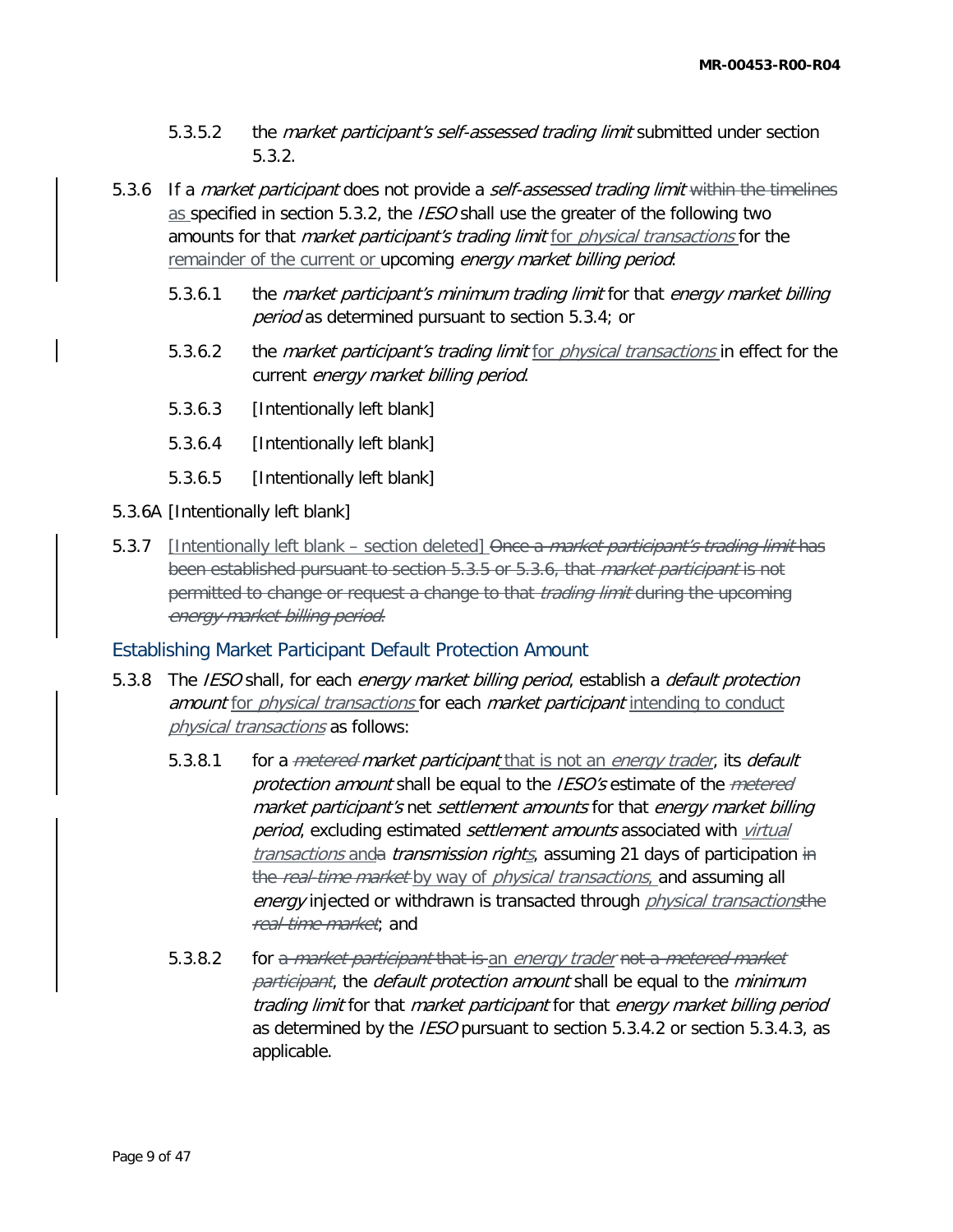# Adjusting Trading Limit and Default Protection Amount for Physical Bilateral **Contracts**

- 5.3.8A A metered market participant that is not an energy trader with a credit rating of BBB- or higher, subject to any adjustment under section 5.8.2, may request that its *minimum* trading limit and default protection amount, in respect of physical transactions, be calculated by removing the *energy* quantities associated with the participant's market participant's physical bilateral contracts registered with the IESO provided it submits to the IESO the quantity and duration of the applicable *physical bilateral contracts* and it notifies the *IESO* immediately upon a change in the quantity or duration of the *physical* bilateral contracts including the termination of any of the contracts.
- 5.3.8B If the conditions of 5.3.8A are met the *IESO* shall determine the *metered-market* participant's minimum trading limit and default protection amount, in respect of physical  $transactions$ , assuming all energy injected or withdrawn is transacted through the  $day$ ahead market or real-time market net of energy quantities associated with those physical bilateral contracts.

### Requirement to Provide Prudential Support

- 5.3.9 If a *market participant's maximum net exposure* for *physical transactions*, as calculated by the *IESO*, is zero or negative, the *market participant* is not required to provide any form of *prudential support* for *physical transactions* to the *IESO*. If a *market participant's* maximum net exposure for physical transactions, as calculated by the IESO, is positive, the *market participant* must provide an amount of *prudential support* to the IESO equal to its *prudential support obligation* for *physical transactions*.
- Price Bases Used for Determining Minimum Trading Limit and Default Protection Amount
- 5.3.10 The *IESO* shall estimate the net *settlement amounts* for a *market participant* referred to in sections 5.3.4 and 5.3.8 initially based on information provided to the  $\textit{IESO}$  by the market participant in its application for authorization to participate and subsequently using such information as the IESO may reasonably require for that purpose and, in each case, on the price bases referred to in 5.3.10A, and the IESO's estimated market prices for all other applicable charges for the relevant energy market billing period.
- 5.3.10A When calculating the *minimum trading limit* and the *default protection amount* for *metered market participants* other than *energy traders* in sections 5.3.4, 5.3.8 and 5.3.8B respectively, the *IESO* shall establish and use as its price basis the following:
	- 5.3.10A.1 for a *metered market participant* other than a *distributor* that is associated with a generation resourcefacility, dispatchable load, or price responsive load, the applicable Regulated Price Plan supply cost or its equivalent published by the OEB greater of (i) the average hourly locational marginal price in the dayahead market or (ii) the average locational marginal price in the real-time market; or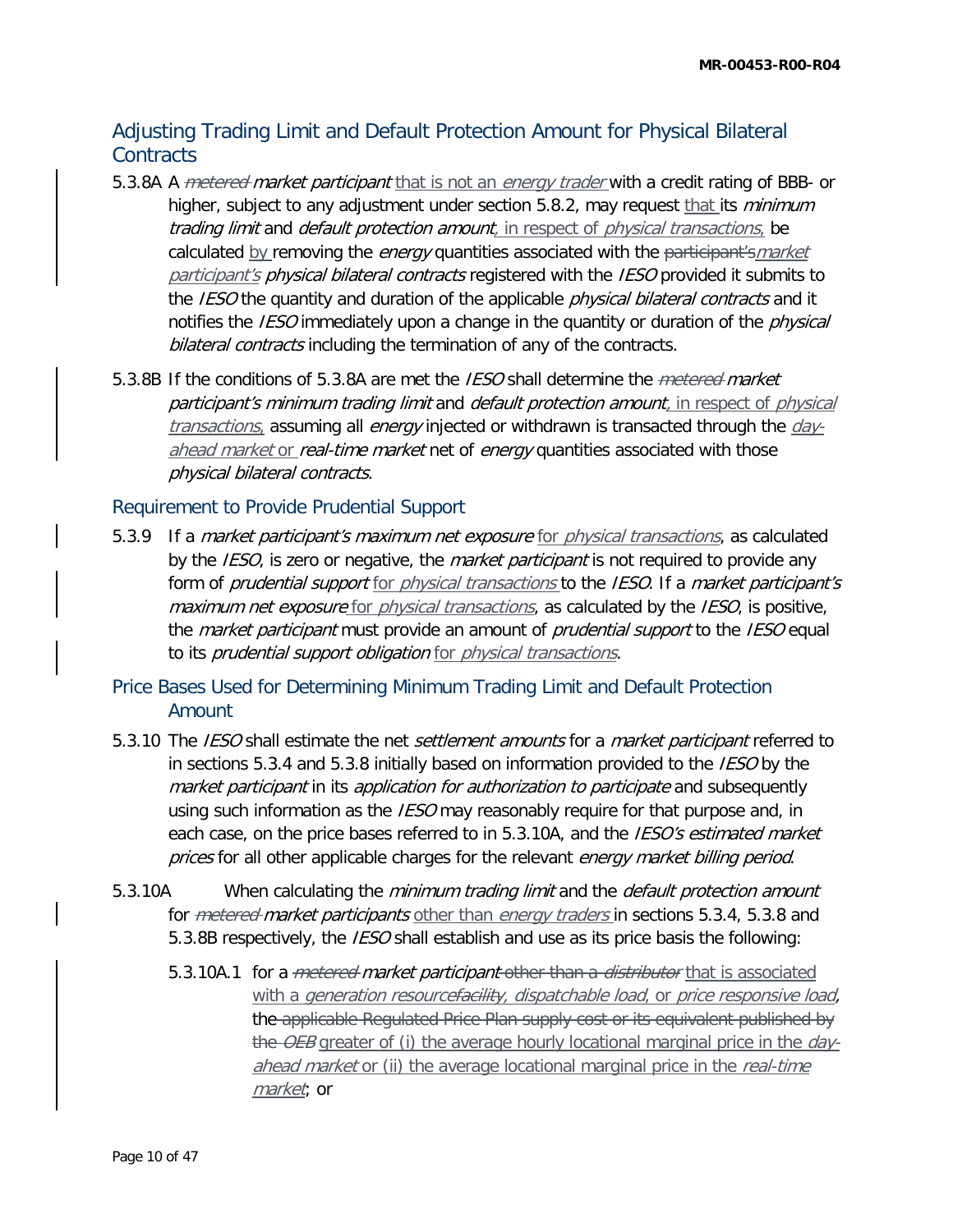- 5.3.10A.2 for a *metered market participant* that is aassociated with a *-distributor*nondispatchable load, the applicable Regulated Price Conventional Meter Tier 1 price or its equivalent published by the OEB greater of (i) the average Ontario zonal price in the *day-ahead market* or (ii) the average Ontario zonal price in the real-time market.
- 5.3.10B The *IESO* shall annually review each price basis referred to in section 5.3.10A. The *IESO* shall modify the applicable price basis if it has increased or decreased by 15% or more from the price basis used by the *IESO*.
- 5.3.10C The *IESO* may, in determining the price basis in accordance with section 5.3.10A, use any applicable prices published by the OEB.

# Reviewing and Modifying Trading Limits, Default Protection Amount and Maximum Net Exposure

- 5.3.11 The *IESO* mayshall review the *minimum trading limit* for *physical transactions* where applicable, and the *trading limit, default protection amount* and *maximum net exposure*, for *physical transactions*, of each *market participant* in circumstances that includeas follows:
	- 5.3.11.1 prior to the start of each energy market billing period;
	- 5.3.11.2 within two business days after a market participant's actual exposure for physical transactions exceeds the trading limit for that market participant;
	- 5.3.11.3 within two *business days* after it receives notice of any changes to the status of a *market participant* as compared to such status that was in effect when the *market participant's maximum net exposure* for *physical transactions* was last calculated if the *IESO* determines that the change in such status would have a material impact on the *market participant's maximum net exposure*;
	- 5.3.11.4 when the IESO has adjusted a market participant's minimum trading limit for physical transactions pursuant to section 5.3.4.3; and
	- 5.3.11.5 when the *IESO* has adjusted its price basis under section 5.3.10B.
- 5.3.12 The IESO may change the minimum trading limit, trading limit, default protection amount, maximum net exposure or the prudential support obligation, for physical transactions, for a market participant at any time as a result of a review conducted pursuant to section 5.3.11 and shall promptly notify the *market participant* of any such change. Any change to a *market participant's minimum trading limit*, *trading limit*, default protection amount, maximum net exposure or prudential support obligation, in respect of *physical transactions* shall apply with effect from such time, not being earlier than the time of notification of the changed *minimum trading limit, trading limit, default* protection amount, maximum net exposure or prudential support obligation to the market participant, as the IESO may specify in the notice. The market participant must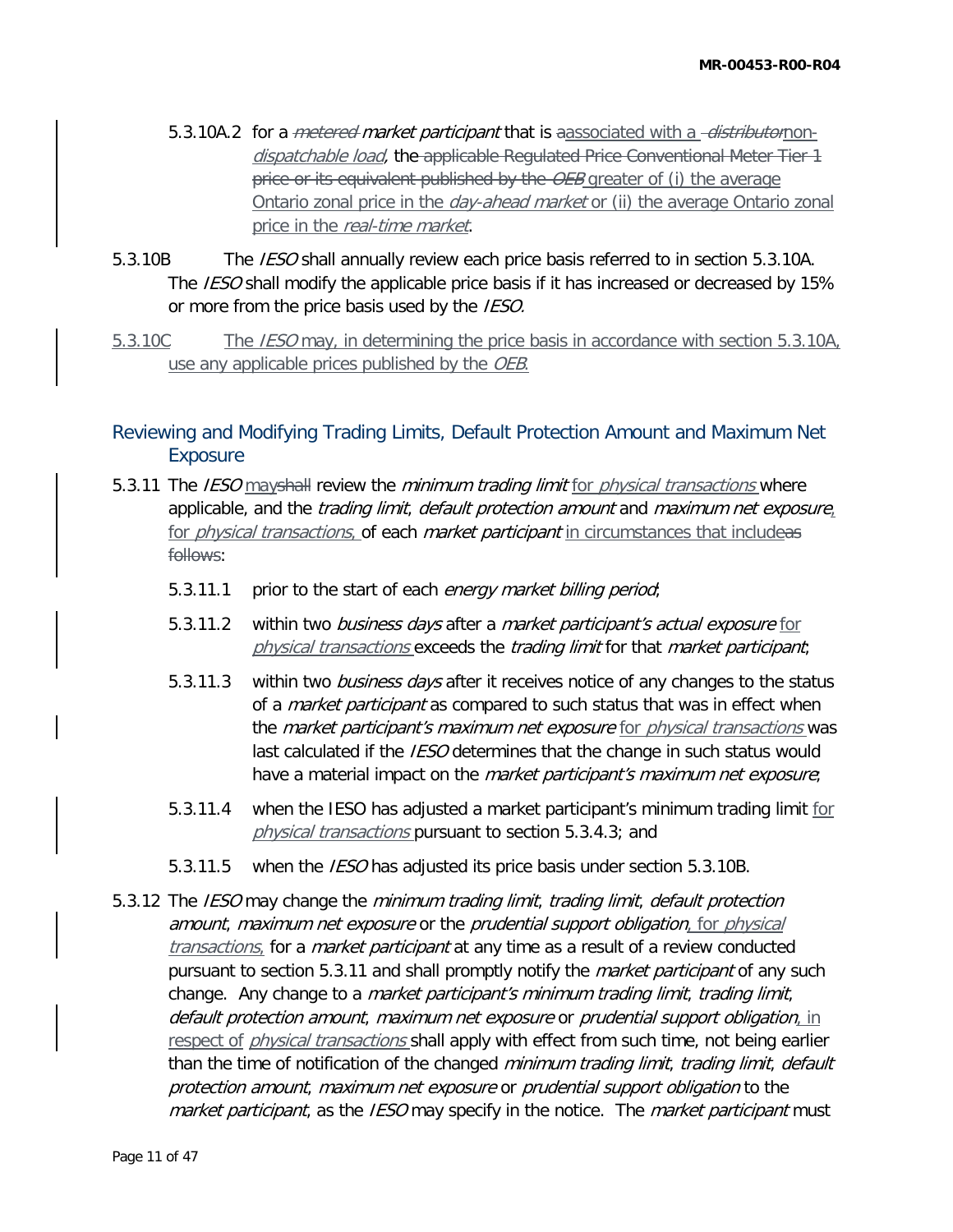supply the *IESO*, within five *business days* of the effective date of the change, any additional *prudential support* for *physical transactions* that may be required as a result of an increase in the *market participant's prudential support obligation* that results from such change.

- 5.4 Monitoring of Actual Exposure and Trading Limit for Physical Transactions
- 5.4.1 If at any time the *actual exposure* for *physical transactions* of a *market participant* that is not also a *virtual trader*, is equal to or exceeds 70% and is less than 100% of the market participant's trading limit, the IESO shall inform the market participant of that fact unless the *market participant* has opted for the *no margin call option* pursuant to section 5.6.4. The *market participant* may, but is not required to, make a cash payment to be applied to reduce its *actual exposure* or take other action to prevent its *actual* exposure from reaching its *trading limit*. No interest shall be paid on any such payment.
	- 5.4.1.1 [Intentionally left blank]
	- 5.4.1.2 [Intentionally left blank]
- 5.4.2 If at any time the *actual exposure* for *physical transactions* of a *market participant* that is not also a *virtual trader*, equals or exceeds the *market participant's trading limit* for physical transactions, the IESO shall issue to the market participant a margin call unless the *market participant* has opted for the *no margin call option* pursuant to section 5.6.4.
	- 5.4.2.1 [Intentionally left blank]
	- 5.4.2.2 [Intentionally left blank]
- 5.4.3 [Intentionally left blank]
- 5.5 Calculation of Actual Exposure for Physical Transactions
- 5.5.1 For the purposes of section 5.4, a *market participant's actual exposure* for *physical* transactions shall be a dollar amount determined by the IESO each business day, in accordance with the applicable *market manual*, and shall be a dollar amount which is equal to:
	- 5.5.1.1 the aggregate of:
		- a. all amounts payable by the *market participant* in respect of *physical* transactions for billing periods prior to the current billing period which remain unpaid by the *market participant*, whether or not the payment date thereof has yet been reached; and
		- b. the *IESO's* reasonable estimate of the aggregate hourly and non-hourly settlement amounts payable by the market participant in respect of transactions *physical transactions* which have already occurred in the current *billing period*;
	- 5.5.1.2 less the aggregate of: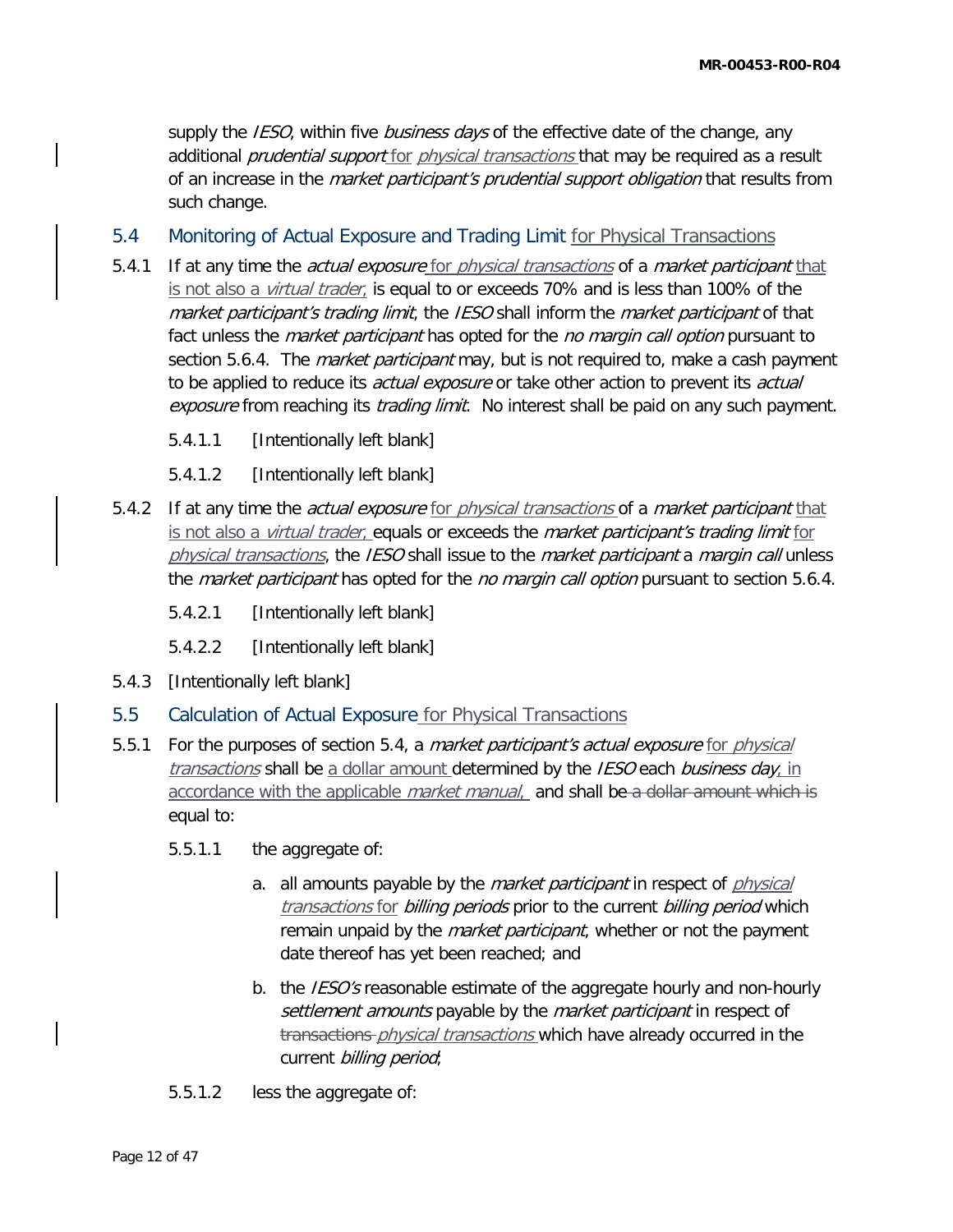- a. all amounts payable to the *market participant* in respect of *physical* transactions for billing periods prior to the current billing period which remain unpaid, whether or not the payment date thereof has yet been reached; and
- b. the *IESO's* reasonable estimate of the aggregate hourly and non-hourly settlement amounts payable to the market participant in respect of transactions *physical transactions* which have already occurred in the current billing period.
- 5.6 Margin Call Requirements and the No Margin Call Option for Physical **Transactions**
- 5.6.1 A market participant that is not also *virtual trader*, must satisfy a *margin call* in respect of *physical transactions* within the time prescribed in section 5.6.2 by paying a portion of the amount payable or which will become payable in respect of the previous or current energy market billing period, in accordance with Chapter 9, in an amount sufficient to reduce the *market participant's actual exposure* to no more than the dollar equivalent of 75% of the *market participant's trading limit*. No interest shall be paid on such payments.
	- 5.6.1.1 [Intentionally left blank]
	- 5.6.1.2 [Intentionally left blank]
- 5.6.2 The time within which a *margin call* in respect of *physical transactions* must be satisfied under section 5.6.1 shall be by 4:00 pm on the second *business day* following the date of the *margin call*.
- 5.6.3 For the purposes of the *market rules*, a payment made pursuant to section 5.6.1 shall be applied first to the amount outstanding for *physical transactions* with respect to the earliest *billing period* under the *market rules* and, if the amount outstanding under the market rules in respect of that billing period is less than the amount of the payment, then the excess shall be applied to the next earliest *billing period* for *physical* transactions in respect of which there is an amount outstanding under the *market rules* and so on until there is no excess.
- 5.6.4 Subject to section 5.6.7, Aa *market participant* shall not be subject to the *margin call* requirements of sections 5.6.1 and 5.6.2, subject to IESO approval, if it elects to use the no margin call option using forms and procedures as may be established by the IESO in the applicable *market manual*.
- 5.6.5 The IESO shall determine the market participant's maximum net exposure for physical transactions of a *market participant* other than an *energy trader*, that has selected the no margin call option, based on 70 days of market activity and assuming all of the market participant's energy is injected or withdrawn is transacted through the real-time market physical transactions. For an non-metered market participants that are not metered market participants energy trader that has selected the no margin call option,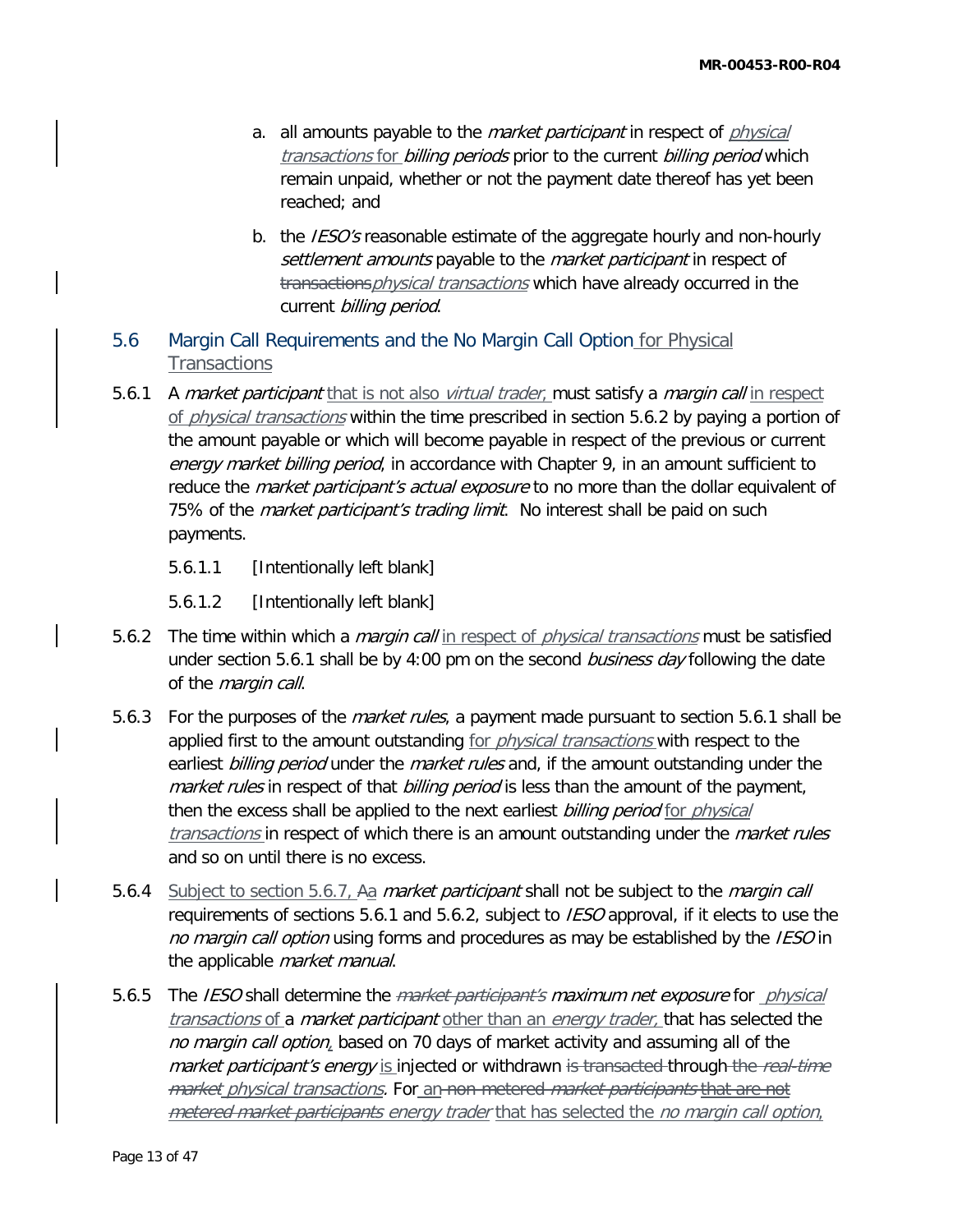the IESO shall determine *maximum net exposure* for *physical transactions* based on an estimate of 100% of the intitlecture is *esttlement amount* for the upcoming energy market billing period. A *market participant* that has elected the *no margin call option* shall not have a *trading limit*.

- 5.6.6 Other than *small distributors*, any *market participant* that elects to use the *no margin* call option shall not be eligible for reductions in its *prudential support obligations* pursuant to section 5.8.
- 5.6.7 A market participant shall not be eligible to use the no margin call option if it is authorized to conduct both *physical transactions* and *virtual transactions*.
- 5.7 Obligation to Provide Prudential Support for Physical Transactions
- 5.7.1 Each *market participant* must meet its obligation under this section 5 to provide and maintain *prudential support* for *physical transactions* by providing to the IESO and maintaining *prudential support*, the value of which is equal to the *market participant's* prudential support obligation for physical transactions.
- 5.7.2 A market participant's prudential support obligation for *physical transactions* must be met through the provision to the *IESO* and the maintenance of *prudential support* in one or more of the following forms:
	- 5.7.2.1 a guarantee or irrevocable commercial letter of credit, which in both cases must be in a form acceptable to the *IESO* and provided by:
		- a. a bank named in a Schedule to the Bank Act, S.C. 1991, c.46 with a minimum long-term credit rating of "A" from a major bond rating agency as identified in the list referred to in section 5.8.7; or
		- b. a credit union licensed by the Financial Services Regulatory Authority<del>Commission</del> of Ontario with a minimum long-term credit rating of "A" from a major bond rating agency as identified in the list referred to in section 5.8.7.
	- 5.7.2.2 a guarantee in a form acceptable to the *IESO* provided by a person, other than an *affiliate* of the *market participant*, having a credit rating from a major bond rating agency identified on the list referred to in section 5.8.7;
	- 5.7.2.3 marketable securities in the form of Canadian Government treasury bills. Such treasury bills shall be valued as cash at their current market value less 2 percent to take into account the potential eroding effects of interest rate increases;
	- 5.7.2.4 subject to section 5.7.4 and 5.7.4A, a guarantee in a form acceptable to the IESO provided by a person that is an *affiliate* of the *market participant* and that has a credit rating from a major bond rating agency identified on the list referred to in section 5.8.7; and/or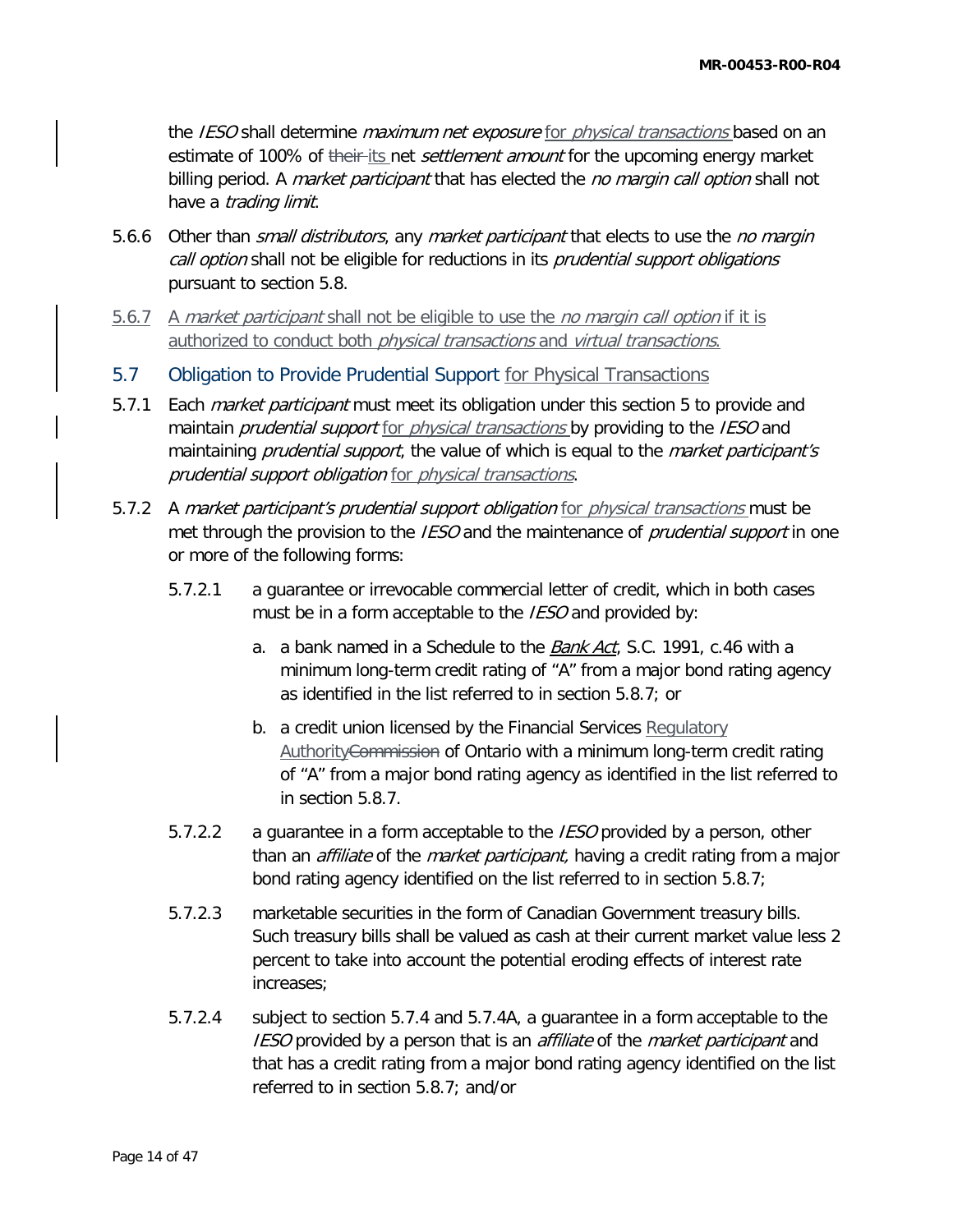- 5.7.2.5 cash deposits made with the *IESO* by or on behalf of the *market participant* provided that that *market participant* meets the following criteria:
	- a. the *market participant* was already meeting its *prudential support* obligation in whole or in part through a cash deposit on November 4, 2004; and
	- b. the *market participant's prudential support obligation* was less than or equal to \$200,000 on November 4, 2004 and remains less than or equal to \$200,000 thereafter.
- 5.7.2A A *market participant* who has previously provided *prudential support* for *physical* transactions in accordance with subsections 5.7.2.2 or 5.7.2.4, who thereafter intends to become authorized as a *virtual trader* in accordance with subsection 2.1.1.13 of Chapter 2, shall provide the IESO with replacement prudential support for physical transactions. Such replacement prudential support for physical transactions shall be dated no earlier than January 1, 2023.
- 5.7.3 For the purposes of sections 5.7.2.1 and 5.7.2.2, the *IESO* shall establish, maintain, update as required and *publish* a list of organizations eligible to provide the *prudential* support referred to in sections 5.7.2.1 and 5.7.2.2 and shall establish, for each such eligible *prudential support* provider, an aggregate limit of the *prudential support* that may be provided by that *prudential support* provider to *market participants*. If aggregate limits are reached for any of these eligible organizations, *market participants* will be required to obtain *prudential support* from other eligible organizations that are still within their respective prudential support limits.
- 5.7.3A Where a *market participant's prudential support obligation* for *physical transactions* is reduced pursuant to section 5.8.1, 5.8.1A, 5B.5.1 or 5B.5.1A, the *IESO* shall not accept a guarantee from an *affiliate* of the *market participant* pursuant to section 5.7.2.4, unless the *market participant* provides a letter from the applicable major bond rating agency identified in the list referred to in section 5.8.7, stating that the two ratings are not directly linked and are stand alone ratings in relation to each other.
- 5.7.3B The IESO shall not accept a guarantee from an *affiliate* of the *market participant* pursuant to section 5.7.2.4 if the *affiliate* is also a *market participant* and has obtained a reduction of its own *prudential support obligation* for *physical transactions* pursuant to section 5.8.1, 5.8.1A, 5B.5.1 or 5B.5.1A.
- 5.7.4 For *market participants*, other than a *distributor*, subject to sections 5.7.3A and 5.7.3B the IESO shall not accept a quarantee from a rated *affiliate* of the *market participant* pursuant to section 5.7.2.4 where the value of the guarantee exceeds the following;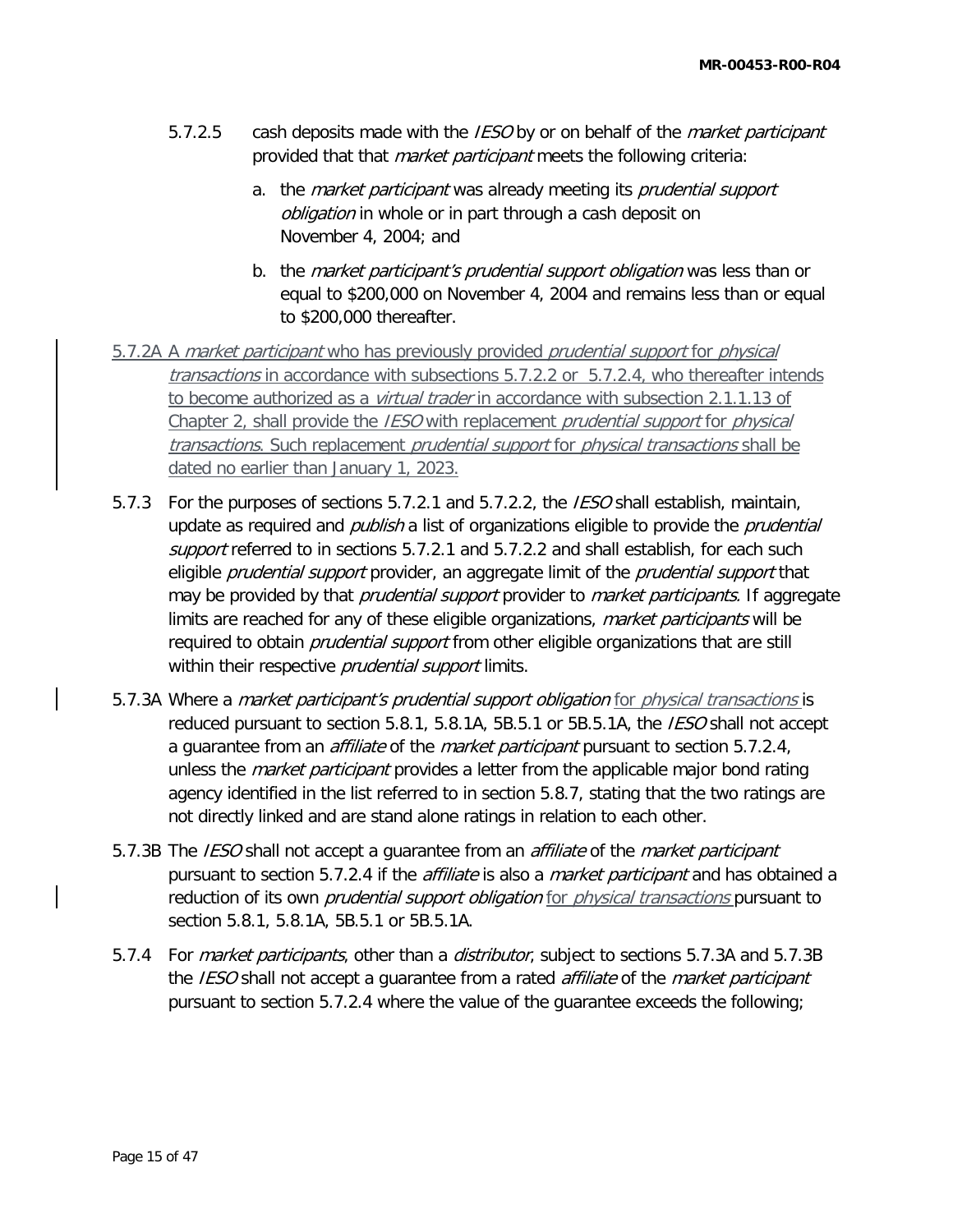| <b>Credit Rating Category of Affiliate using</b><br><b>Standard and Poor's Rating</b><br>Terminology | Maximum Amount which May be<br><b>Guaranteed by Affiliate</b>                                                                        |
|------------------------------------------------------------------------------------------------------|--------------------------------------------------------------------------------------------------------------------------------------|
| AA- and above or equivalent                                                                          | 100% of <i>maximum net exposure</i> of all<br>market participants guaranteed by affiliate                                            |
| $A-$ , $A$ , $A+$ or equivalent                                                                      | Greater of 90% of <i>maximum net exposure</i> or<br>\$37,500,000 of all <i>market participants</i><br>quaranteed by <i>affiliate</i> |
| BBB-, BBB, BBB+ or equivalent                                                                        | Greater of 65% of <i>maximum net exposure</i> or<br>\$15,000,000 of all <i>market participants</i><br>quaranteed by <i>affiliate</i> |
| BB-, BB, BB+ or equivalent                                                                           | Greater of 30% of <i>maximum net exposure</i> or<br>\$4,500,000 of all <i>market participants</i><br>quaranteed by <i>affiliate</i>  |
| Below BB- or equivalent                                                                              | 0                                                                                                                                    |

5.7.4.A For *distributors*, subject to sections 5.7.3A and 5.7.3B the *IESO* shall not accept a guarantee from a rated *affiliate* of the *market participant* pursuant to section 5.7.2.4 where the value of the guarantee exceeds the following:

| <b>Credit Rating Category of Affiliate using</b><br><b>Standard and Poor's Rating</b><br><b>Terminology</b> | <b>Maximum Amount which May be</b><br><b>Guaranteed by Affiliate</b>                                                                 |
|-------------------------------------------------------------------------------------------------------------|--------------------------------------------------------------------------------------------------------------------------------------|
| AA- and above or equivalent                                                                                 | 100% of <i>maximum net exposure</i> of all<br>market participants guaranteed by affiliate                                            |
| $A-$ , $A$ , $A+$ or equivalent                                                                             | Greater of 95% of <i>maximum net exposure</i> or<br>\$45,000,000 of all <i>market participants</i><br>quaranteed by <i>affiliate</i> |
| BBB-, BBB, BBB+ or equivalent                                                                               | Greater of 80% of <i>maximum net exposure</i> or<br>\$22,500,000 of all <i>market participants</i><br>quaranteed by <i>affiliate</i> |
| BB-, BB, BB+ or equivalent                                                                                  | Greater of 55% of <i>maximum net exposure</i> or<br>\$7,500,000 of all <i>market participants</i><br>quaranteed by <i>affiliate</i>  |
| Below BB- or equivalent                                                                                     | 0                                                                                                                                    |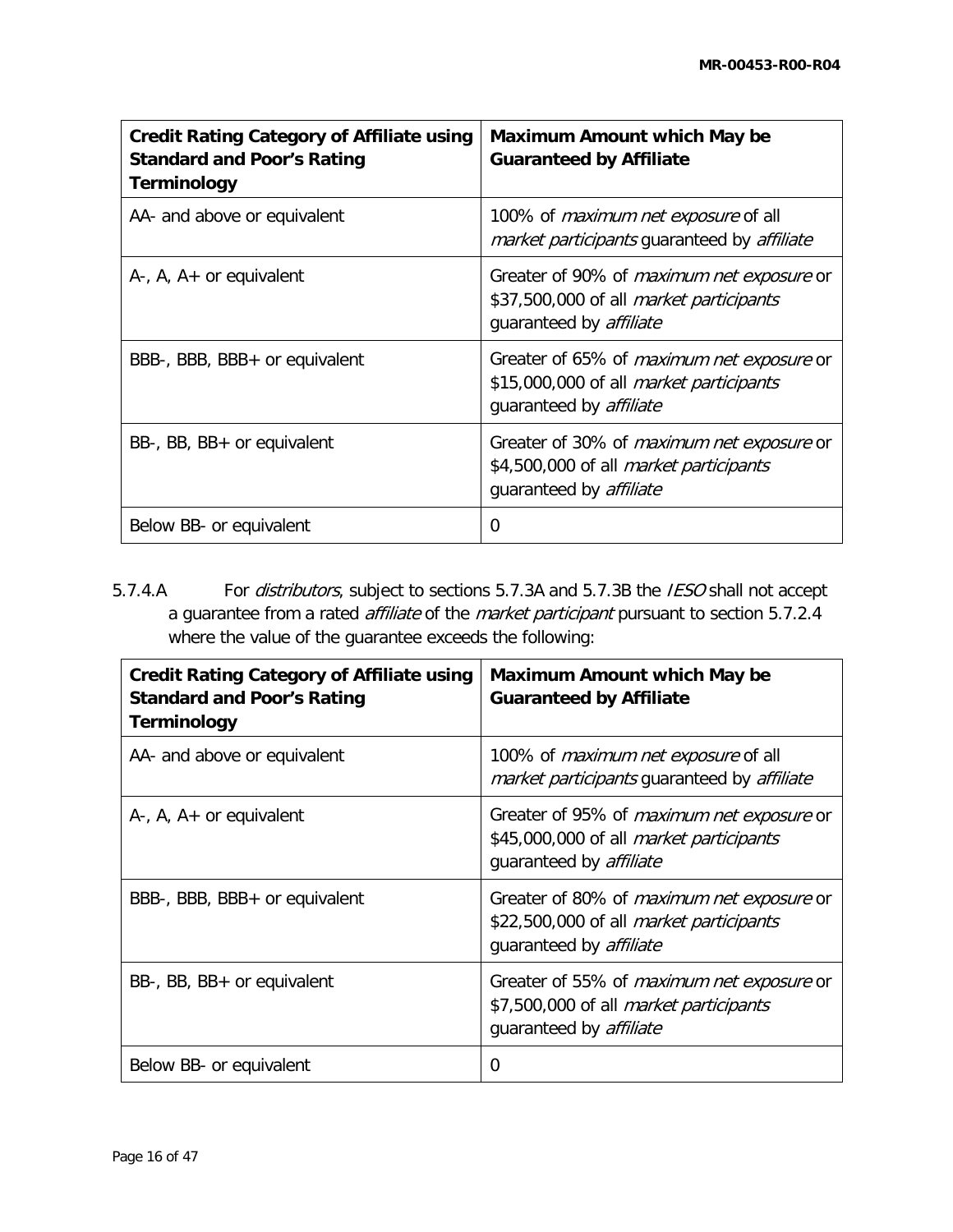- 5.7.5 The minimum terms and conditions that shall be included in the *prudential support* for physical transactions shall be as follows:
	- 5.7.5.1 prudential support provided in accordance with sections 5.7.2.1, 5.7.2.2 and 5.7.2.4 shall be obligations in writing;
	- 5.7.5.2 prudential support provided in accordance with sections 5.7.2.3 and 5.7.2.5 shall be obligations reflected in a written instrument in a form acceptable to the IESO;
	- 5.7.5.3 prudential support provided in accordance with sections 5.7.2.1, 5.7.2.3 and 5.7.2.5 shall constitute valid and binding unsubordinated obligations to pay to the IESO amounts in accordance with its terms which relate to the obligations of the relevant *market participant* under the *market rules*; and
	- 5.7.5.4 prudential support provided in accordance with sections 5.7.2.1 to 5.7.2.5 shall permit drawings or claims by the *IESO* on demand to a stated certain amount.

## 5.8 Reductions in Prudential Support Obligations for Physical Transactions

5.8.1 Subject to section 5.8.2, the *prudential support obligation* for *physical transactions* of a rated *market participant*, other than a *distributor*, may be reduced relative to the *market* participant's maximum net exposure for physical transactions by an amount equal to the monetary value prescribed, by the table below, to a credit rating from a major bond rating agency identified in the list referred to in section 5.8.7 issued and in effect in respect of the *market participant*.

| <b>Credit Rating Category using Standard</b><br>and Poor's Rating Terminology | <b>Allowable Reduction in Prudential</b><br><b>Support</b>       |
|-------------------------------------------------------------------------------|------------------------------------------------------------------|
| AA- and above or equivalent                                                   | 100% of <i>maximum net exposure</i>                              |
| $A-$ , $A$ , $A+$ or equivalent                                               | Greater of 90% of <i>maximum net exposure</i> or<br>\$37,500,000 |
| BBB-, BBB, BBB+ or equivalent                                                 | Greater of 65% of <i>maximum net exposure</i> or<br>\$15,000,000 |
| BB-, BB, BB+ or equivalent                                                    | Greater of 30% of <i>maximum net exposure</i> or<br>\$4,500,000  |
| Below BB- or equivalent                                                       | 0                                                                |

5.8.1A Subject to section 5.8.2, the *prudential support obligation* for *physical transactions* of a rated *distributor* may be reduced relative to the *market participant's maximum net* exposure for *physical transactions* by an amount equal to the monetary value prescribed, by the table below, to a credit rating from a major bond rating agency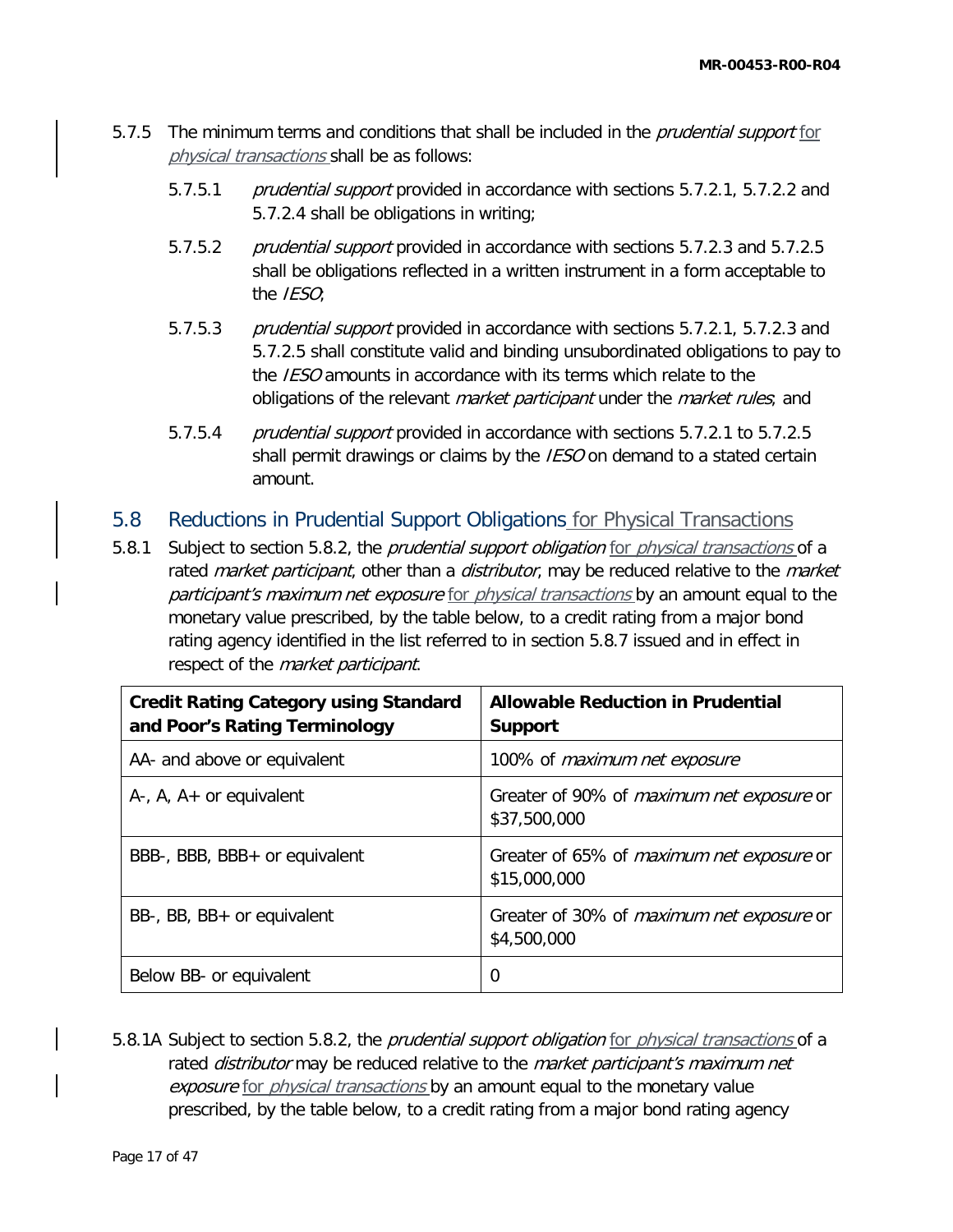| <b>Credit Rating Category using Standard</b><br>and Poor's Rating Terminology | <b>Allowable Reduction in Prudential</b><br><b>Support</b>       |
|-------------------------------------------------------------------------------|------------------------------------------------------------------|
| AA- and above or equivalent                                                   | 100% of <i>maximum net exposure</i>                              |
| $A-$ , $A$ , $A+$ or equivalent                                               | Greater of 95% of <i>maximum net exposure</i> or<br>\$45,000,000 |
| BBB-, BBB, BBB+ or equivalent                                                 | Greater of 80% of <i>maximum net exposure</i> or<br>\$22,500,000 |
| BB-, BB, BB+ or equivalent                                                    | Greater of 55% of <i>maximum net exposure</i> or<br>\$7,500,000  |
| Below BB- or equivalent                                                       | 0                                                                |

identified in the list referred to in section 5.8.7 issued and in effect in respect of the market participant.

- 5.8.2 Any recommendation to move a *market participant* to "credit watch negative" by any of the major bond rating agencies identified in the list referred to in section 5.8.7 shall be deemed to automatically result in a one-notch reduction in terms of the credit rating (for example, from BBB+ to BBB) of that *market participant* for the purpose of determining the market participant's prudential support obligation.
- 5.8.2A [Intentionally left blank section deleted.]The operation of section 5.8.2 shall be suspended for *distributors* as of November 19, 2002, until February 14, 2003 or until such other date as may be determined by a resolution of the *IESO Board*. The management of the *IESO* shall monitor and report to the *IESO Board* on the credit situation of *distributors* and other *market participants* and the *IESO Board* shall modify the suspension of section 5.8.2 (or, if appropriate, shall expand the scope of the suspension) if the credit situation changes in a way that makes such modification desirable.
- 5.8.3 Subject to section 5.8.6, the *prudential support obligation* for *physical transactions* of a market participant may be reduced relative to the market participant's maximum net exposure for *physical transactions* or, where applicable, relative to the otherwise applicable *prudential support obligation* calculated in accordance with section 5.3.4B, by an amount equal to the monetary value ascribed, in accordance with section 5.8.4 or 5.8.5, to the *market participant's* historical good payment history in Ontario, which shall be assessed by the IESO on the basis of:
	- 5.8.3.1 evidence provided by the *market participant* as to the continuous purchase of electricity by the *market participant* prior to the effective date of the IESOadministered markets during which time no call for collateral was issued to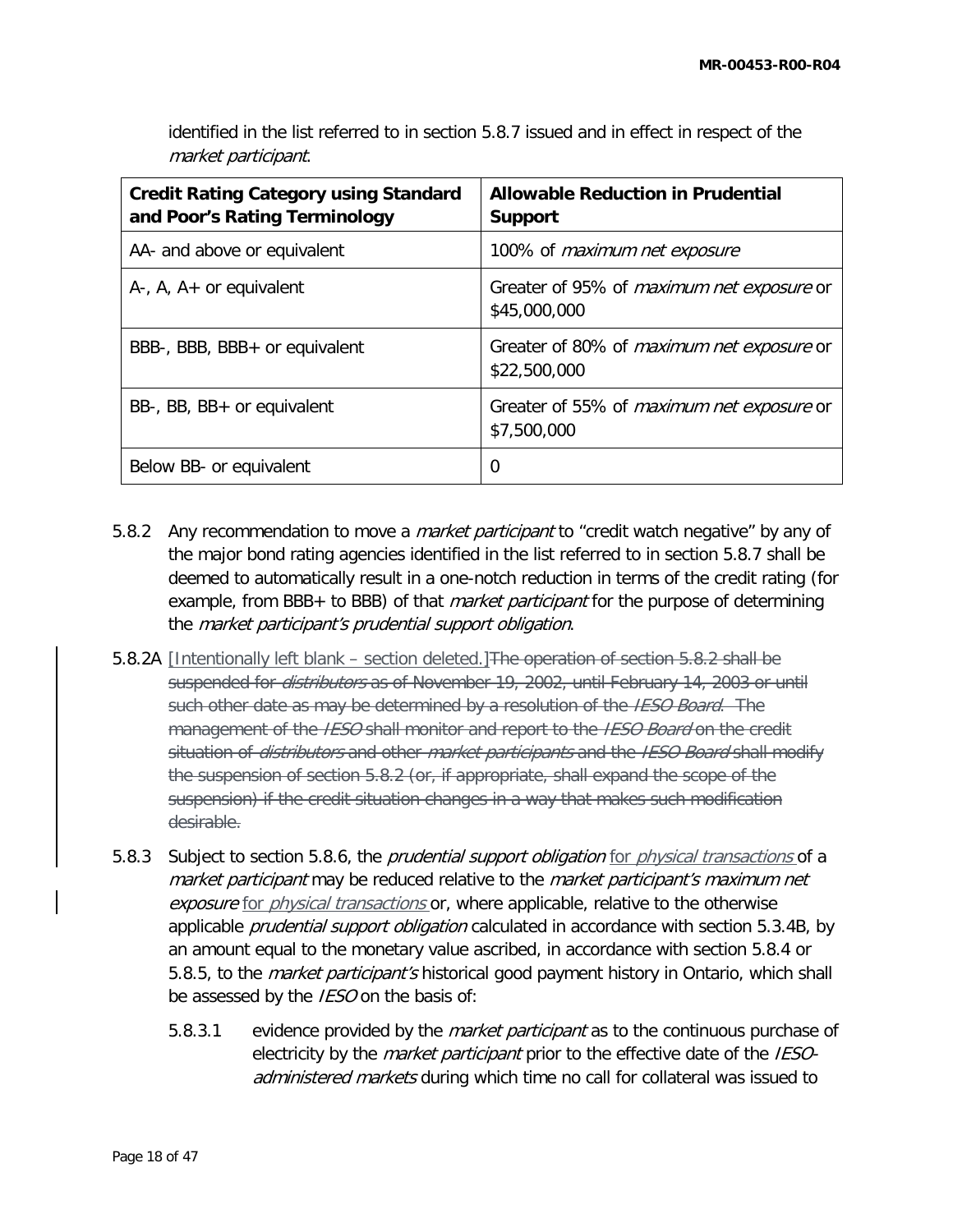that *market participant* to protect the supplier from the risk of a payment default by that *market participant;* 

- 5.8.3.2 verification of the evidence referred to in section 5.8.3.1 by the IESO; and
- 5.8.3.3 the market participant's payment history in the IESO-administered markets provided that the *market participant's* payment history includes no event of default.
- 5.8.4 The *IESO* shall determine the dollar amount of any allowable reduction in the *prudential* support obligation for physical transactions of an unrated market participant, other than a distributor, by an amount equal to the monetary value prescribed, by the table below:

| <b>Good Payment History Categories for</b><br><b>Non-Distributors</b> | <b>Allowable Reduction in Prudential</b><br><b>Support</b>      |
|-----------------------------------------------------------------------|-----------------------------------------------------------------|
| $\geq 6$ years                                                        | Lesser of 50% of <i>maximum net exposure</i> or<br>\$12,000,000 |
| $\geq$ 5 years, <6 years                                              | Lesser of 30% of <i>maximum net exposure</i> or<br>\$7,500,000  |
| $\geq$ 4, <5 years                                                    | Lesser of 25% of <i>maximum net exposure</i> or<br>\$6,000,000  |
| $\geq$ 3, <4 years                                                    | Lesser of 20% of <i>maximum net exposure</i> or<br>\$4,500,000  |
| $\geq$ 2, <3 years                                                    | Lesser of 15% of <i>maximum net exposure</i> or<br>\$3,000,000  |
| <2 years                                                              | 0                                                               |

5.8.5 If the *market participant* is an unrated *distributor*, the *IESO* shall determine the dollar amount of any allowable reduction in the *market participant's prudential support* obligation for *physical transactions* by an amount equal to the monetary value prescribed, by the table below:

| <b>Good Payment History Categories for</b><br><b>Distributors</b> | <b>Allowable Reduction in Prudential</b><br><b>Support</b>      |
|-------------------------------------------------------------------|-----------------------------------------------------------------|
| $\geq 6$ years                                                    | Lesser of 80% of <i>maximum net exposure</i> or<br>\$14,000,000 |
| $\geq$ 5 years, <6 years                                          | Lesser of 65% of <i>maximum net exposure</i> or<br>\$9,000,000  |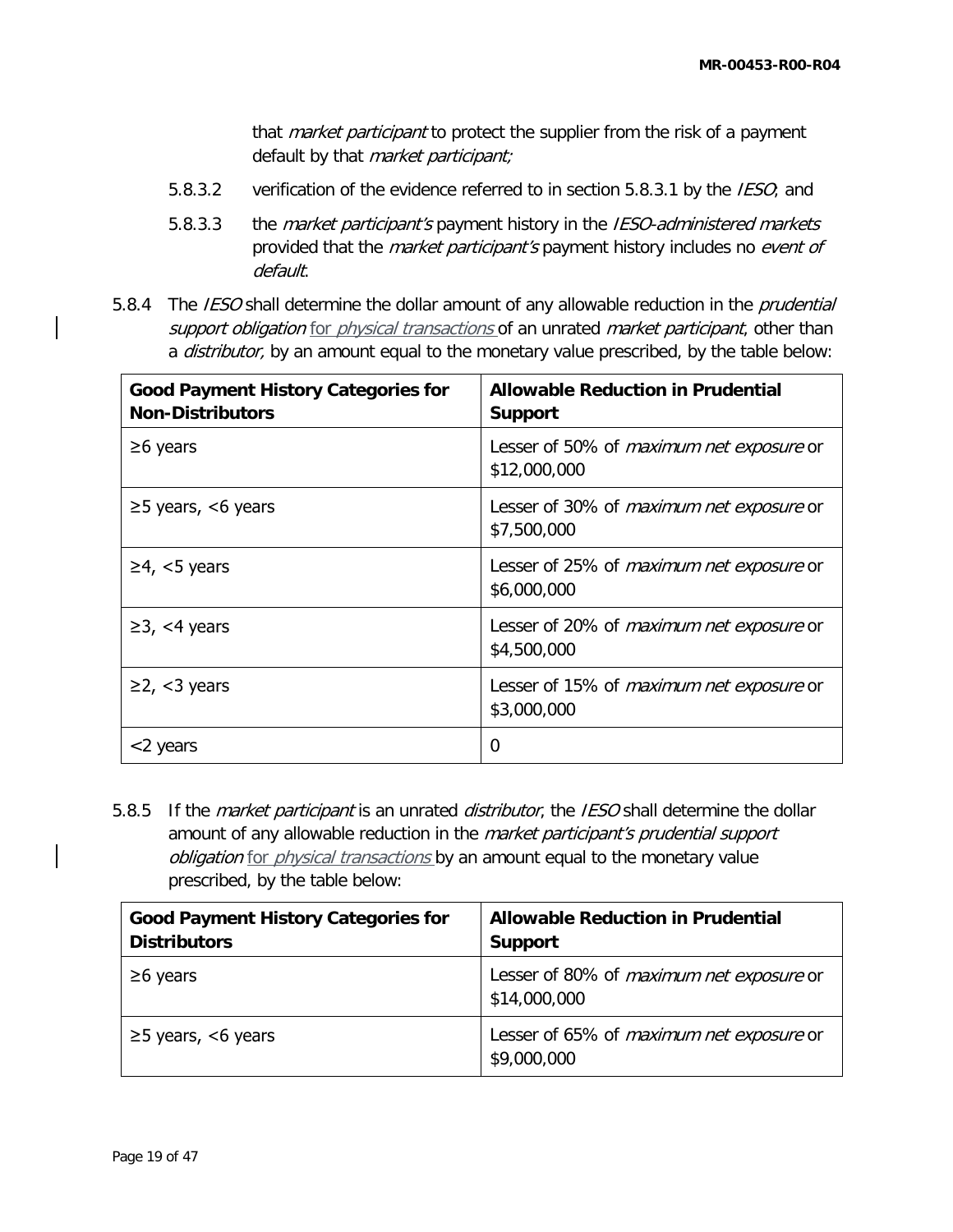| <b>Good Payment History Categories for</b><br><b>Distributors</b> | <b>Allowable Reduction in Prudential</b><br><b>Support</b>     |
|-------------------------------------------------------------------|----------------------------------------------------------------|
| $\geq$ 4, <5 years                                                | Lesser of 45% of <i>maximum net exposure</i> or<br>\$7,500,000 |
| $\geq$ 3, <4 years                                                | Lesser of 35% of <i>maximum net exposure</i> or<br>\$6,000,000 |
| $\geq$ 2, <3 years                                                | Lesser of 25% of <i>maximum net exposure</i> or<br>\$4,500,000 |
| $<$ 2 years                                                       | 0                                                              |

For purposes of this section 5.8.5, the historical payment history of a *distributor* that is the transferee under a transfer by-law made pursuant to subsection 145(1) of the Electricity Act, 1998 shall be deemed to include the historical payment history of the *distributor* whose licence has been transferred to the transferee under such by-law. For purposes of this section 5.8.5, the historical payment history of a *distributor* that is the successor at law to two or more *distributors*, shall be deemed to include the historical payment history of the predecessor *distributors*.

- 5.8.6 The following restrictions shall apply to the provision of reductions in a *market* participant's prudential support obligation for physical transactions as provided for under sections 5.8.1, 5.8.1A, and, 5.8.3 and 5.8.8:
	- 5.8.6.1 subject to the last paragraph of section 5.8.5, a *market participant* shall not be entitled to a reduction in its *prudential support obligation* pursuant to section 5.8.3 using the payment history of an *affiliate*; and
	- 5.8.6.2 a market participant that has a credit rating from a major bond rating agency identified in the list referred to in section 5.8.7 shall not be entitled to a reduction in its *prudential support obligation* under section  $5.8.3<sub>1</sub>$  and-
	- 5.8.6.3 an energy trader shall not receive a reduction to its prudential support obligation for *physical transactions* pursuant to section 5.8.1 until the *energy* trader has conducted transactions in the IESO-administered markets for at least three previous billing periods;
- 5.8.7 For the purposes of this chapter, the IESO shall establish, maintain, update as required and *publish* a list of major bond rating agencies eligible to provide the credit ratings mentioned throughout.
- 5.8.8 The IESO shall reduce the prudential support obligation for physical transactions of a distributor by an amount equal to 60% of the *distributor's* collection of *prudential*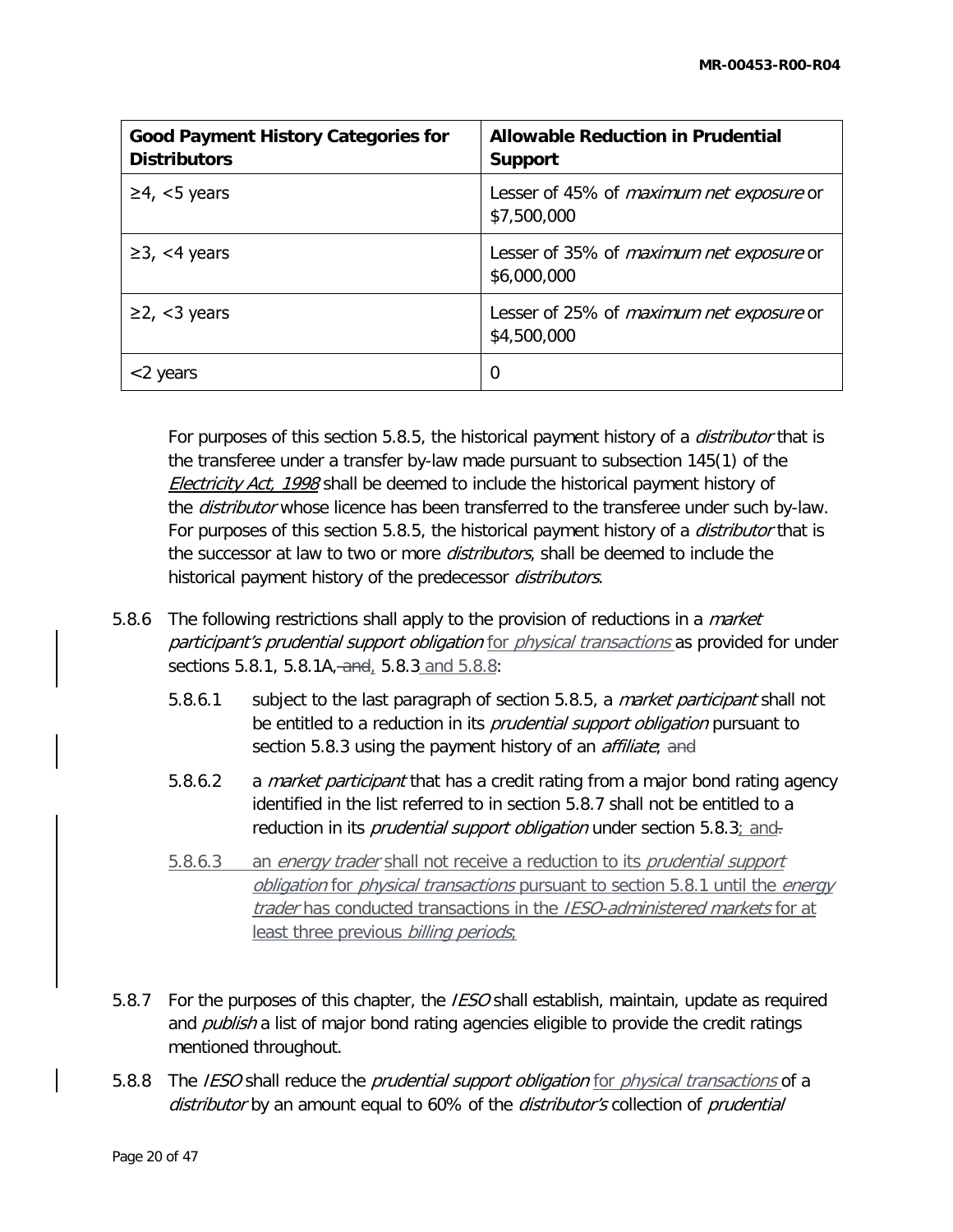support, in the forms specified in section 5.7.2.1, 5.7.2.2, 5.7.2.3, or 5.7.2.4, from the distributor's customers. In order to qualify for this reduction in *prudential support* obligation the distributor shall provide the IESO with an affidavit attesting to the amount of prudential support of the types specified in this section which the distributor has collected from its customers attached to which by way of exhibits shall be copies of bank statements showing any cash deposits and any applicable letters of credit, guarantees, or Government of Canada T-bills held as *prudential support*. The IESO shall first deduct the distributor's collection of prudential support from the distributor's customers before applying any other *prudential support obligation* deductions in respect of *physical* transactions.

## Part 5 – IESO Board Decision Rationale

Insert Text Here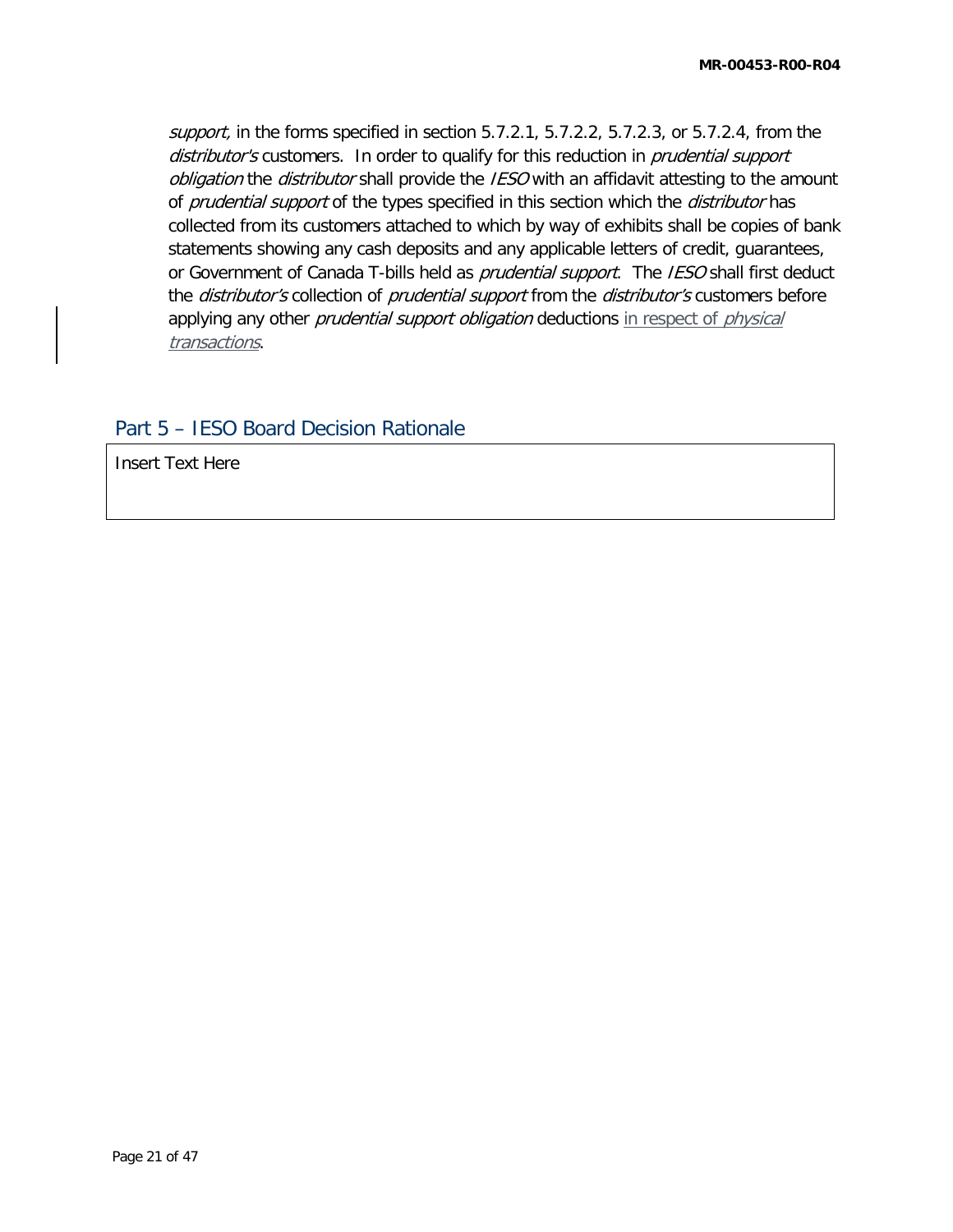

Market Rule Amendment Proposal Form

Part 1 Market Rule Information

| <b>Identification No.:</b>                | MR-00453-R01                                                                                                                                                                                                                                                                                                                                            |
|-------------------------------------------|---------------------------------------------------------------------------------------------------------------------------------------------------------------------------------------------------------------------------------------------------------------------------------------------------------------------------------------------------------|
| Subject:                                  | Market Renewal Program - Prudential Security                                                                                                                                                                                                                                                                                                            |
| Title:                                    | Market Renewal Program - Prudential Security and Virtual<br>Transactions                                                                                                                                                                                                                                                                                |
| Nature of Proposal:                       | Deletion $\boxtimes$<br>Alteration    <br>Addition                                                                                                                                                                                                                                                                                                      |
| Chapter:                                  | $\overline{2}$                                                                                                                                                                                                                                                                                                                                          |
| Appendix:                                 |                                                                                                                                                                                                                                                                                                                                                         |
| Sections:                                 | New: 5C.1, 5C.2, 5C.3, 5C.4, 5C.5, 5C.6                                                                                                                                                                                                                                                                                                                 |
| Sub-sections<br>proposed for<br>amending: | New: 5C.1.1, 5C.1.2, 5C.1.3, 5C.1.4, 5C.1.5, 5C.1.6, 5C.1.7, 5C.1.8,<br>5C.1.9, 5C.1.9.1, 5C.1.9.2, 5C.1.10, 5C.1.11, 5C.1.12, 5C.1.12.1,<br>5C.1.12.2, 5C.1.12.3, 5C.1.12.4, 5C.1.12.5, 5C.1.12.6, 5C.1.13,<br>5C.2.1, 5C.2.2, 5C.2.3, 5C.3.1, 5C.3.1.1, 5C.3.1.2, 5C.3.2, 5C.4.1,<br>5C.4.2, 5C.4.3, 5C.4.4, 5C.5.1, 5C.5.2, 5C.5.2.1, 5C.5.3, 5C.6.1 |

# Part 2 Proposal History

| Version | Reason for Issuing           | <b>Version Date</b> |
|---------|------------------------------|---------------------|
| 1.0     | Draft for Stakeholder Review | October 13, 2020    |
|         |                              |                     |
|         |                              |                     |

| <b>Approved Amendment Publication Date:</b> |  |
|---------------------------------------------|--|
| <b>Approved Amendment Effective Date:</b>   |  |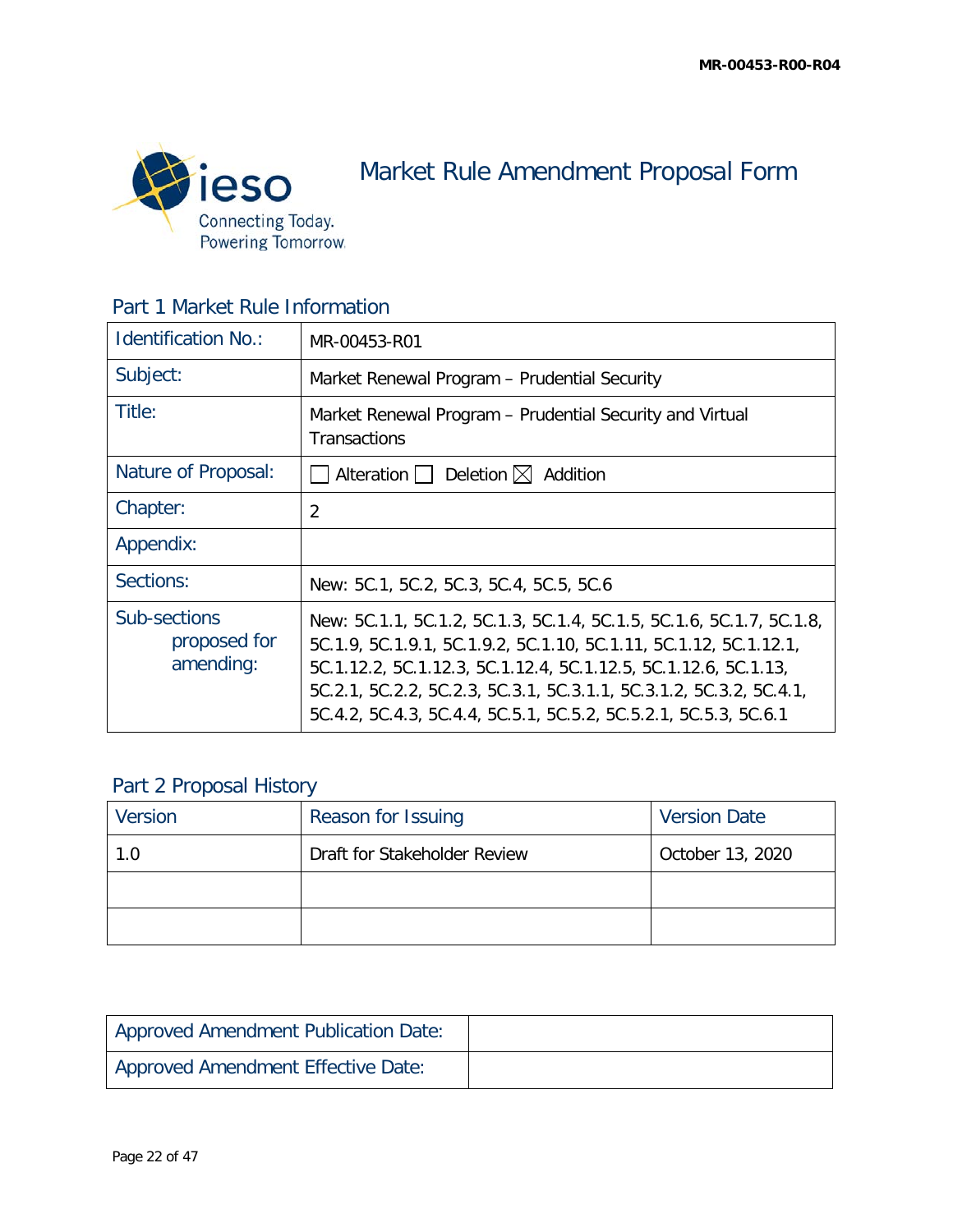# Part 3 Explanation for Proposed Amendment

Provide a brief description of the following:

- The reason for the proposed amendment and the impact on the *IESO-administered* markets if the amendment is not made.
- Alternative solutions considered.
- The proposed amendment, how the amendment addresses the above reason and impact of the proposed amendment on the IESO-administered markets.

## Part 4 Proposed Amendment

# Chapter 2

- 5C. Virtual Transactions
- 5C.1 Calculation of Participant Trading Limit, Default Protection Amount and Maximum Net Exposure for Virtual Transactions

### Maximum Net Exposure

5C.1.1 The IESO shall determine, for each virtual trader, a maximum net exposure for virtual transactions as the sum of the *virtual trader's trading limit* for *virtual transactions* and the virtual trader's default protection amount for virtual transactions.

#### Maximum Daily Trading Limit

- 5C.1.2 Each *virtual trader* intending to conduct *virtual transactions* shall determine and submit to the IESO, using forms and procedures as may be established by the IESO in the applicable market manual, the absolute value of its maximum daily trading limit (in MWh).
- 5C.1.3 The *maximum daily trading limit* submitted by a *virtual trader* under section 5C.1.2 shall be applicable for the current and all future *billing periods* until a revised *maximum daily* trading limit is submitted by that virtual trader to the IESO in accordance with section 5C.1.2. If a *virtual trader* submits a *maximum daily trading limit* pursuant to section 5C.1.2, that *maximum daily trading limit* shall, subject to section 5C.1.4, supersede any previous maximum daily trading limit, and the previous maximum daily trading limit shall not be applicable to any such future billing periods.
- 5C.1.4 A virtual trader's revised maximum daily trading limit submitted in accordance with section 5C.1.3 shall take effect once the *IESO* confirms receipt of any additional prudential support, as required by the IESO.

Minimum Trading Limit

5C.1.5 The IESO shall establish a minimum trading limit for virtual transactions for each virtual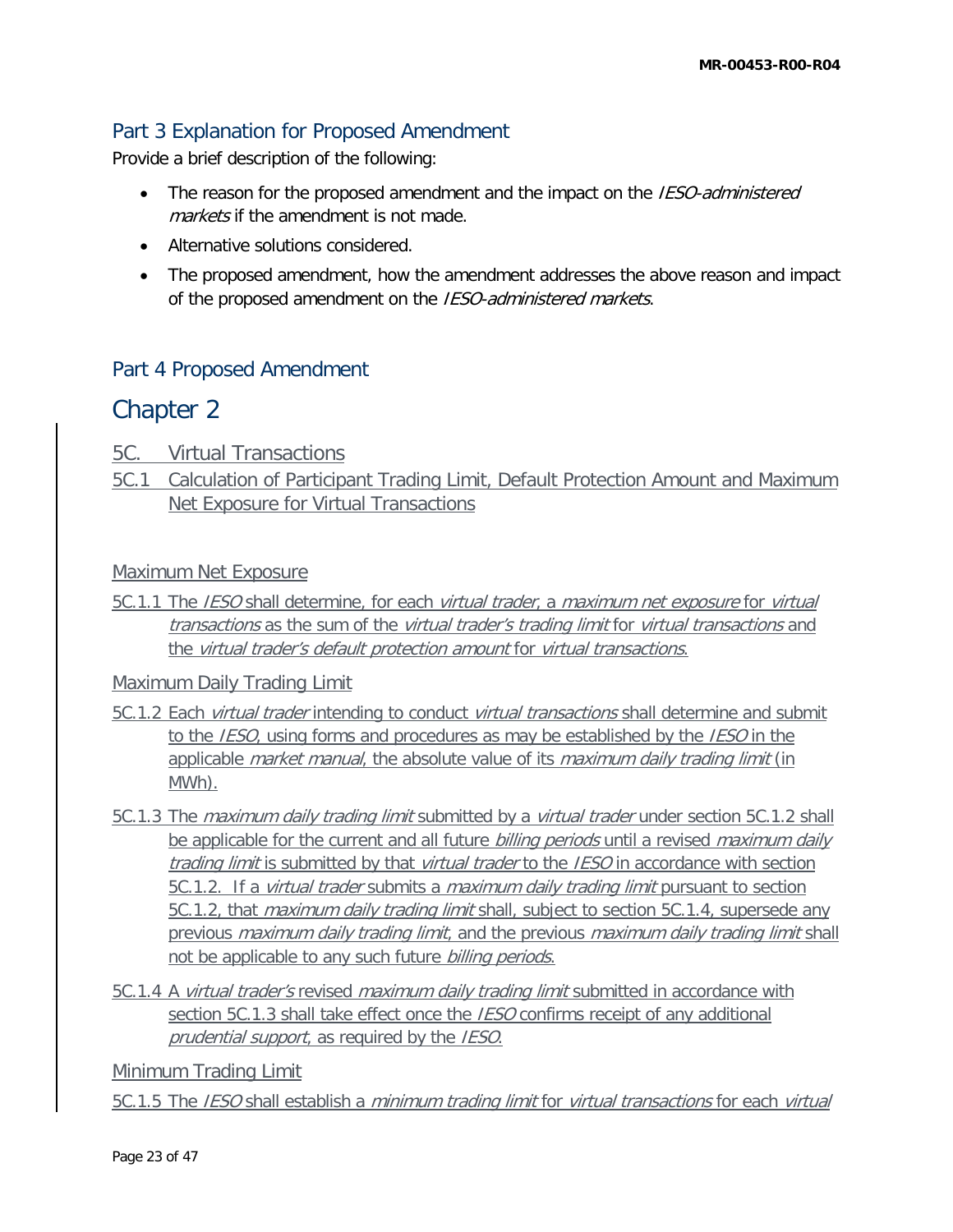trader equal to the *IESO's* estimate of the *virtual trader's* net *settlement amounts*, assuming two days of participation in the day-ahead market. The IESO may use a greater number, up to and including seven days of participation in the day-ahead market for the determination of a *virtual trader's minimum trading limit* for *virtual* transactions, if that virtual trader was subject to more than one *margin call* per billing period.

Establishing Trading Limits for Virtual Transactions

5C.1.6 For *virtual transactions*, the *IESO* established *minimum trading limit* determined in accordance with section 5C.1.5 shall be the *trading limit* for *virtual transactions* for that virtual trader for the current or upcoming billing period.

Establishing Default Protection Amounts for Virtual Transactions

5C.1.7 The IESO shall, for each billing period, establish a default protection amount for virtual transactions for each virtual trader equal to the IESO's estimate of the virtual trader's net settlement amounts, assuming seven days of participation in the day-ahead market.

Requirement to Provide Prudential Support

5C.1.8 If a *virtual trader's maximum net exposure* for *virtual transactions*, as calculated by the IESO, is zero or negative, the *virtual trader* is not required to provide any form of prudential support for virtual transactions to the IESO. If a virtual trader's maximum net exposure for virtual transactions, as calculated by the IESO, is positive, the virtual trader must provide an amount of *prudential support* to the *IESO* equal to its *prudential* support obligation for virtual transactions.

Price Delta Used for Determining Minimum Trading Limit and Default Protection Amount

- 5C.1.9 For purposes of calculating the *minimum trading limit* for *virtual transactions* and the default protection amount for virtual transactions, the IESO shall calculate the price delta (Δ  $DAP_{VT}$ ,  $ARTP_{VT}$ ) as follows:
	- 5C.1.9.1 The price delta  $(\Delta DAP_{VT} ARTP_{VT})$  will be the absolute value of the difference between the day-ahead virtual zonal *energy* price ( $DAP_{VT}$ ) and the hourly average real-time virtual zonal *energy* price, and consider up to the 97th percentile based on the *IESO's* repository of three years of historical data from all applicable *virtual transaction zonal trading entities* within the *IESO*administered markets, subject to subsection 5C.1.9.2;
	- 5C.1.9.2 Until three years of historical data is available, the price delta (Δ  $DAP_{VT}$ ,  $ARTP_{VT}$ ) shall be estimated by the *IESO* based on relevant proxies and deemed to mean the "interim price delta" ( $\triangle DAP_{VTI}$ ,  $ARTP_{VTI}$ ). The interim price delta may consider, but will not be limited to the following:
		- a. shadow prices from the day-ahead commitment process and the real-time market;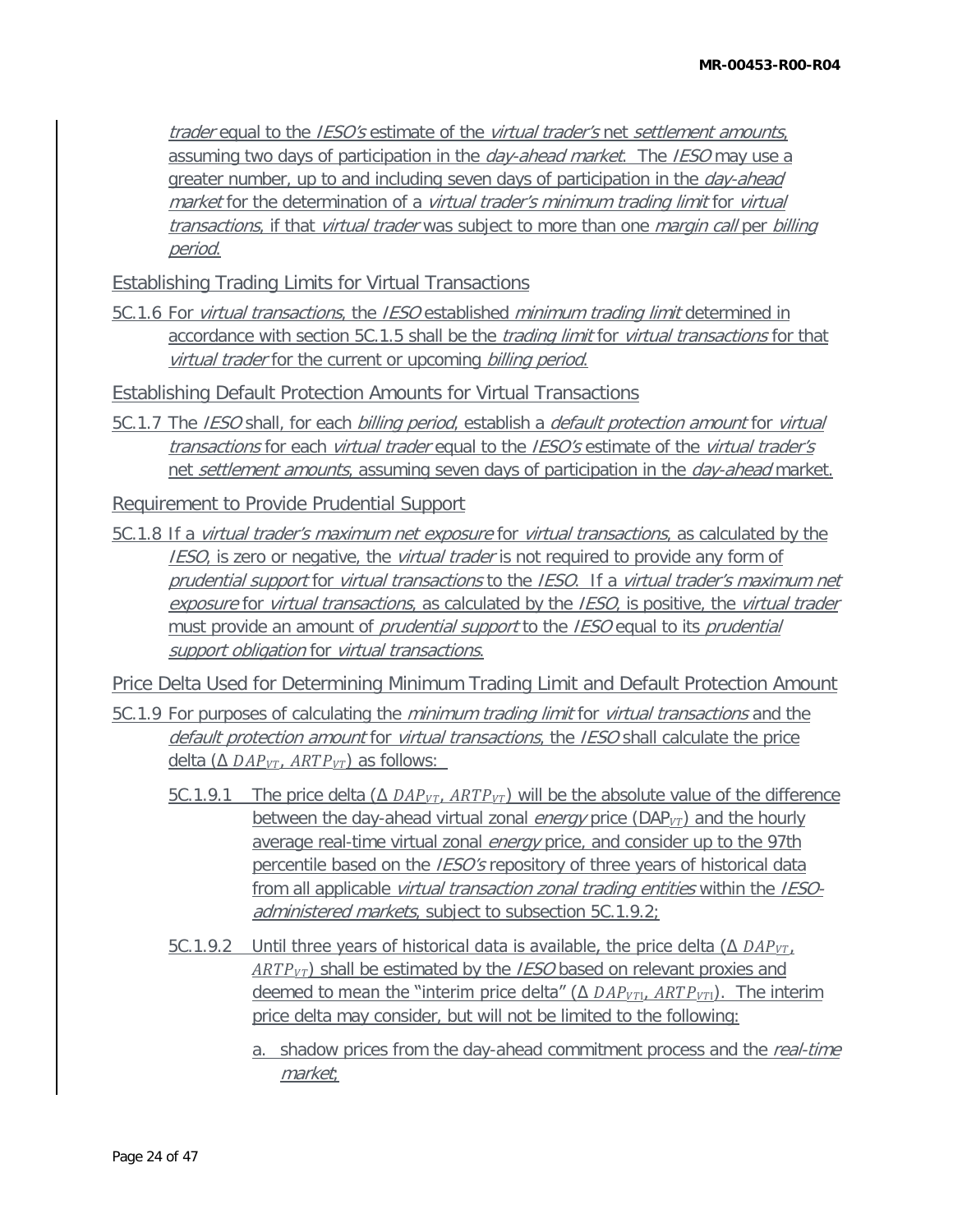- b. price delta information from *day-ahead markets* and *real-time markets* in neighbouring jurisdictions;
- c. temporal weightings of the data used to calculate the day-ahead and real-time price delta.
- 5C.1.10 The *IESO* shall review the price delta referred to in section 5C.1.9, at least once annually. The *IESO* shall modify the applicable price delta if it has increased or decreased by 15% or more from the price delta used by the *IESO*.

5C.1.11 The *IESO* shall *publish* annually the price delta described in section 5C.1.9.

Reviewing and Modifying Trading Limits, Default Protection Amount and Maximum Net Exposure

5C.1.12 The IESO may review the minimum trading limit, trading limit, default protection amount and maximum net exposure, for virtual transactions, of each virtual trader in circumstances that include:

5C.1.12.1 prior to the start of each energy market billing period;

- 5C.1.12.2 within two business days after a virtual trader's actual exposure for virtual transactions exceeds the virtual trader's trading limit for virtual transactions;
- 5C.1.12.3 within two *business days* after it receives notice of any changes to the status of a *virtual trader* as compared to such status that was in effect when the *virtual trader's maximum net exposure* for *virtual* transactions was last calculated if the IESO determines that the change in such status would have a material impact on the *virtual* trader's maximum net exposure for virtual transactions;
- 5C.1.12.4 when the *IESO* has adjusted a *virtual trader's minimum trading limit*, if the virtual trader was subject to more than one margin call per billing period, pursuant to section 5C.1.4; and
- 5C.1.12.5 when the *IESO* has adjusted the price delta under section 5C.1.9.
- 5C.1.12.6 when a *virtual trader* submits a revised *maximum daily trading limit* in accordance with section 5C.1.3.
- 5C.1.13 The *IESO* may change the *minimum trading limit, trading limit, default protection* amount, maximum net exposure or the prudential support obligation, for virtual transactions, for a virtual trader at any time as a result of a review conducted pursuant to section 5C.1.12 and shall promptly notify the *virtual trader* of any such change. Any change to a *virtual trader's minimum trading limit, trading* limit, default protection amount, maximum net exposure or prudential support obligation for virtual transactions shall apply with effect from such time, not being earlier than the time of notification of the changed *minimum trading limit*,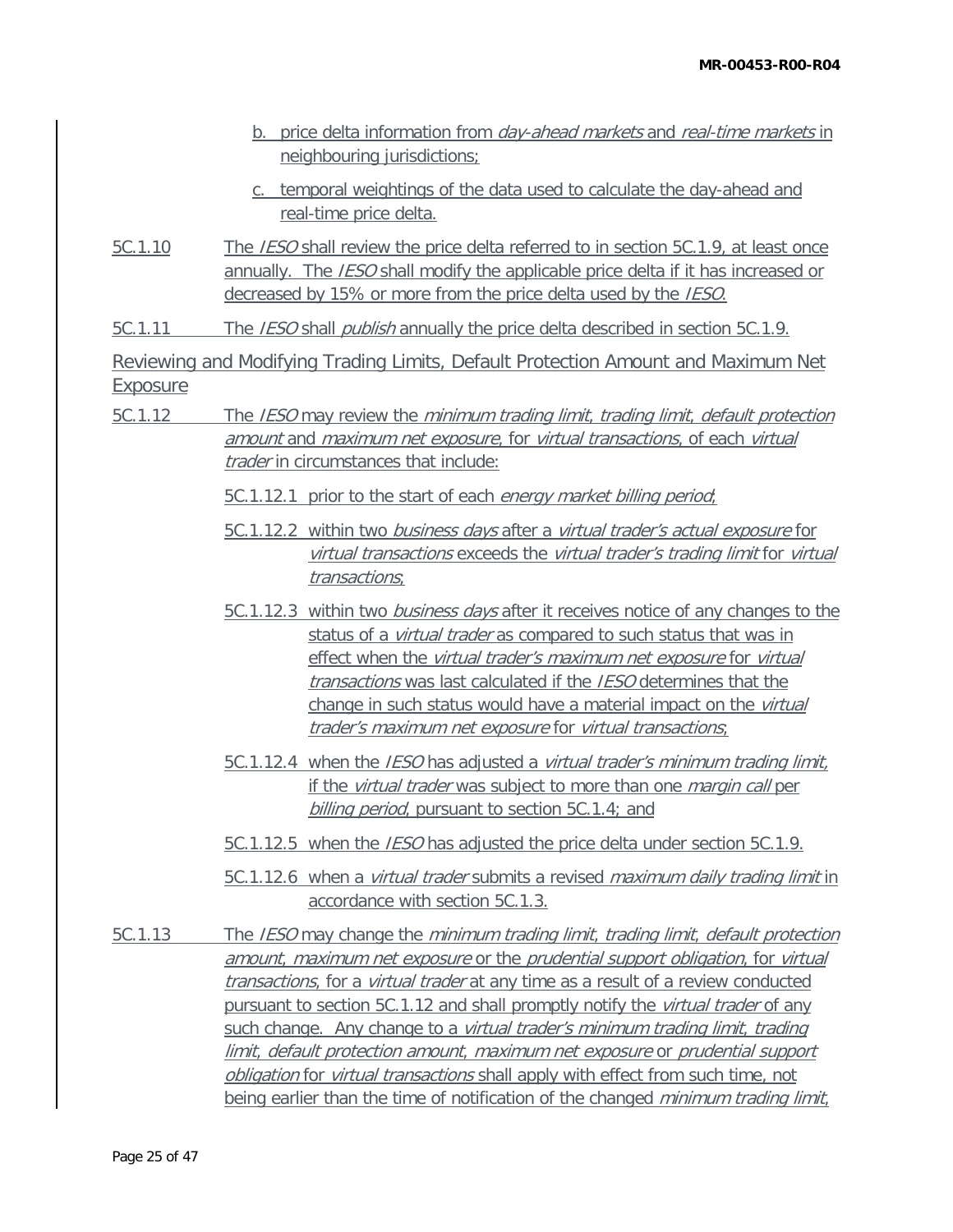trading limit, default protection amount, maximum net exposure or prudential support obligation for virtual transactions to the virtual trader, as the IESO may specify in the notice. The *virtual trader* must supply the *IESO*, within five business days of the effective date of the change, any additional prudential support for *virtual transactions* that may be required as a result of an increase in the *virtual trader's prudential support obligation* that results from such change.

5C.2 Monitoring of Actual Exposure and Trading Limit for Virtual Transactions

- 5C.2.1 If at any time the *actual exposure* for *virtual transactions* of a *virtual trader* that is not authorized to conduct *physical transactions*, is equal to or exceeds 70% and is less than 100% of the virtual trader's trading limit for virtual transactions, the IESO shall inform the *virtual trader* of that fact. The *virtual trader* may, but is not required to, make a cash payment to be applied to reduce its *actual exposure* or take other action to prevent its *actual exposure* from reaching its *trading limit*. No interest shall be paid on any such payment.
- 5C.2.2 If at any time the *actual exposure* for *virtual transactions* of a *virtual trader* that is not authorized to conduct *physical transactions*, equals or exceeds the *virtual trader's* trading limit for virtual transactions, the IESO shall issue to the virtual trader a margin call in respect of virtual transactions. Upon issuance of a margin call, the IESO shall reject subsequent *virtual trader bids* and *offers* for *virtual transactions* until the *virtual* trader satisfies the *margin call* in accordance with section 5C.4.1;
- 5C.2.3 The IESO shall reject a virtual trader's bids and offers in respect of a virtual transaction, in the circumstances provided by in sections 2.6.7.5 and 2.6.7.6 of Chapter 7A.
- 5C.3 Calculation of Actual Exposure for Virtual Transactions
- 5C.3.1 For the purposes of 5C.2 and 5D.2.2, a virtual trader's actual exposure for virtual transactions shall be a dollar amount determined by the IESO each business day, in accordance with the applicable *market manual*, and shall be equal to:
	- 5C.3.1.1 the aggregate of:
		- a. all amounts payable by the *virtual trader* in respect of *virtual transactions* for billing periods prior to the current billing period which remain unpaid by the *virtual trader*, whether or not the payment date thereof has yet been reached; and
		- b. the *IESO's* reasonable estimate of the aggregate hourly and non-hourly settlement amounts payable by the virtual trader in respect of virtual transactions which have already occurred in the current billing period;
	- 5C.3.1.2 less the aggregate of:
		- a. all amounts payable to the *virtual trader* in respect of *virtual transactions* for *billing periods* prior to the current *billing period* which remain unpaid, whether or not the payment date thereof has yet been reached; and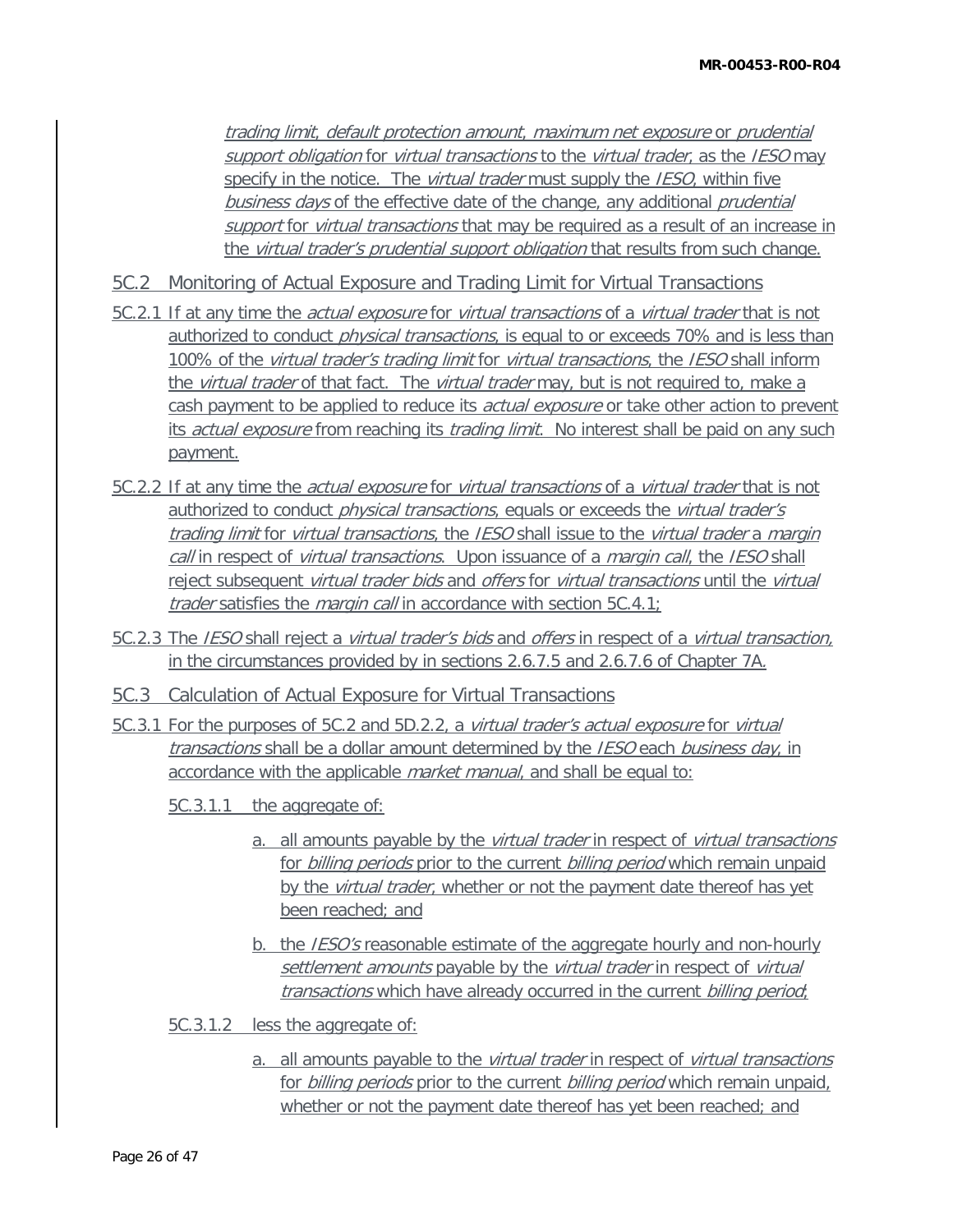- b. the *IESO's* reasonable estimate of the aggregate hourly and non-hourly settlement amounts payable to the virtual trader in respect of virtual transactions which have already occurred in the current billing period.
- 5C.3.2 The *IESO* shall *publish* daily, a price delta for the purposes of calculating the daily cumulative *actual exposure* for *virtual transactions*. This price delta will be the absolute value of the difference between the day-ahead virtual zonal *energy* price ( $DAP_{VT}$ ) and the hourly average real-time virtual zonal *energy* price, calculated to the 97th percentile observed for the 30 calendar days prior to the given *trading day* of the current year, and 30 calendar days prior and after the same *trading day* and month for the prior 24 months for each of the virtual zones.
- 5C.4. Margin Call Requirements for Virtual Transactions
- 5C.4.1 A *virtual trader* that is not also authorized to conduct *physical transactions* shall satisfy a margin call in respect of *virtual transactions* within the time prescribed in section 5C.4.3 by paying a portion of the amount payable or which will become payable in respect of the previous or current *energy market billing period*, in accordance with Chapter 9, in an amount sufficient to reduce the *virtual trader's actual exposure* for *virtual transactions* to no more than the dollar equivalent of 75% of the *virtual trader's trading limit* for *virtual* transactions. No interest shall be paid on such payments.
- 5C.4.2 The time within which a *margin call* in respect of *virtual transactions* must be satisfied under section 5C.4.1 shall be by 4:00 pm on the second *business day* following the date of the margin call.
- 5C.4.3 For the purposes of the *market rules*, a payment made pursuant to section 5C.4.2-shall be applied first to the amount outstanding for *virtual transactions* with respect to the earliest billing period under the market rules and, if the amount outstanding under the market rules in respect of that *billing period* is less than the amount of the payment, then the excess shall be applied to the next earliest *billing period* for *virtual transactions* in respect of which there is an amount outstanding under the *market rules* and so on until there is no excess.
- 5C.4.4 Upon receipt of a *margin call* payment in respect of *virtual transactions* in accordance with section 5C.4.1, the *IESO* shall reinstate the *virtual trader's* ability to conduct *virtual* transactions.
- 5C.5 Obligation to Provide Prudential Support for Virtual Transactions
- 5C.5.1 Each virtual trader must meet its obligation under this section 5C to provide and maintain *prudential support* for *virtual transactions* by providing to the *IESO* and maintaining *prudential support*, the value of which is equal to the *virtual trader's* prudential support obligation for virtual transactions.
- 5C.5.2 A virtual trader's prudential support obligation for virtual transactions must be met through the provision to the IESO and the maintenance of prudential support in one or more of the following forms: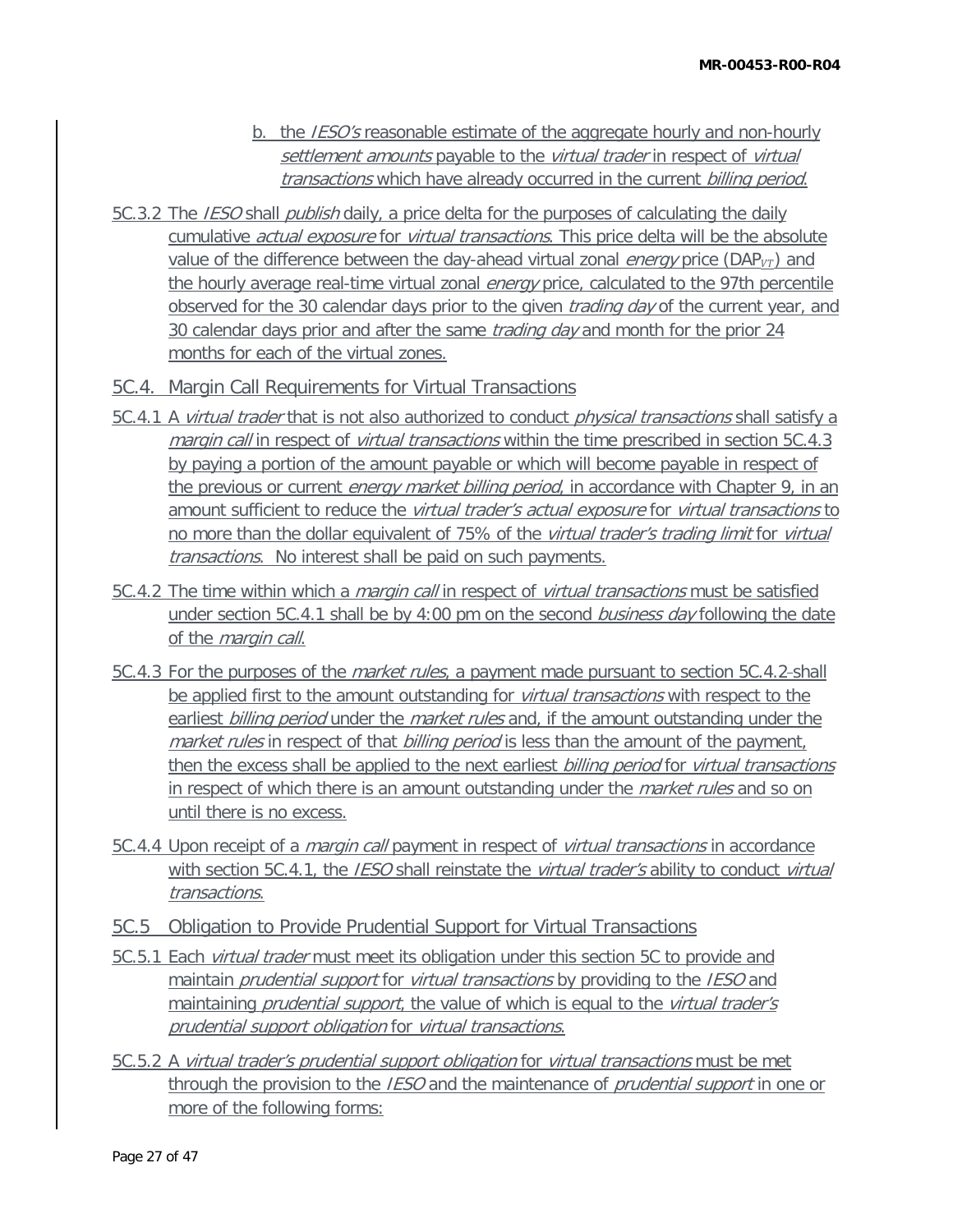- 5C.5.2.1 a guarantee or irrevocable commercial letter of credit, which in both cases must be in a form acceptable to the *IESO* and provided by:
	- a. a bank named in a Schedule to the Bank Act, S.C. 1991, c.46 with a minimum long-term credit rating of "A" from a major bond rating agency as identified in the list referred to in section 5C.5.3; or
	- b. a credit union licensed by the Financial Services Regulatory Authority of Ontario with a minimum long-term credit rating of "A" from a major bond rating agency as identified in the list referred to in section 5C.5.3.

5C.5.3 For the purposes of sections 5C.5.2.1, the *IESO* shall establish, maintain, update as required and *publish* a list of organizations eligible to provide the *prudential support* referred to in sections 5C.5.2.1 and shall establish, for each such eligible *prudential* support provider, an aggregate limit of the *prudential support* that may be provided by that *prudential support* provider to *virtual traders*. If aggregate limits are reached for any of these eligible organizations, *virtual traders* will be required to obtain *prudential* support from other eligible organizations that are still within their respective prudential support limits.

5C.6 Reductions in Prudential Support Obligations for Virtual Transactions

5C.6.1 Subject to the *IESO's* approval, a *virtual trader* that is a *market creditor* based on its physical transactions as a generator, that has achieved market creditor status in its most recent six *energy market billing periods*, may receive a reduction to its *prudential* support obligation for virtual transactions as calculated by the IESO, by an amount up to 75% of the average amount that the *IESO* owes to the *virtual trader* during the relevant six billing periods.

# Part 5 – IESO Board Decision Rationale

Insert Text Here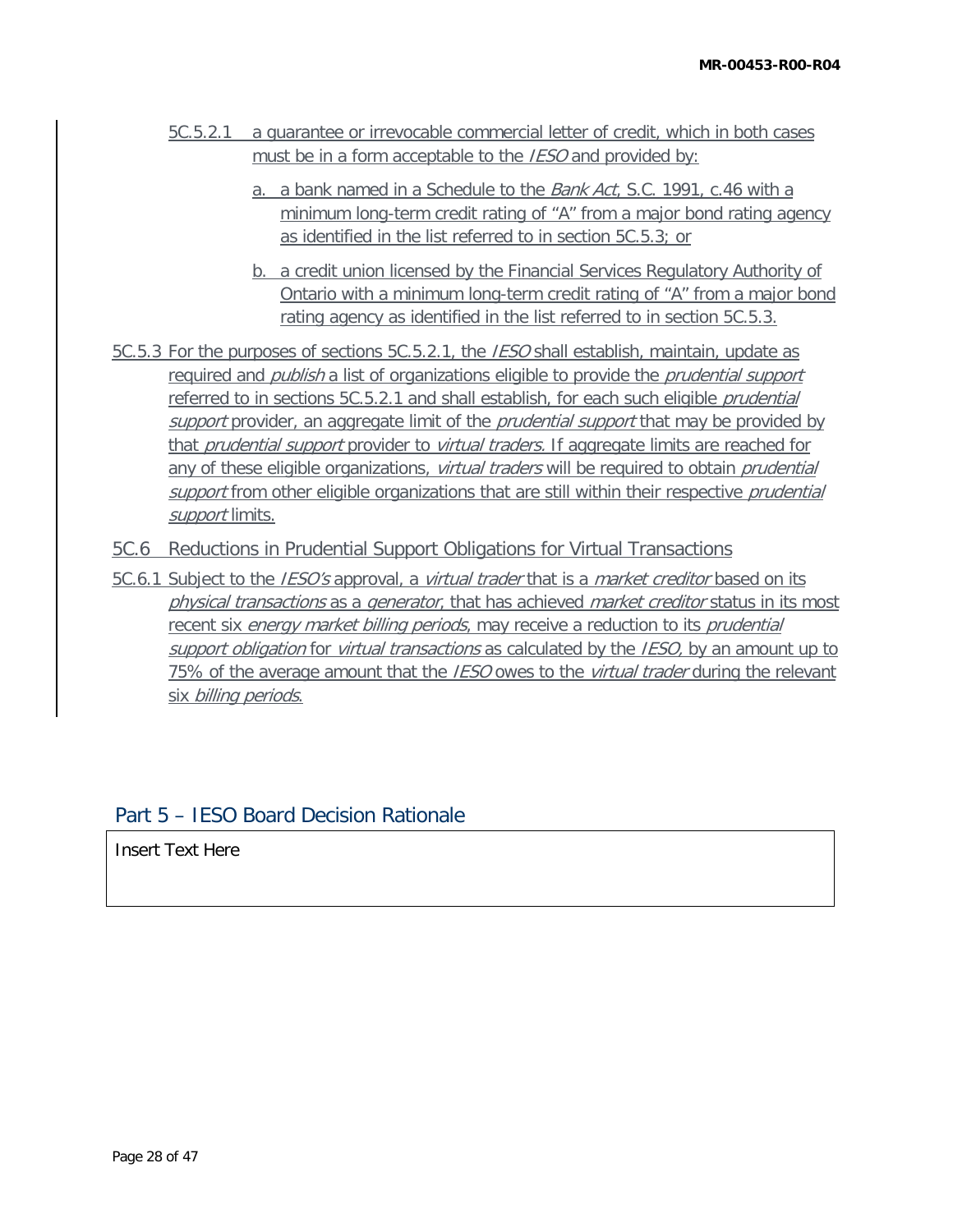

Market Rule Amendment Proposal Form

Part 1 Market Rule Information

| <b>Identification No.:</b>                | MR-00453-R02-                                                                                                      |
|-------------------------------------------|--------------------------------------------------------------------------------------------------------------------|
| Subject:                                  | Market Renewal Program - Prudential Security                                                                       |
| Title:                                    | Market Renewal Program - Prudential Security: Consolidated Actual<br><b>Exposure and Monitoring</b>                |
| Nature of Proposal:                       | Alteration Deletion $\boxtimes$ Addition                                                                           |
| Chapter:                                  | 2                                                                                                                  |
| Appendix:                                 |                                                                                                                    |
| Sections:                                 | New: 5D.1, 5D.2, 5D.3, 5D.4, 5D.5                                                                                  |
| Sub-sections<br>proposed for<br>amending: | New: 5D.1.1, 5D.2.1, 5D.2.2, 5D.3.1, 5D.3.2, 5D.3.3, 5D.4.1,<br>5D.4.2, 5D.4.3, 5D.4.4, 5D.5.1, 5D.5.1.1, 5D.5.1.2 |

# Part 2 Proposal History

| Version | Reason for Issuing           | <b>Version Date</b> |
|---------|------------------------------|---------------------|
| 1.0     | Draft for Stakeholder Review | October 13, 2020    |
|         |                              |                     |
|         |                              |                     |
|         |                              |                     |

| Approved Amendment Publication Date: |  |
|--------------------------------------|--|
| Approved Amendment Effective Date:   |  |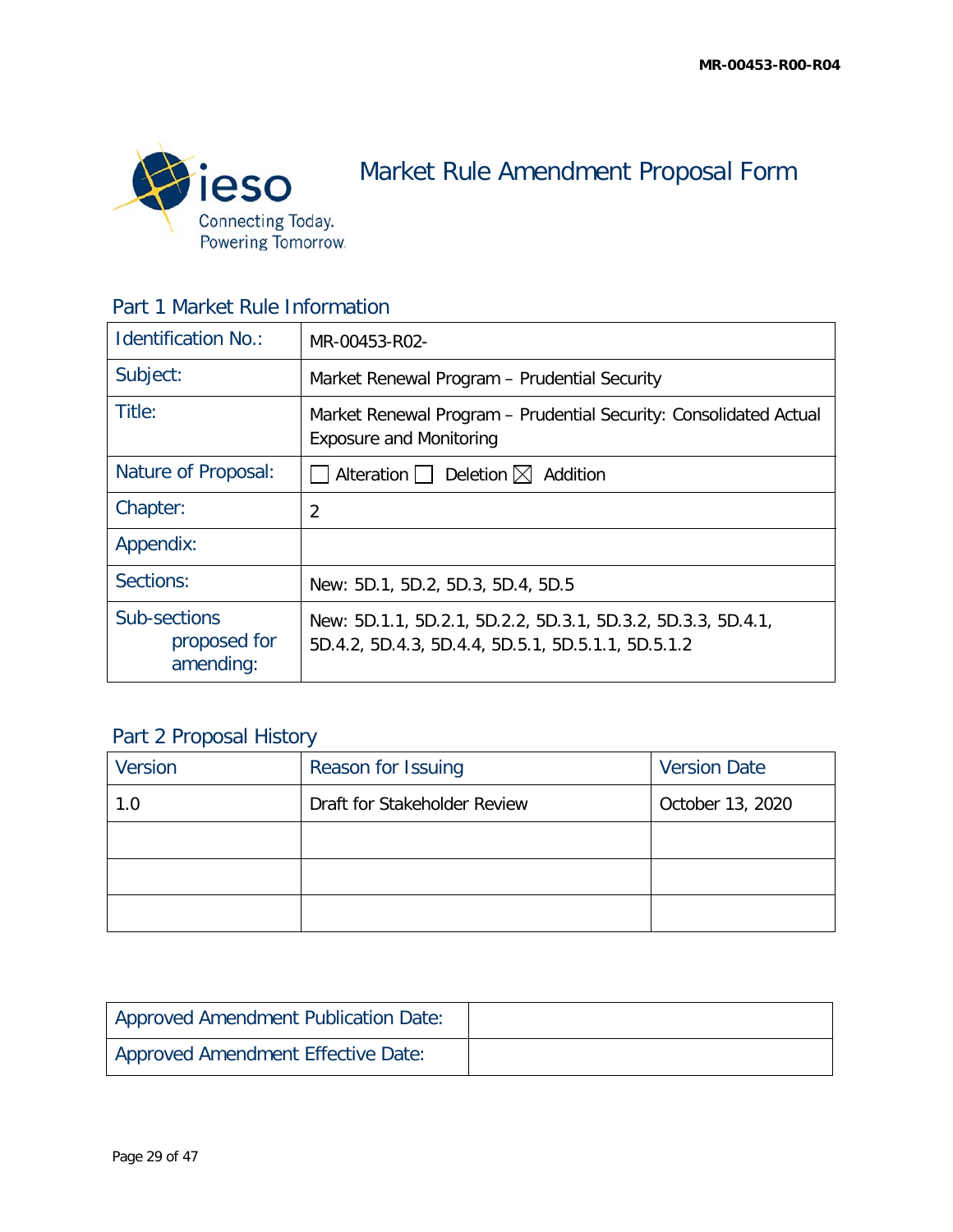# Part 3 Explanation for Proposed Amendment

Provide a brief description of the following:

- The reason for the proposed amendment and the impact on the *IESO-administered* markets if the amendment is not made.
- Alternative solutions considered.
- The proposed amendment, how the amendment addresses the above reason and impact of the proposed amendment on the IESO-administered markets.

# Part 4 – Proposed Amendment

# Chapter 2

- 5D Prudential Support for Market Participants Authorized to Conduct Both Physical Transactions and Virtual Transactions
- 5D.1 Purpose and Application
- 5D.1.1 This section 5D shall apply to a *market participant* that is authorized to conduct both physical transactions, and virtual transactions.
- 5D.2 Calculation of Consolidated Actual Exposure and Consolidated Trading Limit
- 5D.2.1 The consolidated *actual exposure* of a *market participant* shall be the sum of the *market* participant's actual exposure for physical transactions in accordance with section 5.5 and the *actual exposure* for *virtual transactions* in accordance with section 5C.3.
- 5D.2.2 The consolidated *trading* limit of a *market participant* shall be the sum of the *market* participant's trading limit for *physical transactions* in accordance with section 5.3 and the trading limit for virtual transactions in accordance with section 5C.1.5.
- 5D.3 Monitoring of Consolidated Actual Exposure and Consolidated Trading Limit
- 5D.3.1 If at any time the consolidated actual exposure of a market participant is equal to or exceeds 70% and is less than 100% of the *market participant's* consolidated *trading* limit, the IESO shall inform the *market participant* of that fact. The *market participant* may, but is not required to, make a cash payment to be applied to reduce its consolidated *actual exposure* or take other action to prevent its consolidated *actual* exposure from reaching its consolidated *trading limit*. No interest shall be paid on any such payment.
- 5D.3.2 If at any time the consolidated *actual exposure* of a *market participant* equals or exceeds the *market participant's* consolidated *trading limit*, the IESO shall issue to the market participant a consolidated margin call. Upon issuance of a consolidated margin call, the IESO shall reject subsequent *market participant bids* and *offers* for *virtual* transactions until the *market participant* satisfies the consolidated *margin call* in accordance with section 5D.4.1.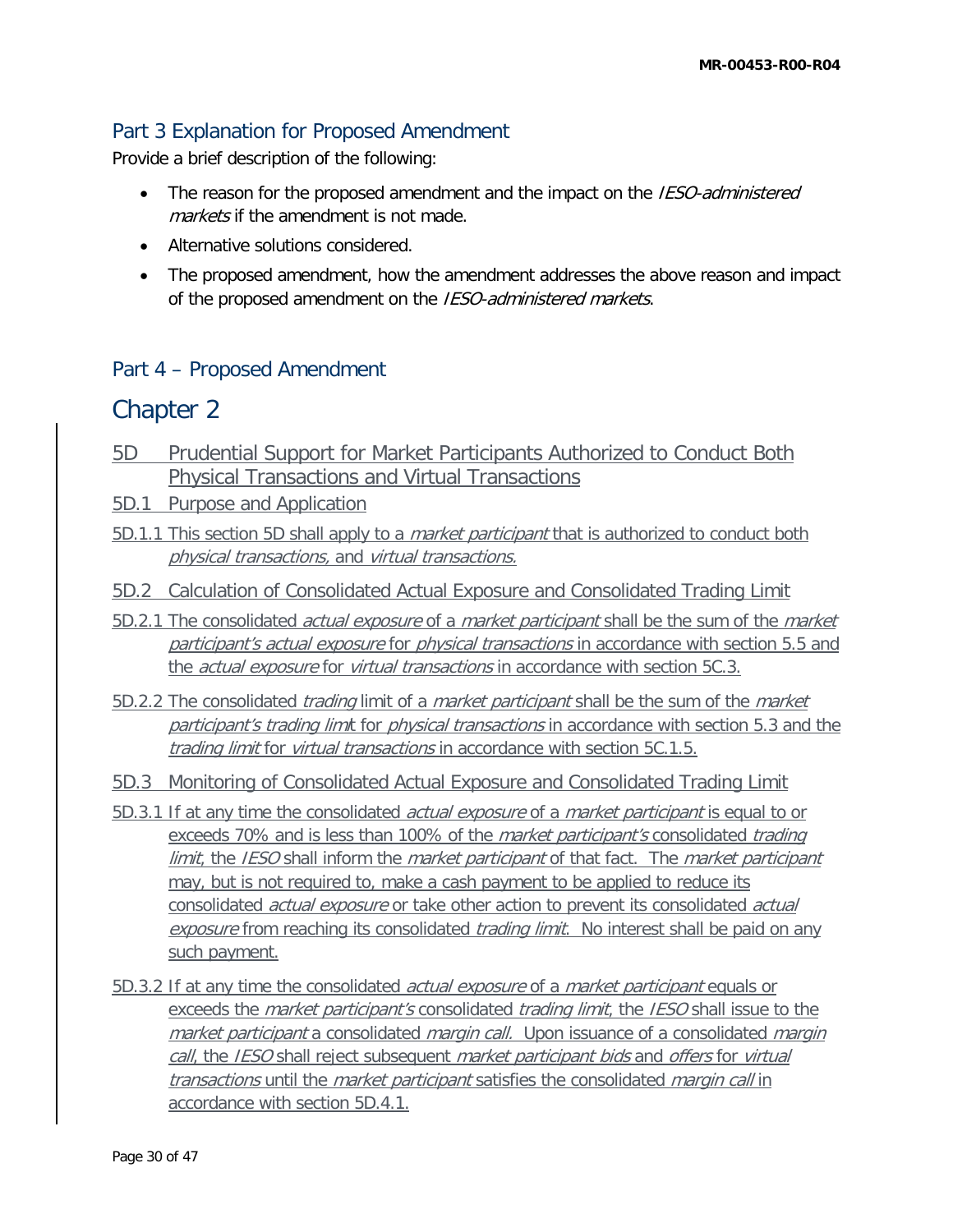- 5D.3.3 The *IESO* shall reject a *market participant's bids* and *offers* in respect of a *virtual* transaction, in the circumstances provided by in sections 2.6.7.5 and 2.6.7.6 of Chapter 7A.
- 5D.4 Consolidated Margin Call Requirements
- 5D.4.1 A *market participant* must satisfy a consolidated *margin call* within the time prescribed in section 5D.4.2 by paying a portion of the amount payable or which will become payable in respect of the previous or current *energy market billing period*, in accordance with Chapter 9, in an amount sufficient to reduce the *market participant's* consolidated *actual* exposure to no more than the dollar equivalent of 75% of the *market participant's* consolidated trading limit. No interest shall be paid on such payments.
- 5D.4.2 The time within which a consolidated *margin call* must be satisfied under section 5D.4.1 shall be by 4:00 pm on the second *business day* following the date of the *margin call.*
- 5D.4.3 For the purposes of the *market rules*, a payment made pursuant to section 5D.4.1 shall be applied first to the amount outstanding with respect to the earliest *billing period* under the *market rules* and, if the amount outstanding under the *market rules* in respect of that billing period is less than the amount of the payment, then the excess shall be applied to the next earliest *billing period* in respect of which there is an amount outstanding under the *market rules* and so on until there is no excess.
- 5D.4.4 Upon receipt of a payment made in response to a consolidated *margin call* in accordance with this section 5D.4.1, the *IESO* shall reinstate the *market participant's* ability to conduct virtual transactions.
- 5D.5 Obligation to Provide Prudential Support for Market Participants Authorized to Conduct Both Physical Transactions and Virtual Transactions
- 5D.5.1 Market participants authorized to conduct both physical transactions and virtual transactions shall provide and maintain:
	- 5D.5.1.1 *prudential support* for *physical transactions*, the value of which is not less than the market participant's prudential support obligation for physical transactions as calculated by the IESO in accordance with sections 5.3 and 5.8, and in the forms of prudential support for physical transactions specified in section 5.7; and
	- 5D.5.1.2 *prudential support* for *virtual transactions*, the value of which is not less than the market participant's prudential support obligation for virtual transactions as calculated by the *IESO* in accordance with sections 5C.1 and 5C.6, and in the forms of *prudential support* for *virtual transactions* specified in section 5C.5.

# Part 5 – IESO Board Decision Rationale

#### Insert Text Here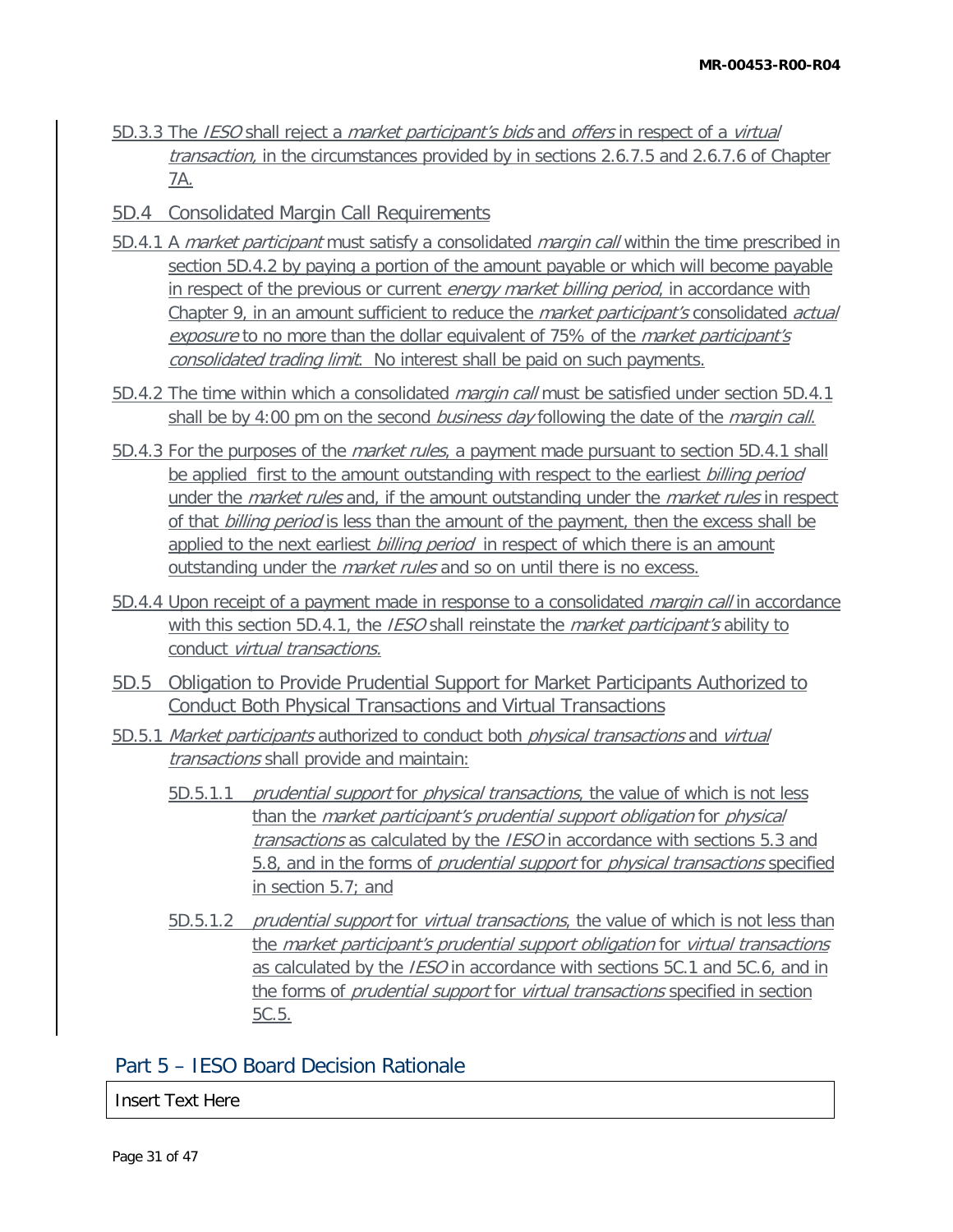Part 5 – IESO Board Decision Rationale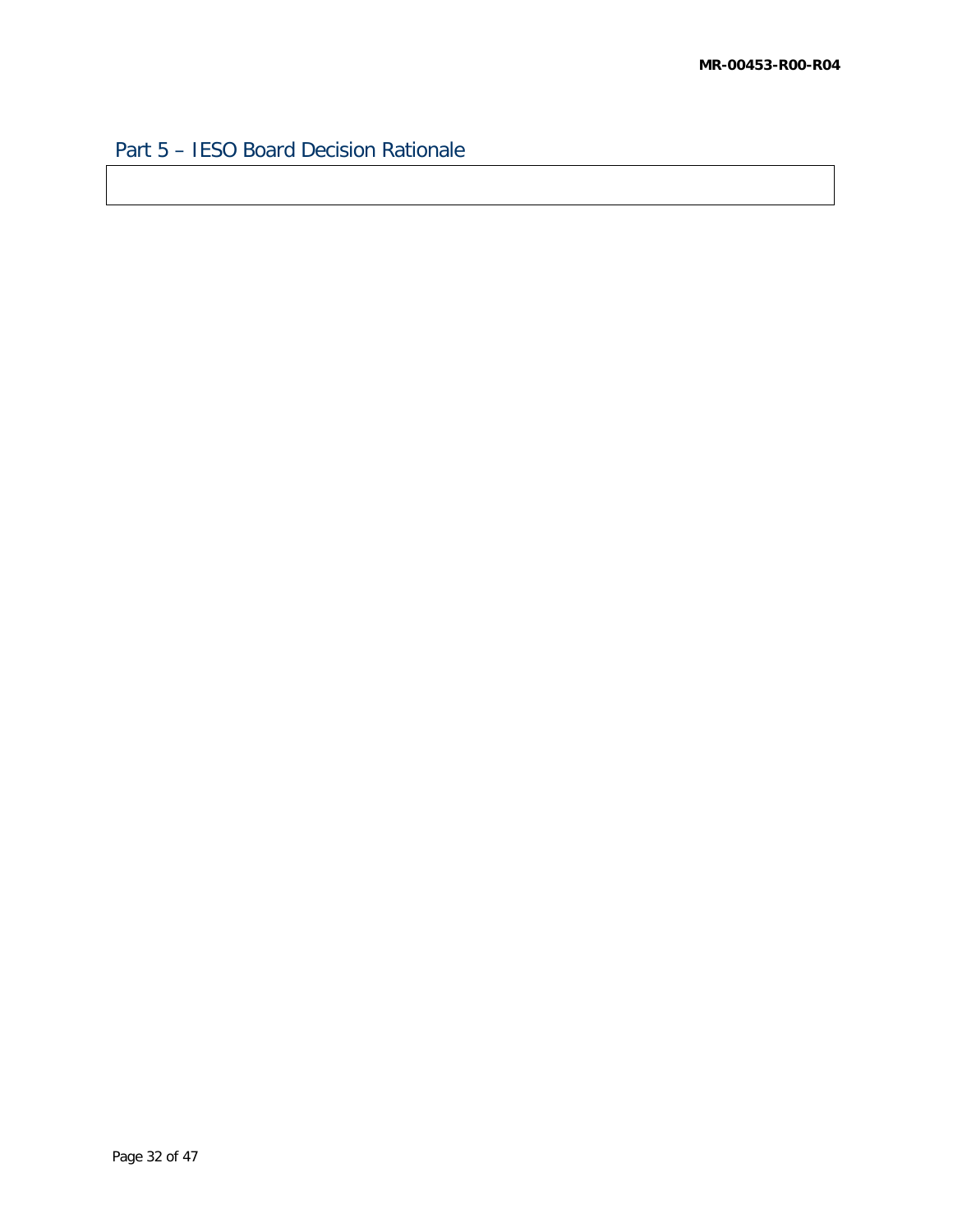

Market Rule Amendment Proposal Form

Part 1 Market Rule Information

| <b>Identification No.:</b>                | MR-00453-R03                                                                                                                                                                                                      |
|-------------------------------------------|-------------------------------------------------------------------------------------------------------------------------------------------------------------------------------------------------------------------|
| Subject:                                  | Market Renewal Program - Prudential Security                                                                                                                                                                      |
| Title:                                    | Market Renewal Program - Prudential Security and Default Levies                                                                                                                                                   |
| Nature of Proposal:                       | $\boxtimes$ Alteration $\boxtimes$ Deletion<br>Addition                                                                                                                                                           |
| Chapter:                                  | 2                                                                                                                                                                                                                 |
| Appendix:                                 |                                                                                                                                                                                                                   |
| Sections:                                 | 8.1, 8.2, 8.4, 8.6                                                                                                                                                                                                |
| Sub-sections<br>proposed for<br>amending: | 8.1.3 (deleted), 8.1.4, 8.2.3, 8.2.3.2 (deleted), 8.2.3.5 (deleted),<br>8.2.3.6 (deleted), 8.2.3.8 (deleted), 8.4.1, 8.4.2, 8.4.2.2 (deleted),<br>8.4.2.4, 8.4.2.5 (deleted), 8.4.2.6 (deleted), 8.4.2.7, 8.6.1.1 |

# Part 2 Proposal History

| Version | Reason for Issuing           | <b>Version Date</b> |
|---------|------------------------------|---------------------|
| 1.0     | Draft for Stakeholder Review | October 13, 2020    |
|         |                              |                     |
|         |                              |                     |

| <b>Approved Amendment Publication Date:</b> |  |
|---------------------------------------------|--|
| Approved Amendment Effective Date:          |  |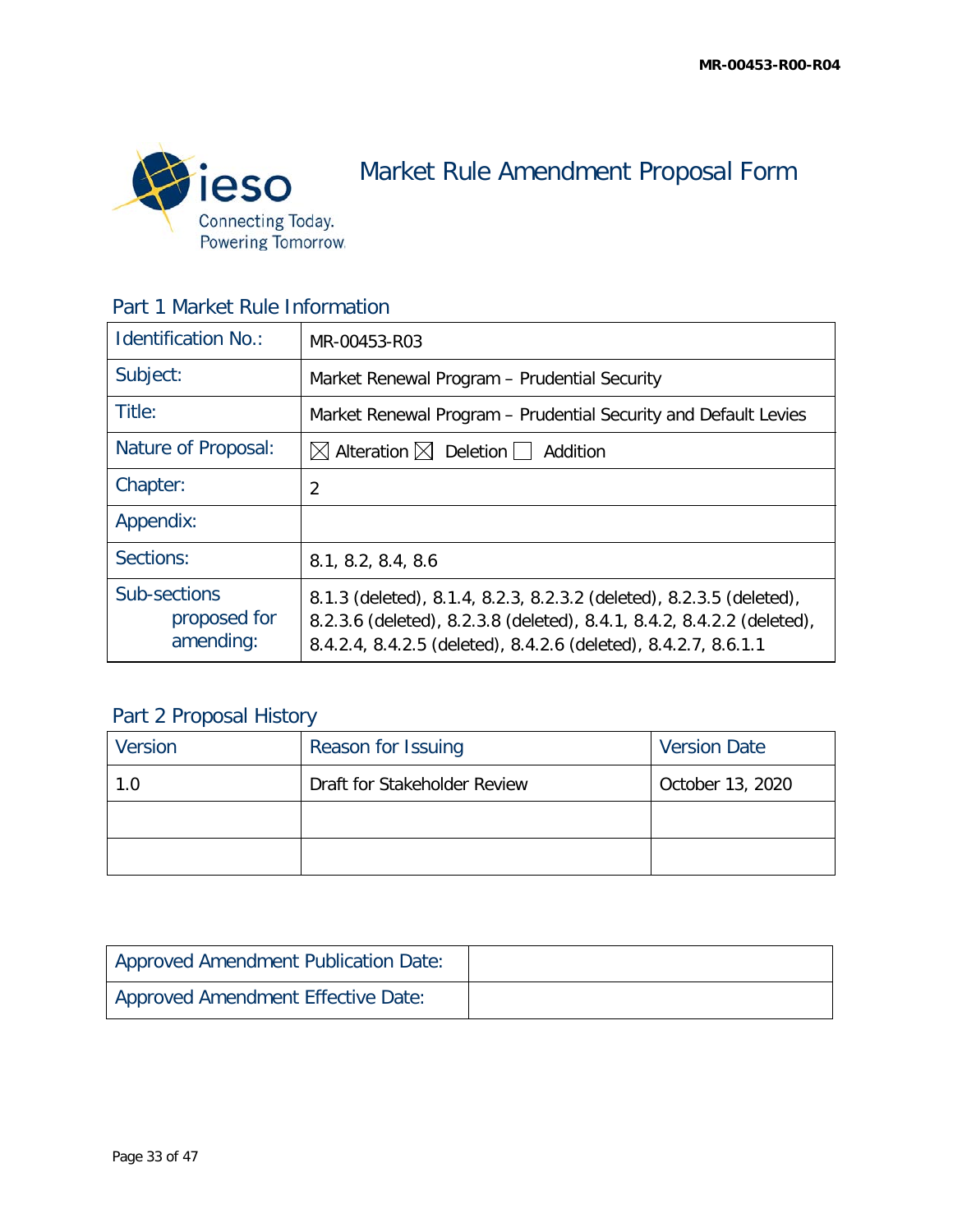# Part 3 Explanation for Proposed Amendment

Provide a brief description of the following:

- The reason for the proposed amendment and the impact on the *IESO-administered* markets if the amendment is not made.
- Alternative solutions considered.
- The proposed amendment, how the amendment addresses the above reason and impact of the proposed amendment on the IESO-administered markets.

## Part 4 – Proposed Amendment

# Chapter 2

- 8. Default Levy
- 8.1 Power to Impose Default Levy
- 8.1.1 The *IESO* shall be entitled to recover, by means of the imposition of a *default levy* on non-defaulting market participants, in accordance with this section 8, the aggregate of any amounts owing to the *IESO* under the *market rules* which have not been paid in full by the *defaulting market participant* and the costs and expenses reasonably incurred by the *IESO* in investigating the default in payment, in realizing on any applicable prudential support and in implementing the default levy.
- 8.1.2 The imposition of a *default levy* pursuant to this section 8 shall in no way waive, excuse or relieve a *defaulting market participant* of its obligations under the *market rules* and shall be without prejudice to:
	- 8.1.2.1 such rights or remedies which the *IESO* may otherwise have to recover all amounts owing by the *defaulting market participant*; and
	- 8.1.2.2 the right of the *IESO* to take such other action, including but not limited to the issuance of a *suspension order*, as may be provided for in these *market* rules in respect of the *defaulting market participant's* default in payment.
- 8.1.3 [Intentionally left blank section deleted]Where a *defaulting market participant* has defaulted in payment in respect of more than one IESO-administered market, the IESO shall impose separate *default levies* in respect of each such IESO-administered market in accordance with this section 8.
- 8.1.4 The provisions of this section 8 apply only to a default in payment by a *defaulting* market participant in the real-time market or the day-ahead market. Default in payment by a *defaulting market participant* in the TR market shall be addressed in accordance with the provisions of section 4 of Chapter 8.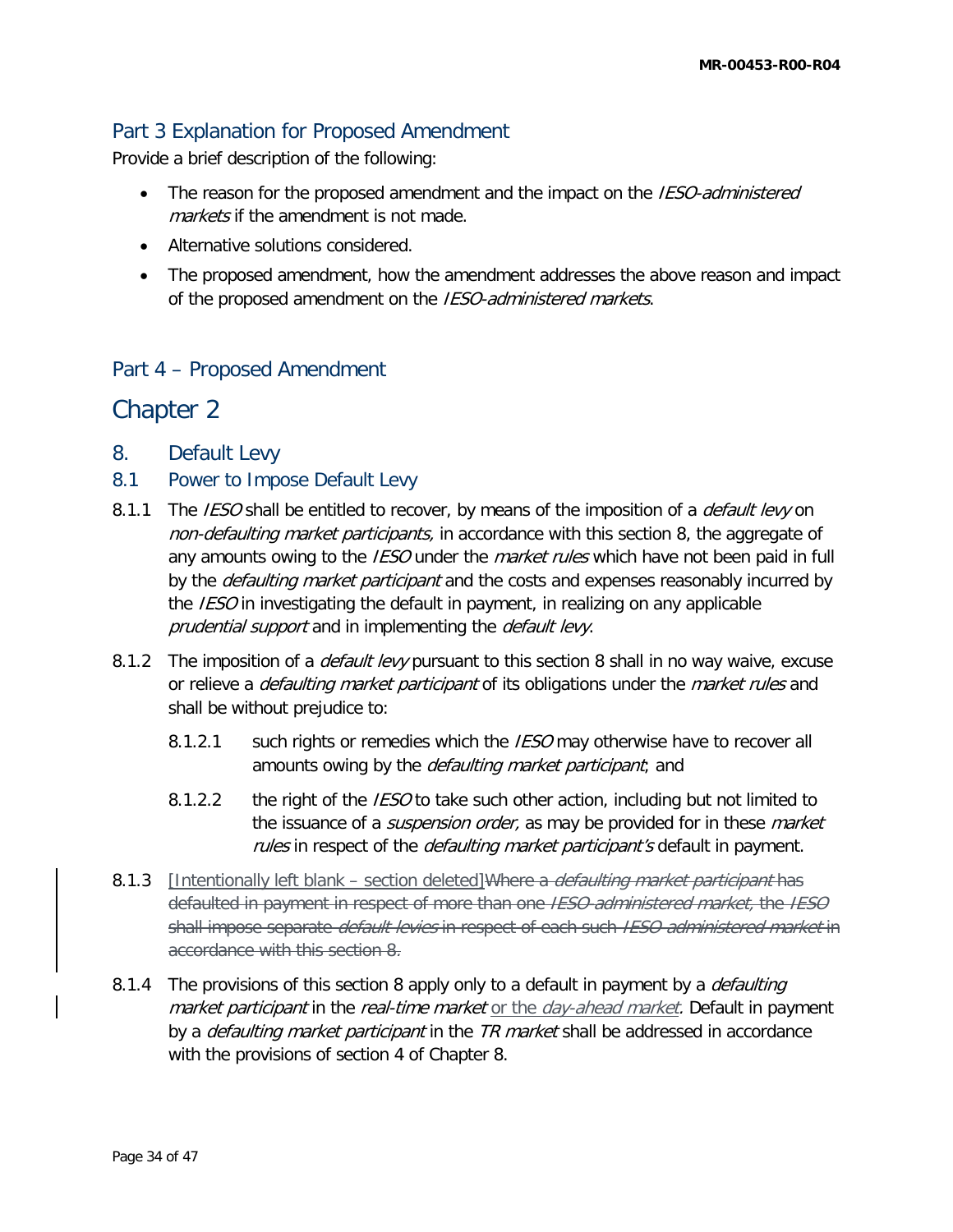### 8.2 Notice of First Default Levy

- 8.2.1 Where a *market participant* has failed to either remit or cause to be remitted to the **IESO** settlement clearing account the full amount due by that *market participant* by the close of *banking business* (of the bank at which the *IESO settlement clearing account* is held) on a *market participant payment date*:
	- 8.2.1.1 [Intentionally left blank]
	- 8.2.1.2 [Intentionally left blank]
	- 8.2.1.3 the *IESO* may take such steps as may be permitted by section 6.14 of Chapter 9.
- 8.2.2 Where the IESO has issued a *suspension order* or *termination order* to a *defaulting* market participant, the IESO may:
	- 8.2.2.1 issue a first *notice of default levy* in accordance with section 8.2.3; and
	- 8.2.2.2 take such steps, if it has not already done so, as may be required to realize, in accordance with section 3 of Appendix 2.3, any *prudential support* held in respect of the *defaulting market participant* the right to realization of which is triggered by the default in payment at issue.
- 8.2.3 A first *notice of default* levy shall be issued to each *non-defaulting market participant* that participated in the *real-time market* or the *day ahead market* to which the default in payment by the *defaulting market participant* relates during the *billing period* to which such default relates and shall identify:
	- 8.2.3.1 the name of the *defaulting market participant*;
	- 8.2.3.2 the *IESO-administered market* and the *billing period* in respect of which the default in payment by the *defaulting market participant* has occurred; [Intentionally left blank]
	- 8.2.3.3 the *defaulting market participant's default amount*, calculated in accordance with section 8.3.1;
	- 8.2.3.4 the amount of the first *default levy* calculated in accordance with section 8.3.2;
	- 8.2.3.5 the value of all *prudential support* held in respect of the *defaulting market* participant the right to realization of which is triggered by the default in payment at issue; [Intentionally left blank]
	- 8.2.3.6 the estimated amount of any second *default levy* that may have to be imposed pursuant to section 8.4 in the event of the inability by the IESO to realize all of the *prudential support* referred to in section 8.2.3.5 prior to the time noted in section 8.4.1 [Intentionally left blank]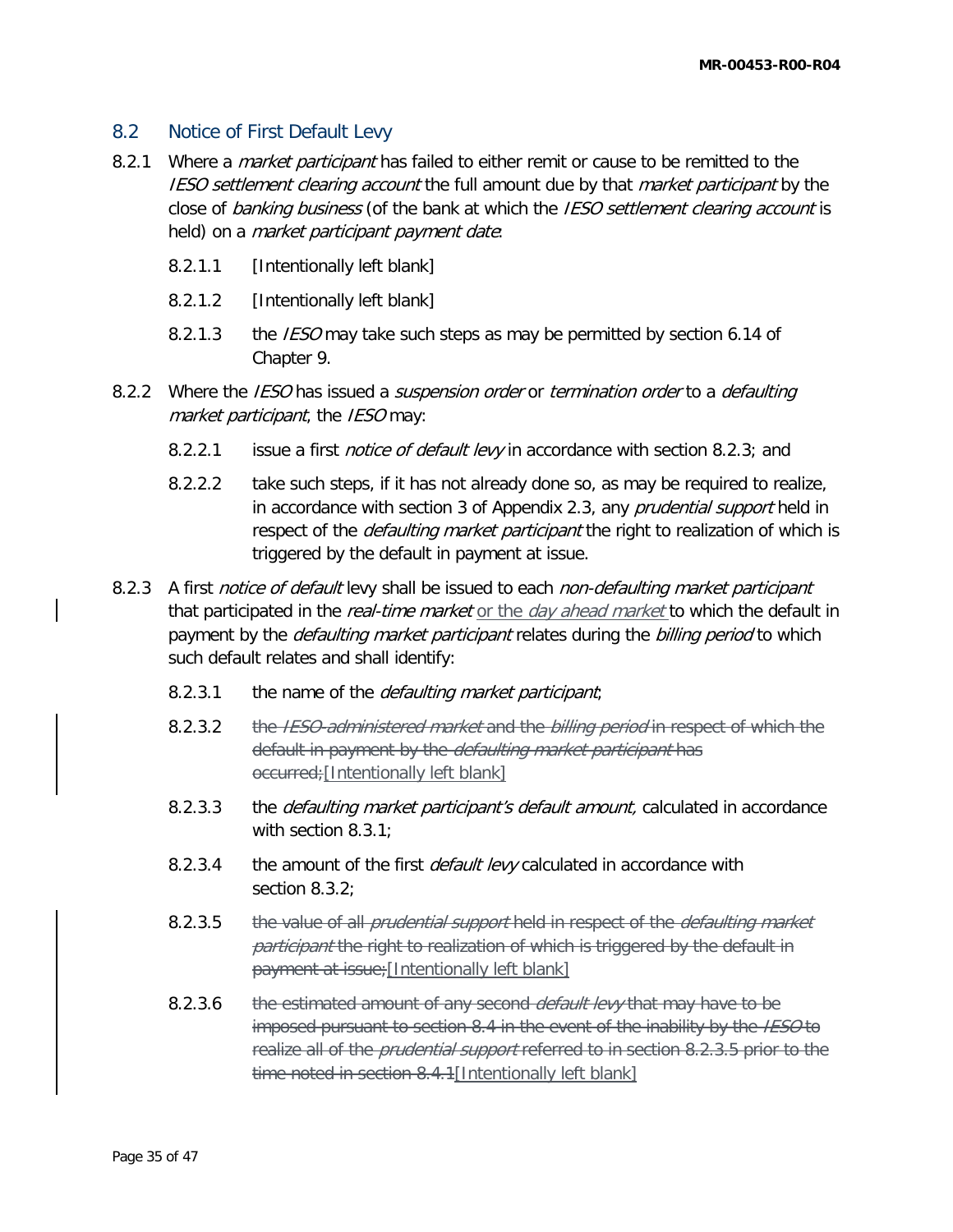- 8.2.3.7 the *non-defaulting market participant's* share of the first *default levy*, calculated in accordance with section 8.6.1; and
- 8.2.3.8 the non-defaulting market participant's share of the estimated amount of any second *default levy* referred to in section 8.2.3.6. [Intentionally left blank]
- 8.2.4 The first *notice of default levy* shall be issued at least ten days prior to the date on which the *invoice* imposing the first *default levy* on *non-defaulting market participants* is issued by the *IESO* in accordance with section 8.6.2.
- 8.3 Calculation of Default Amount and First Default Levy
- 8.3.1 For the purposes of section 8.2.3.3, the *market participant's default amount* shall be the aggregate of:
	- 8.3.1.1 the net *invoice* amount payable by the *defaulting market participant* for the billing period in respect of which payment has not been received within the time specified in section 8.2.2, exclusive of any amounts payable on account of financial penalties or damages; and
	- 8.3.1.2 any *default interest* payable in respect of the amount referred to in section 8.3.1.1 that has accrued since the *market participant payment date* referred to in section 8.2.1 in accordance with section 6.14.3 of Chapter 9.
- 8.3.2 For the purposes of section 8.2.3.4, the amount of the first *default levy* shall be:
	- 8.3.2.1 the aggregate of:
		- a. the *defaulting market participant's default amount*, calculated in accordance with section 8.3.1; and
		- b. any costs and expenses reasonably incurred to the date of issuance of the first *notice of default levy* by the *IESO* in investigating the default in payment to which the *default levy* relates, in realizing on any applicable prudential support held in respect of the defaulting market participant and in implementing the *default levy*;
	- 8.3.2.2 less the aggregate unclaimed or undrawn dollar amount of all *prudential* support held in respect of the *defaulting market participant* the right to realization of which is triggered by the default in payment at issue.
- 8.3.3 The first *default levy* shall be apportioned amongst and *invoiced* to *non-defaulting* market participants in accordance with sections 8.6.1 and 8.6.2.

### 8.4 Notice of Second Default Levy

8.4.1 Unless the amount of the first *default levy* is equal to the *defaulting market participant's* default amount the IESO shall, on the seventh business day following the issuance of invoices imposing the first default levy, issue a second notice of default levy or further successive default levy notices in accordance with section 8.4.2.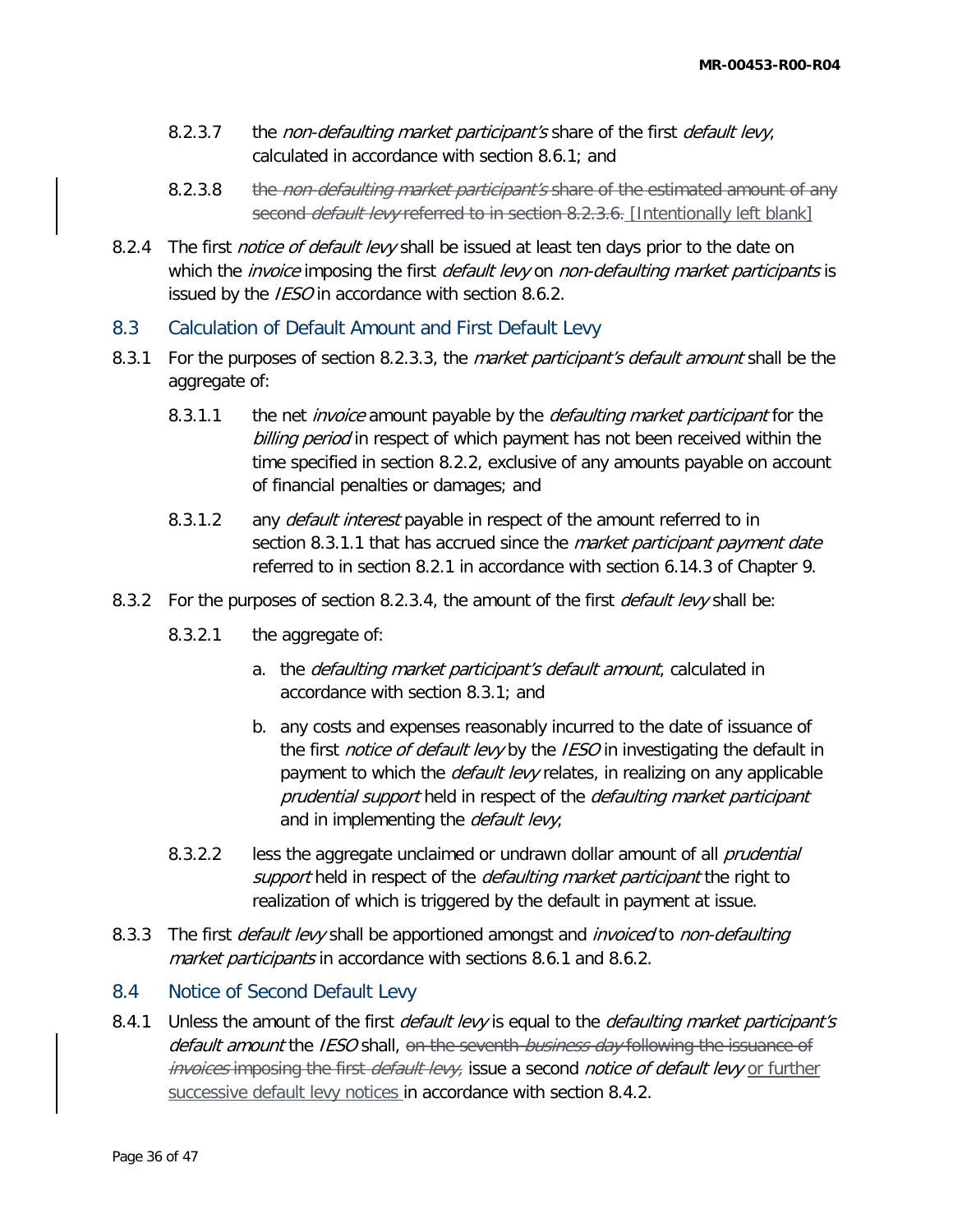- 8.4.2 The second *notice of default levy* or successive residual *default levy* notices shall be issued to each *non-defaulting market participant* on whom a first the residual *default levy* amount period has been imposed and shall identify:
	- 8.4.2.1 the name of the *defaulting market participant*;
	- 8.4.2.2 the IESO-administered market and the billing period in respect of which the default in payment by the *defaulting market participant* has occurred; [Intentionally left blank]
	- 8.4.2.3 the *defaulting market participant's* residual *default amount*, calculated in accordance with section 8.5.1;
	- 8.4.2.4 the aggregate amount of the first *default levy or default levies*;
	- 8.4.2.5 the amount of any *prudential support* held in respect of the *defaulting market* participant that has been realized [Intentionally left blank];
	- 8.4.2.6 the amount of any prudential support held in respect of the *defaulting market* participant the right to realization of which is triggered by the default in payment at issue and that remains to be realized; [Intentionally left blank]
	- 8.4.2.7 the amount of the second-residual *default levy*, calculated in accordance with section 8.5.2; and
	- 8.4.2.8 the non-defaulting market participant's share of the second default levy, calculated in accordance with section 8.6.1.
- 8.4.3 The second *notice of default levy* shall be issued at least ten days prior to the date on which the invoice imposing the second default levy on non-defaulting market participants is issued by the IESO in accordance with section 8.6.2.
- 8.5 Calculation of Residual Default Amount and Second Default Levy
- 8.5.1 For the purposes of section 8.4.2.3, the *defaulting market participant's* residual *default* amount shall be:
	- 8.5.1.1 the aggregate of:
		- a. the net *invoice* amount payable by the *defaulting market participant* for the *billing period* in respect of which payment has not been received as of the date of issuance of the second *notice of default levy*, exclusive of any amounts payable on account of financial penalties or damages; and
		- b. any *default interest* payable in respect of the amount referred to in section 8.5.1.1(a) that has accrued since the date of issuance of the first notice of default levy in accordance with section 6.14.3 of Chapter 9;
	- 8.5.1.2 less the aggregate of:
		- a. the amount of the first default levy; and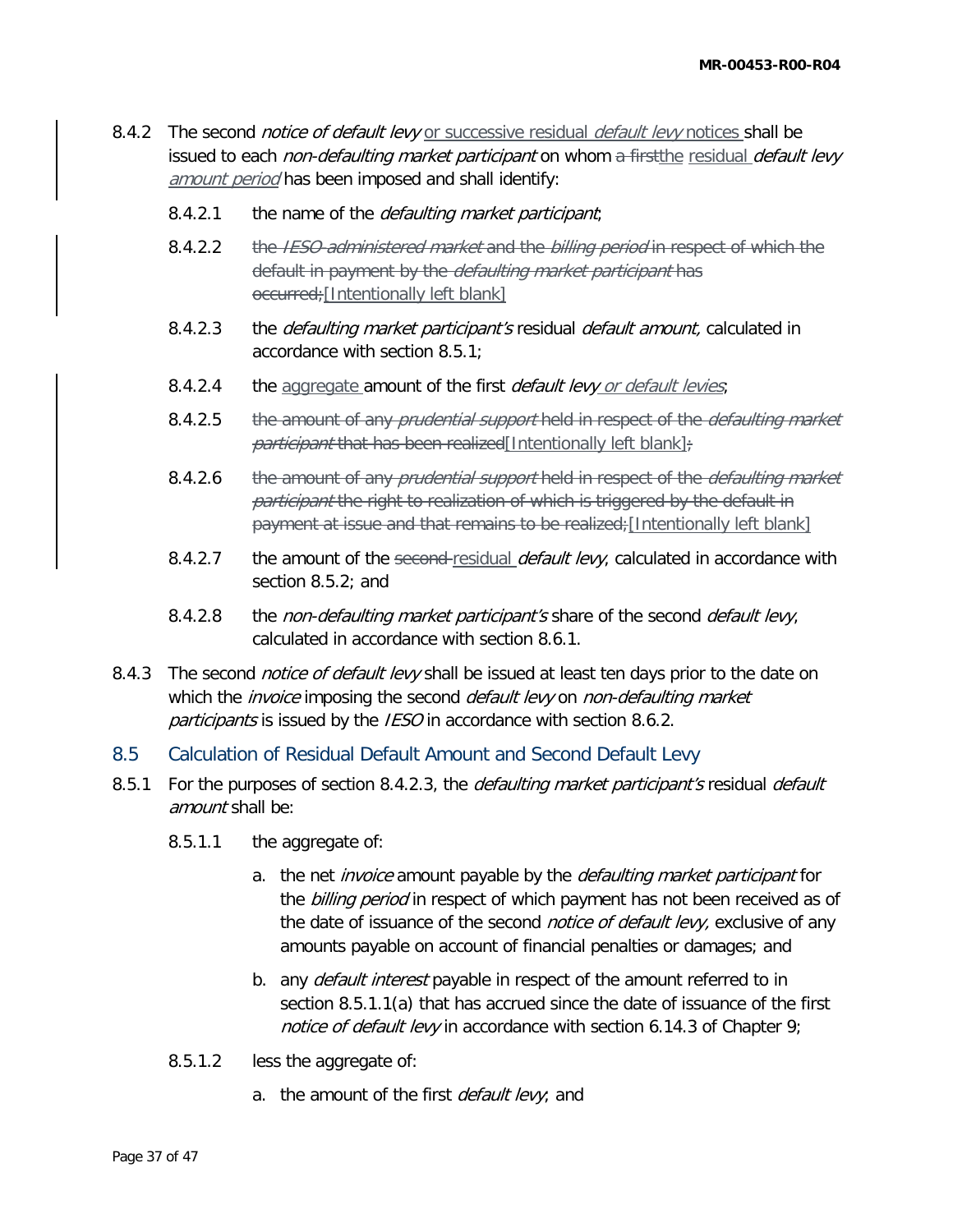- b. any amount that has been recovered by the IESO since the date of issuance of the first *notice of default levy* under any *prudential support* held in respect of the *defaulting market participant.*
- 8.5.2 For the purposes of section 8.4.2.7, the amount of the second *default levy* shall be the aggregate of:
	- 8.5.2.1 the *defaulting market participant's* residual *default amount*, calculated in accordance with section 8.5.1; and
	- 8.5.2.2 any costs and expenses reasonably incurred by the *IESO* in investigating the default in payment to which the *default levy* relates, in realizing any applicable *prudential support* and in implementing the *default levy* since the date on which the first *default levy* was calculated.
- 8.5.3 The second *default levy* shall be apportioned and *invoiced* to *non-defaulting market* participants in accordance with sections 8.6.1 and 8.6.2.
- 8.6 Apportionment and Invoicing of Default Levy
- 8.6.1 For the purposes of sections 8.2.3.7 and 8.4.2.8, the amount of a *default levy* shall be apportioned amongst all non-defaulting market participants to whom a notice of default levy has been issued in accordance with sections 8.2.3 or 8.4.2 by allocating to each non-defaulting market participant a share of the default levy calculated as follows:
	- 8.6.1.1 in the case of a *default levy* imposed in respect of a default in the *real-time* market or the day ahead market, the share allocated to each non-defaulting market participant shall be determined on the basis of the following formula:

| [ <i>default amount</i> x (absolute<br>value of the non-defaulting<br>market participant's net invoice<br>amount, exclusive of any<br>amounts payable on account of<br>financial penalties or damages,<br>in the <i>real-time market</i> or the<br>day-ahead market for the real-<br>time market billing period to<br>which the default in payment<br>by the <i>defaulting market</i> | divided by | net transaction dollar<br>amount |
|---------------------------------------------------------------------------------------------------------------------------------------------------------------------------------------------------------------------------------------------------------------------------------------------------------------------------------------------------------------------------------------|------------|----------------------------------|
| <i>participant</i> relates)]                                                                                                                                                                                                                                                                                                                                                          |            |                                  |

Where the *net transaction dollar amount* is:

| $\sum$ the absolute value, in  | Minus | the absolute value, in |
|--------------------------------|-------|------------------------|
| dollars, of each <i>market</i> |       | dollars, of the        |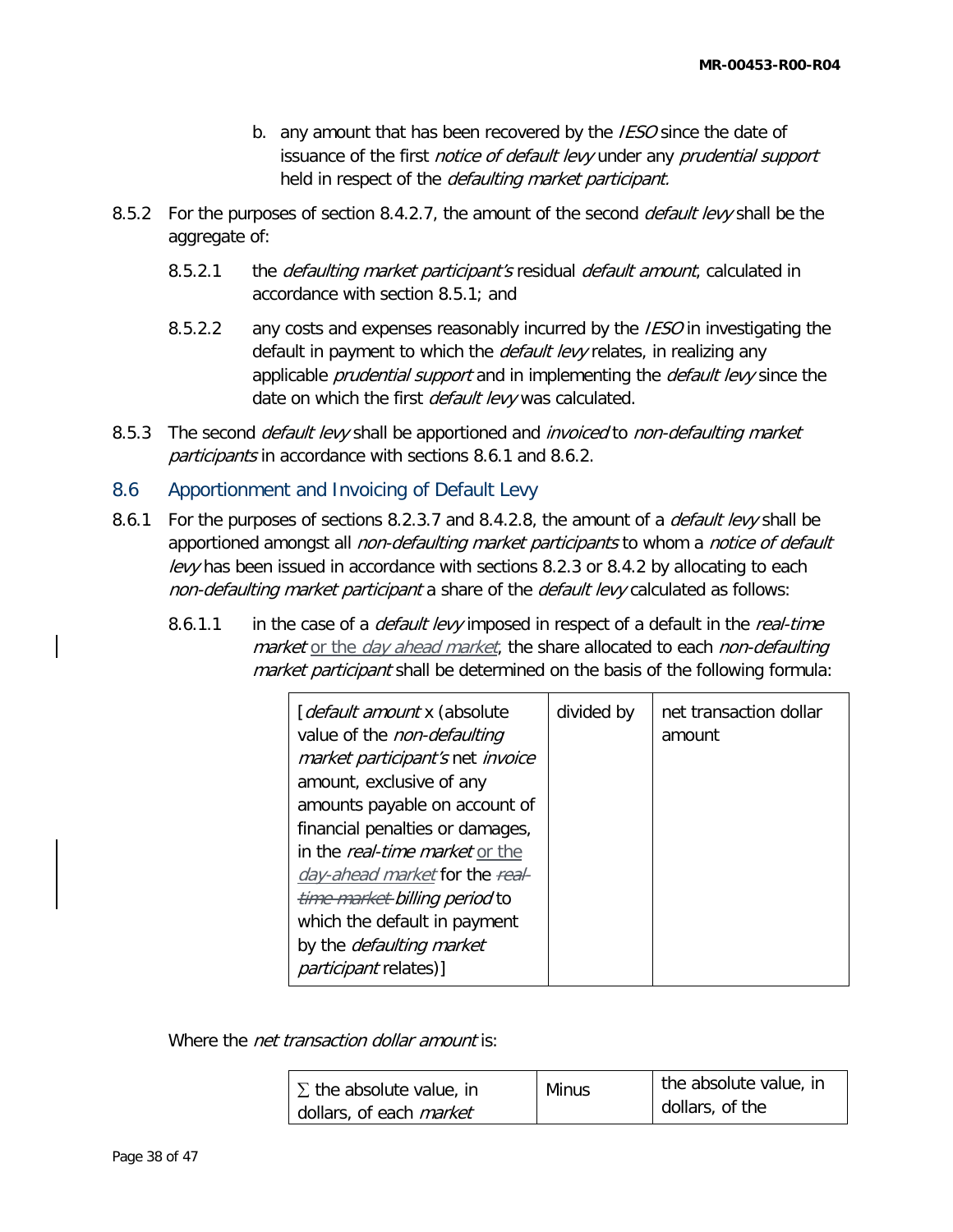| participant's net invoice      | defaulting market     |
|--------------------------------|-----------------------|
| amount, for the real-time      | participant's net     |
| market or the day-ahead        | invoice               |
| market billing period to which | amount for such real- |
| the default in payment by the  | time market or day-   |
| defaulting market participant  | ahead market billing  |
| relates                        | period;               |
|                                |                       |

**or**

- 8.6.1.2 [Intentionally left blank section deleted]
- 8.6.2 Subject to section 8.6.3, a non-defaulting market participant's share of a default levy shall be included in or with the first *invoice* scheduled to be issued to the *non-defaulting* market participant pursuant to Chapter 9 following the expiry of the time noted in section 8.2.4 or 8.4.3, as the case may be, in respect of each *IESO-administered market* to which the *default levy* relates.
- 8.6.3 Where, for any reason, no *invoice* is scheduled to be issued to a *non-defaulting market* participant to whom a second *notice of default levy* has been issued under section 8.4.2, the IESO shall issue an *invoice* to that *non-defaulting market participant* comprising the amount of that *non-defaulting market participant's* share of the second *default levy*. Any such *non-defaulting market participant* shall pay to the *IESO* the *invoice* amount on the second business day following receipt of the *invoice*.
- 8.7 Allocation of Default Levy
- 8.7.1 The IESO shall allocate amounts received from non-defaulting market participants in respect of a *default levy*:
	- 8.7.1.1 first, to repay any short-term funds borrowed by the *IESO* pursuant to section 6.14.4 of Chapter 9 on account of the *defaulting market participant's* default in payment; and
	- 8.7.1.2 [Intentionally left blank]
	- 8.7.1.3 second, to the payment of amounts owed by the *defaulting market* participant to the IESO on account of the IESO administration charge.
- 8.7.2 Amounts received from *non-defaulting market participants* in respect of a *default levy* to cover the reasonable costs and expenses referred to in sections 8.3.2.1 and 8.5.2.2 shall be used to offset the IESO administration charge.

### 8.8 Other Recovery of Default Amounts

8.8.1 Notwithstanding the imposition of a *default levy*, the *IESO* shall take all reasonable steps to recover from the *defaulting market participant*, including by means of the realization of any prudential support held in respect of a defaulting market participant that has not been realized as at the date of calculation of a second *default levy*, all amounts owing to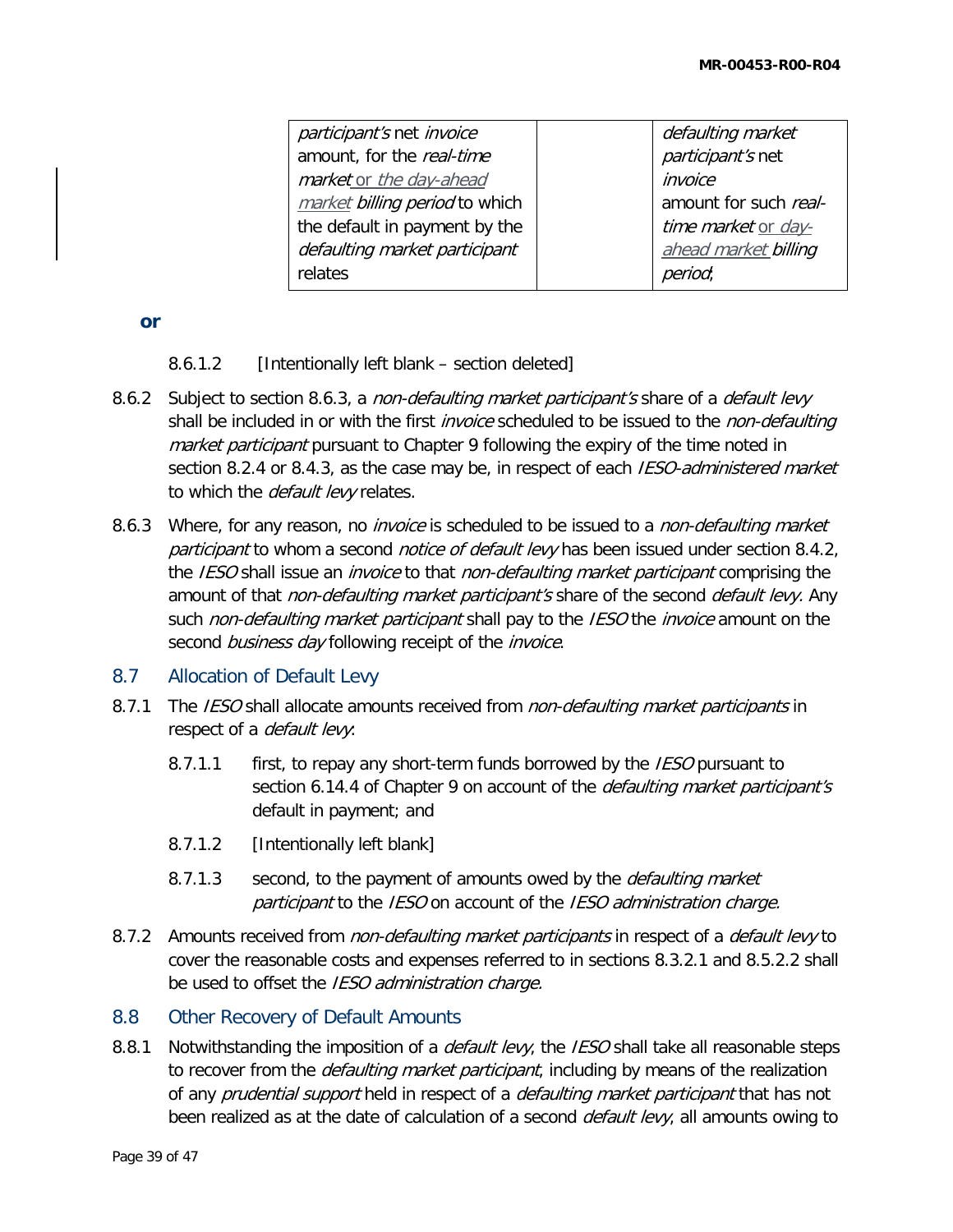the IESO under the *market rules*. The IESO may, but shall not be obliged to, follow the dispute resolution process set forth in section 2 of Chapter 3 for the purpose of obtaining such recovery.

- 8.8.2 Subject to section 8.8.3, any full or partial recovery made by the IESO pursuant to section 8.8.1 shall be distributed to each *non-defaulting market participant* that remitted payment to the *IESO* on account of a *default levy* on a prorated basis according to, and in an amount that does not exceed, the amount so remitted by the *non-defaulting* market participant. Where the non-defaulting market participant is, at the relevant time, still a *market participant*, any such amount shall appear as a credit on the next *invoice* scheduled to be issued to that *non-defaulting market participant* under Chapter 9. Where the non-defaulting market participant is no longer a market participant at the relevant time, any such amount shall be paid to the former non-defaulting market participant in such manner as the IESO determines appropriate.
- 8.8.3 In the event that the *IESO* cannot, after taking all reasonable steps to do so, locate a former *non-defaulting market participant* that has remitted payment to the *IESO* on account of a *default levy*, any amount that would otherwise be distributed to such former non-defaulting market participant under section 8.8.2 shall:
	- 8.8.3.1 be allocated and distributed to other *non-defaulting market participants* in the manner described in section 8.8.2; or
	- 8.8.3.2 where other *non-defaulting market participants* have already been reimbursed in respect of a *default levy* and are therefore not entitled to payment of any amounts under section 8.8.2, be used to offset the IESO administration charge.
- 8.8.4 Any costs and expenses reasonably incurred by the *IESO* in recovering amounts from a defaulting market participant under section 8.8.1 that have not been included in a default levy under section 8.3.2.1(b) or 8.5.2.2 shall be included in the IESO administration charge.

## Part 5 – IESO Board Decision Rationale

Insert Text Here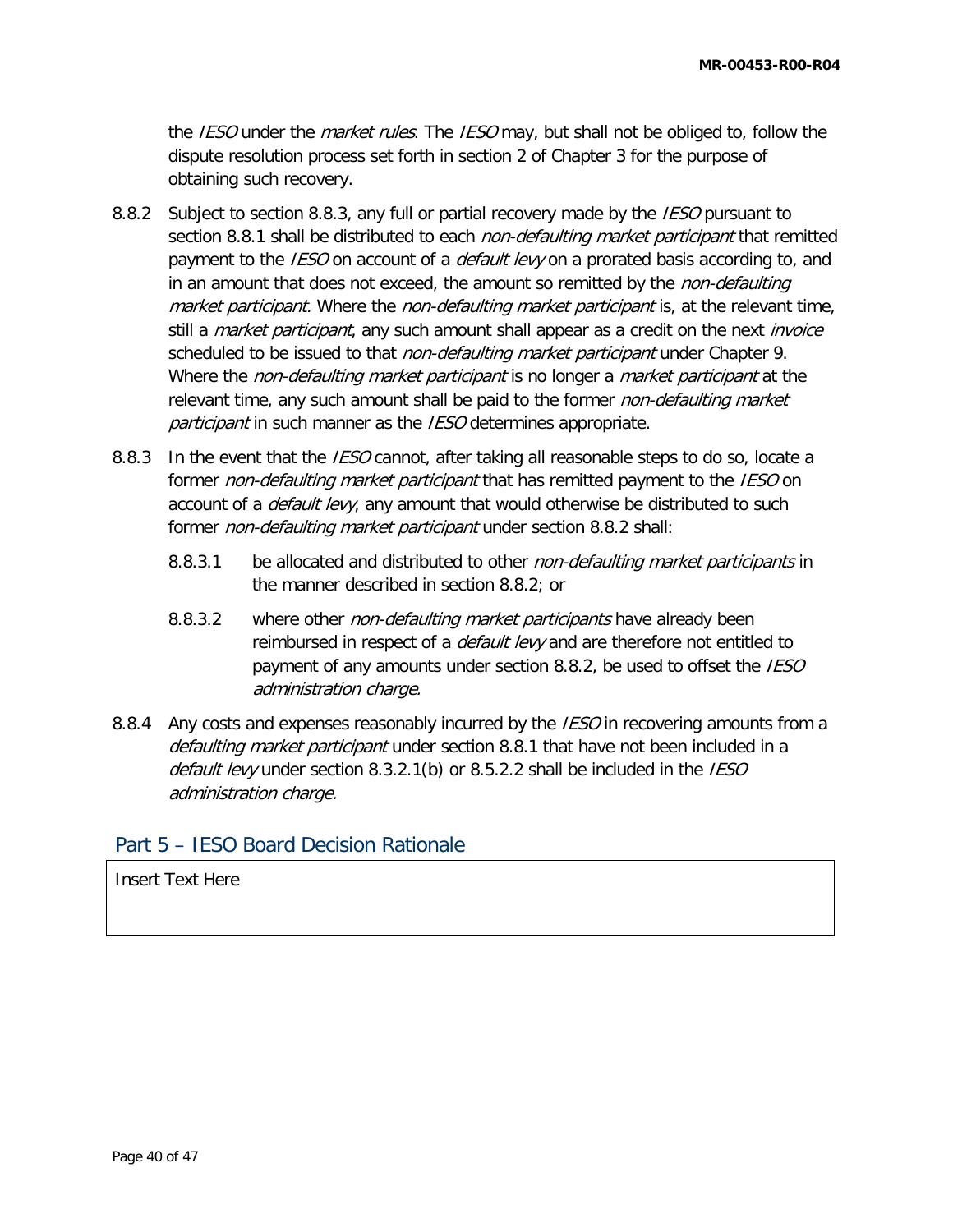

Market Rule Amendment Proposal Form

# Part 1 Market Rule Information

| <b>Identification No.:</b>                | MR-00453-R04                                                                                        |
|-------------------------------------------|-----------------------------------------------------------------------------------------------------|
| Subject:                                  | Market Renewal Program - Prudential Security                                                        |
| Title:                                    | Market Renewal Program - Prudential Security: Additional<br>Provisions Regarding Prudential Support |
| Nature of Proposal:                       | $\boxtimes$ Alteration     Deletion    <br>Addition                                                 |
| Chapter:                                  | 2                                                                                                   |
| Appendix:                                 | 2.3                                                                                                 |
| Sections:                                 | 1, 2, 3                                                                                             |
| Sub-sections<br>proposed for<br>amending: | 1.1, 1.2, 1.2.1, 1.3, 1.4, 1.5, 1.6, 1.7, 1.7.3, 1.9, 2.1, 2.1.1, 2.1.2,<br>3.1, 3.4                |

# Part 2 Proposal History

| Version | <b>Reason for Issuing</b>    | <b>Version Date</b> |
|---------|------------------------------|---------------------|
| 1.0     | Draft for Stakeholder Review | October 13, 2020    |
|         |                              |                     |
|         |                              |                     |

| <b>Approved Amendment Publication Date:</b> |  |
|---------------------------------------------|--|
| Approved Amendment Effective Date:          |  |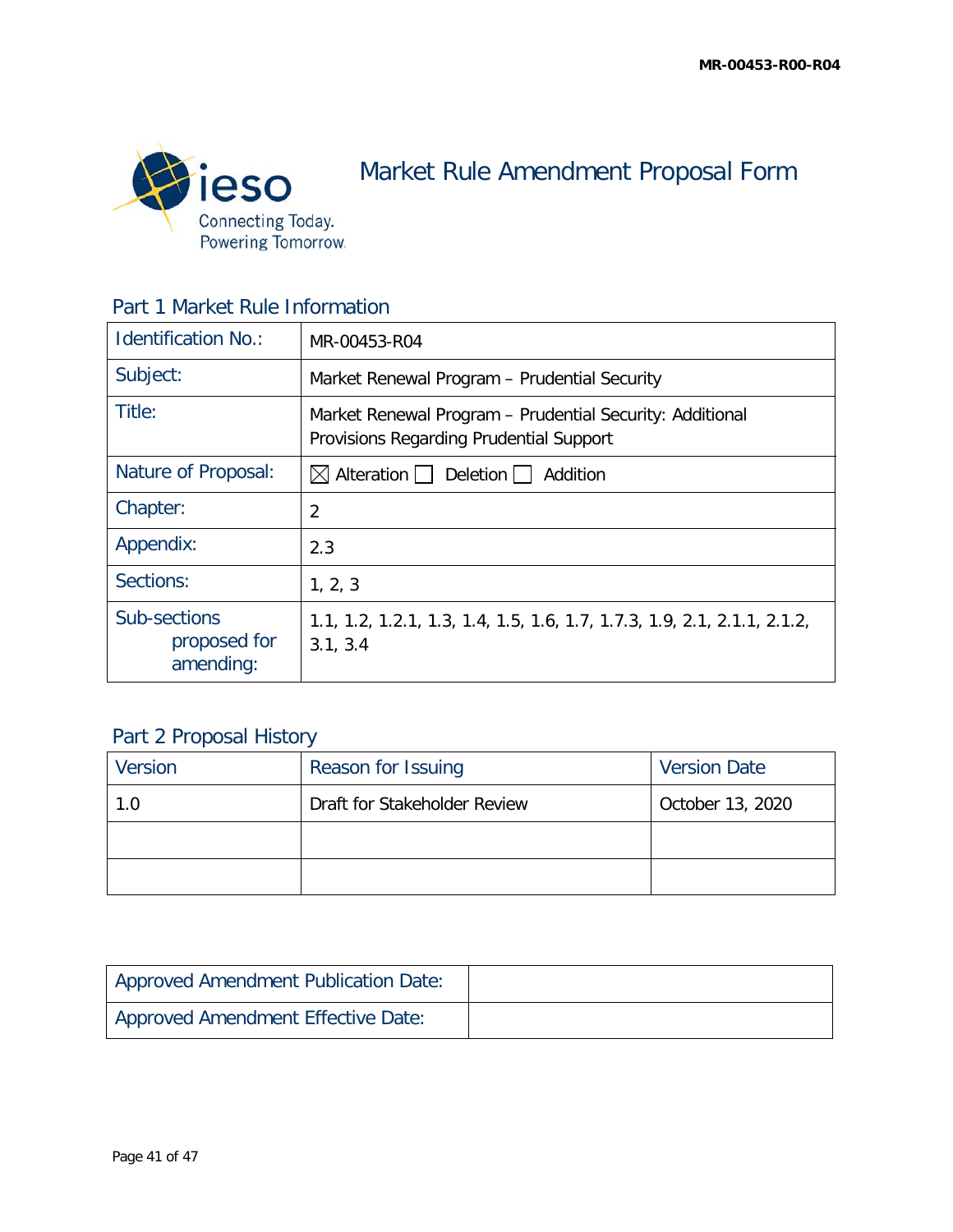# Part 3 Explanation for Proposed Amendment

Provide a brief description of the following:

- The reason for the proposed amendment and the impact on the *IESO-administered* markets if the amendment is not made.
- Alternative solutions considered.
- The proposed amendment, how the amendment addresses the above reason and impact of the proposed amendment on the IESO-administered markets.

# Part 4 – Proposed Amendment

# Appendix 2.3 – Prudential Support

1. Additional Provisions Regarding Prudential Support

### 1.1 Determination of Prudential Support Obligations

Prior to participating in the *real-time markets* or the *day-ahead market*, the *IESO* shall deliver to each *market participant* a schedule, in the form set forth in the applicable market manual, setting out the determination by the IESO of that market participant's prudential support obligations, which shall be completed by the IESO on the basis of the determinations referred to in Section 5 of Chapter 2. Such schedule shall be effective until amended and replaced in accordance with this Appendix.

### 1.2 Provision of Prudential Support

Prior to participating in the real-time markets or day-ahead market, each market participant shall deliver to the IESO:

- 1.2.1 a schedule, in the form set forth in the applicable *market manuals* completed by the market participant setting out the prudential support with which the market participant has elected to satisfy its *prudential support obligation* in respect of either or both physical transactions or virtual transactions as set forth in the schedule delivered to it by the *IESO* referred to in section 1.1; and
- 1.2.2 the *prudential support* as set out in that schedule.

In the event that the sum of all *prudential support* provided by the *market participant* to the IESO is a greater amount than required by the *market rules*, the IESO shall, upon written request by the *market participant*, return (or direct the custodian to return) to the *market participant* an amount equal to the difference between the value of all prudential support then held by or on behalf of the IESO and the prudential support obligation of the *market participant* at that time. The *IESO* shall return such amount within five business days of the receipt of the request for the return of the amount from the *market participant*. In the event the *market participant* has posted one or more different types of *prudential support*, the IESO shall return the type of *prudential* support as directed by the market participant. Upon the return by the IESO to the market participant of the amount of any prudential support, any security interest or lien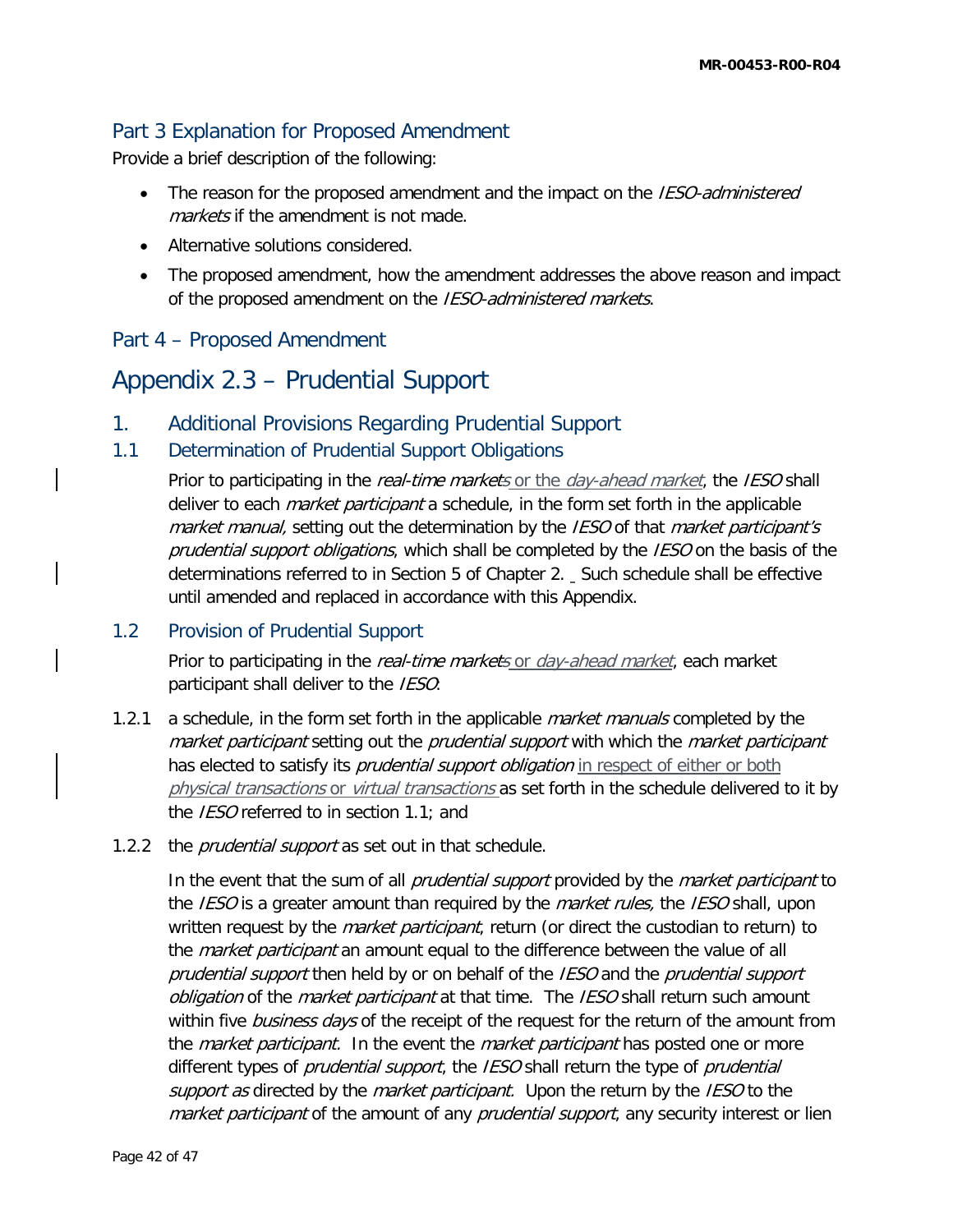granted on such *prudential support* will be released immediately and, to the extent possible, without any further action by either party.

# 1.3 Reduction of Prudential Support Obligation for Physical Transactions for Credit Rating

Where the *market participant's prudential support obligation* for *physical transactions* reflects a reduction by reason of the *market participant*'s credit rating from a major bond rating agency identified in the list of such agencies published by the *IESO*, the market participant covenants and agrees to advise the IESO in writing immediately upon the *market participant* becoming aware of either a change in or loss of the then current credit rating or the decision of the bond rating agency to place the *market participant* on "credit watch status" or equivalent. Where, as a result of either any such change or loss in the then current rating or the placing of the *market participant* on "credit watch status", the *market participant* is no longer entitled under the *market rules* to the same reduction by way of credit rating, the IESO shall deliver to the *market participant* an amended schedule setting out the *market participant*'s revised *prudential support* obligation for *physical transactions*.

### 1.4 Prudential Support for Physical Transactions by way of a Third Party Guarantee

Prudential support for physical transactions in the form of a guarantee provided by a third party pursuant to section 5.7.2.2 or 5.7.2.4 of Chapter 2 shall provide for payment by the quarantor to the *IESO* on demand up to the amount stated in the quarantee. The only conditions on the ability of the IESO to draw on the guarantee shall be the delivery of copies of an unpaid invoice previously issued to the *market participant* and a certificate of an officer of the *IESO* that a specified amount is owing by the *market* participant to the IESO and that, in accordance with the provisions of the market rules, the IESO is entitled to payment of that specified amount as of the date of delivery of the certificate. Where the *market participant's prudential support* includes a quarantee provided by a third party that has a credit rating from a major bond rating agency identified in the list of such agencies published by the *IESO*, the *market participant* covenants and agrees to advise the IESO in writing immediately upon the *market* participant becoming aware of a change in or loss of the then current credit rating issued to the guarantor. Where as a result of the loss of such credit rating, the *market* participant is no longer entitled to meet its prudential support obligation for physical transactions in whole or in part through the provision of such a guarantee, the market participant must provide alternative *prudential support* within the time frame mandated in section 5.2 of Chapter 2.

# 1.5 Reduction of Prudential Support Obligation for Physical Transactions for Payment **History**

Where the *market participant's prudential support obligation* for *physical transactions* reflects a reduction by reason of evidence of the *market participant's* good payment history determined in accordance with sections 5.8.4 or 5.8.5 of Chapter 2 and, for any reason, the *market participant* is no longer entitled under the *market rules* to the same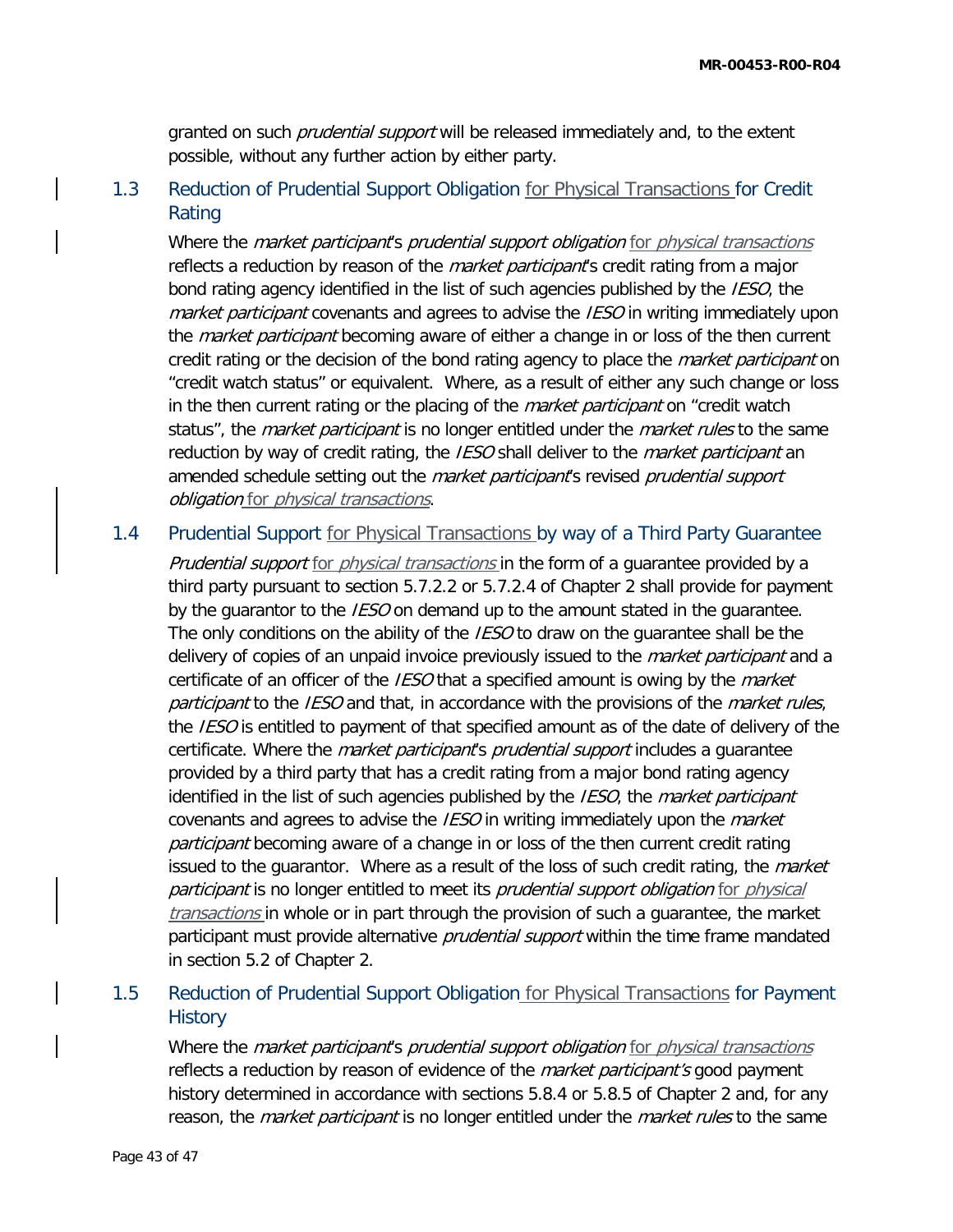amount of reduction by way of good payment history, the *IESO* shall deliver to the market participant an amended schedule setting out the market participant's revised prudential support obligation for *physical transactions*.

### 1.6 Prudential Support by way of Letter of Credit

Where a portion of the *market participant's prudential support* is in the form of a letter of credit pursuant to sections 5.7.2.1 or 5C.5.2.1 of Chapter 2, the following provisions shall apply:

- 1.6.1 the letter of credit shall provide that it is issued subject to either The Uniform Customs and Practice for Documentary Credits, 2007 Revision, ICC Publication No. 600 or The International Standby Practices 1998;
- 1.6.2 the *IESO* shall be named as beneficiary in each letter of credit, each letter of credit shall be irrevocable, partial draws on any letter of credit shall not be prohibited and the letter of credit or the aggregate amount of all letters of credit shall be in the face amount of at least the amount specified in its then current schedule;
- 1.6.3 the only conditions on the ability of the *IESO* to draw on the letter of credit shall be the occurrence of an *event of default* by or in respect of the *market participant* and a certificate of an officer of the *IESO* that the *IESO* is entitled to draw on the letter of credit in accordance with the provisions of the *market rules* in the amount specified in the certificate as at the date of delivery of the certificate;
- 1.6.4 the letter of credit shall either provide for automatic renewal (unless the issuing bank advises the *IESO* at least thirty days prior to the renewal date that the letter of credit will not be renewed) or be for a term of at least one (1) year. In either case it is the responsibility of the *market participant* to maintain the requisite amount of *prudential* support. Where the IESO is advised that a letter of credit is not to be renewed or the term of the letter of credit is to expire, the *market participant* shall arrange for and deliver alternative *prudential support* within the time frame mandated by the *market* rules so as to enable the *market participant* to be in compliance with the *market rules*; and
- 1.6.5 by including a letter of credit as part of its *prudential support*, the *market participant* represents and warrants to the IESO that the issuance of the letter of credit is not prohibited in any other agreement, including without limitation, a negative pledge given by or in respect of the *market participant*.

## 1.7 Prudential Support by way of Cash or Treasury Bills

Where any portion of the *market participant's prudential support* for *physical* transactions is in the form of treasury bills pursuant to section 5.7.2.3 of Chapter 2, the provision of such *prudential support* shall be reflected in a written instrument that is acceptable at the sole discretion of the *IESO* and the following provisions shall apply:

1.7.1 any such treasury bills shall be issued by the Government of Canada and for IESO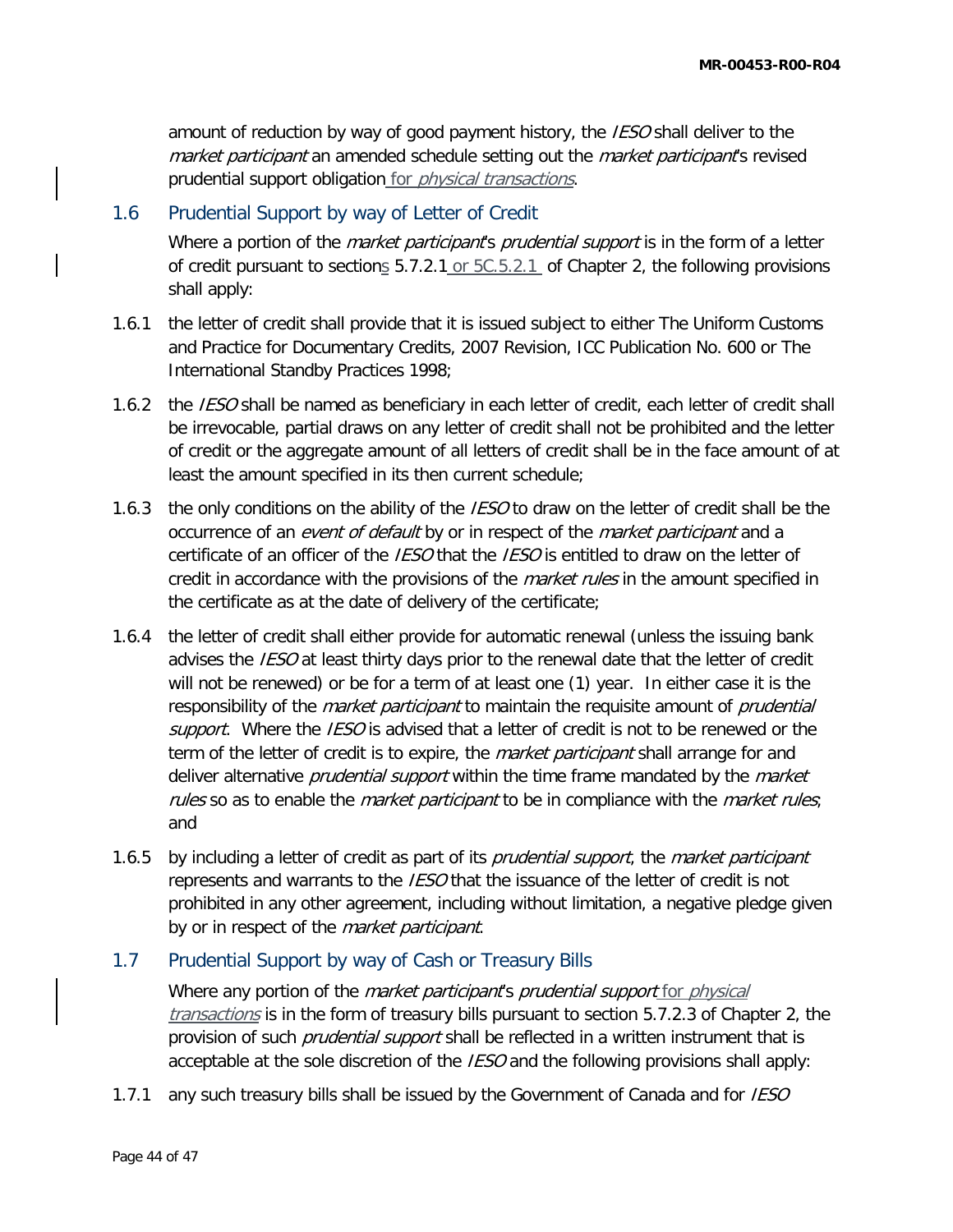purposes shall be valued at their current market value from time to time less two (2%) percent to take into account the potential eroding effects of interest rate increases on the value of such treasury bills;

- 1.7.2 the IESO shall retain the services of a custodian which shall retain the treasury bills as agent for the IESO and not the market participant; and
- 1.7.3 any interest income paid by the treasury bill shall be apportioned to the benefit of the market participant's prudential support for physical transactions.

The IESO shall have no obligation to pay interest on the cash proceeds from the maturity of a treasury bill, or on any cash deposit held by the *IESO* in accordance with section 5.7.2.5 of Chapter 2.

#### 1.8 Replacement Schedules

The IESO and the *market participant* may or, where required to enable the *market* participant to be in compliance with the market rules, shall from time to time deliver to one another one or more additional schedules, which schedules shall be in the form approved by the *IESO* from time to time. Where the *IESO* delivers to the *market* participant an additional schedule, each such schedule shall replace the preceding schedule, and shall be effective from the date of its delivery to the *market participant* for all purposes thereafter until such time as a subsequent amended schedule is delivered by the *IESO* to the *market participant*. Where any such amended schedule shows an increase in the *market participant's prudential support obligation* relative to the preceding schedule or requires the provision of alternative *prudential support*, the market participant shall deliver such additional or alternative prudential support as may be required so as to enable the *market participant* to be in compliance with the *market* rules. Where the *market participant* delivers an amended schedule, modified to reflect additional or alternative forms of *prudential support*, such amended schedule, provided that it is accompanied by such additional or alternative *prudential support*, shall replace the preceding schedule and shall be binding on the *market participant* for all purposes thereafter until such time as a subsequent amended schedule is delivered to the  $IESO$ by the *market participant*.

### 1.9 Dispute Resolution

If the *market participant* disagrees with the determination by the *IESO* of any of the amounts of *prudential support obligations* set out on a schedule and such dispute cannot be resolved by the *market participant* and the IESO, then the market participant shall submit the matter to dispute resolution under section 2 of Chapter 3. Notwithstanding the initiation of the dispute resolution process, the *market participant* shall provide such additional *prudential support* as may be required in order to continue participating in the *real-time markets* or *day-ahead market* based on the determination by the IESO until the matter has been resolved.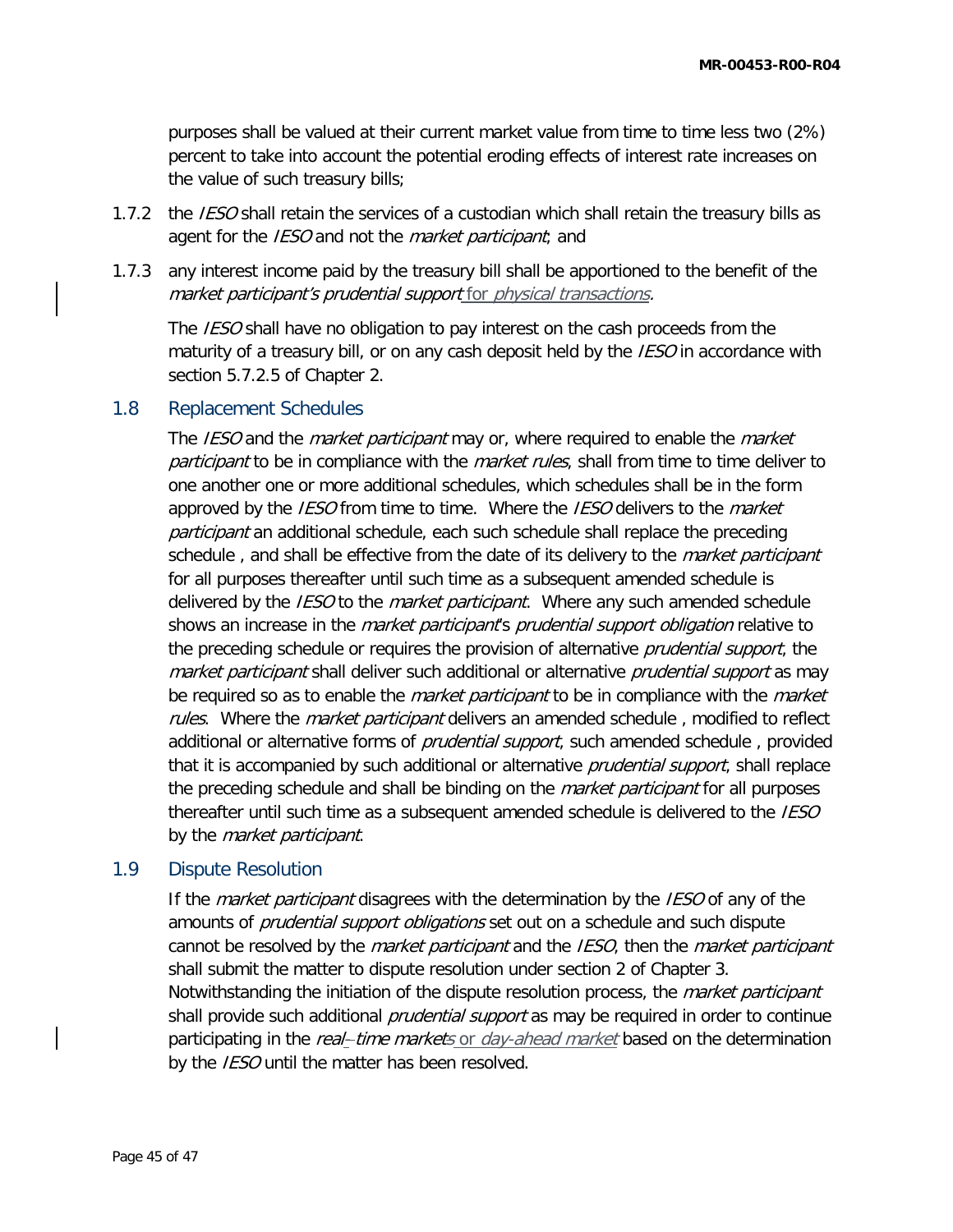# 2. Pledge of Prudential Support in the form of Cash or Treasury Bills

# 2.1 Pledge

Prudential support in the form of cash or treasury bills provided as part of the market participant's prudential support obligation for *physical transactions* in respect of the market participant's participation in the real-time markets and day-ahead market shall be held by or on behalf of the *IESO* (together with all accretions thereto, all income therefrom and proceeds thereof) and the *market participant* shall assign to the IESO all of its present and future right, title and interest in and to such cash and treasury bills as general and continuing collateral security and as a pledge to secure:

- 2.1.1 subject to section 13 of Chapter 1, all indebtedness, obligations and liabilities of any kind, now or hereafter existing, direct or indirect, absolute or contingent, joint or several, of the *market participant* to the IESO in respect of the *market participant's* participation in *physical transactions* in the real-time markets and the day-ahead market; and
- 2.1.2 all reasonable costs, charges, expenses and fees (including, without limiting the generality of the foregoing, reasonable legal fees on a solicitor and client basis) incurred by or on behalf of the *IESO*, in the enforcement of its rights under the *market rules* in respect of the participation by the *market participant* in the real-time markets and the day-ahead market.
- 3. Exercise of Rights and Remedies to Prudential Support

## 3.1 Exercise of Rights

Upon the occurrence of an *event of default*, the *IESO* shall be entitled to exercise its rights and remedies as set out in the *market rules*, or provided for at law or in equity. Without limiting the generality of the foregoing, such rights and remedies shall, in respect of the *prudential support* provided by the *market participant*, include setting-off and applying any and all *prudential support* held in the form of cash or treasury bills or proceeds of either cash or treasury bills against the indebtedness, obligations and liabilities of the *market participant* to the IESO in respect of the participation by the market participant in the real-time markets and day ahead market. When the IESO is reasonably certain that it will be issuing a first *notice of default levy* it shall *publish* the name of the *defaulting market participant*.

## 3.2 Remedies Cumulative

Each of the remedies available to the *IESO* under the *market rules* or at law or in equity is intended to be a separate remedy and in no way is a limitation on or substitution for any one or more of the other remedies otherwise available to the *IESO*. The rights and remedies expressly specified in the *market rules* or at law or in equity are cumulative and not exclusive. The *IESO* may in its sole discretion exercise any and all rights, powers, remedies and recourses available under the *market rules* or under any document comprising the *prudential support* provided by the *market participant* or any